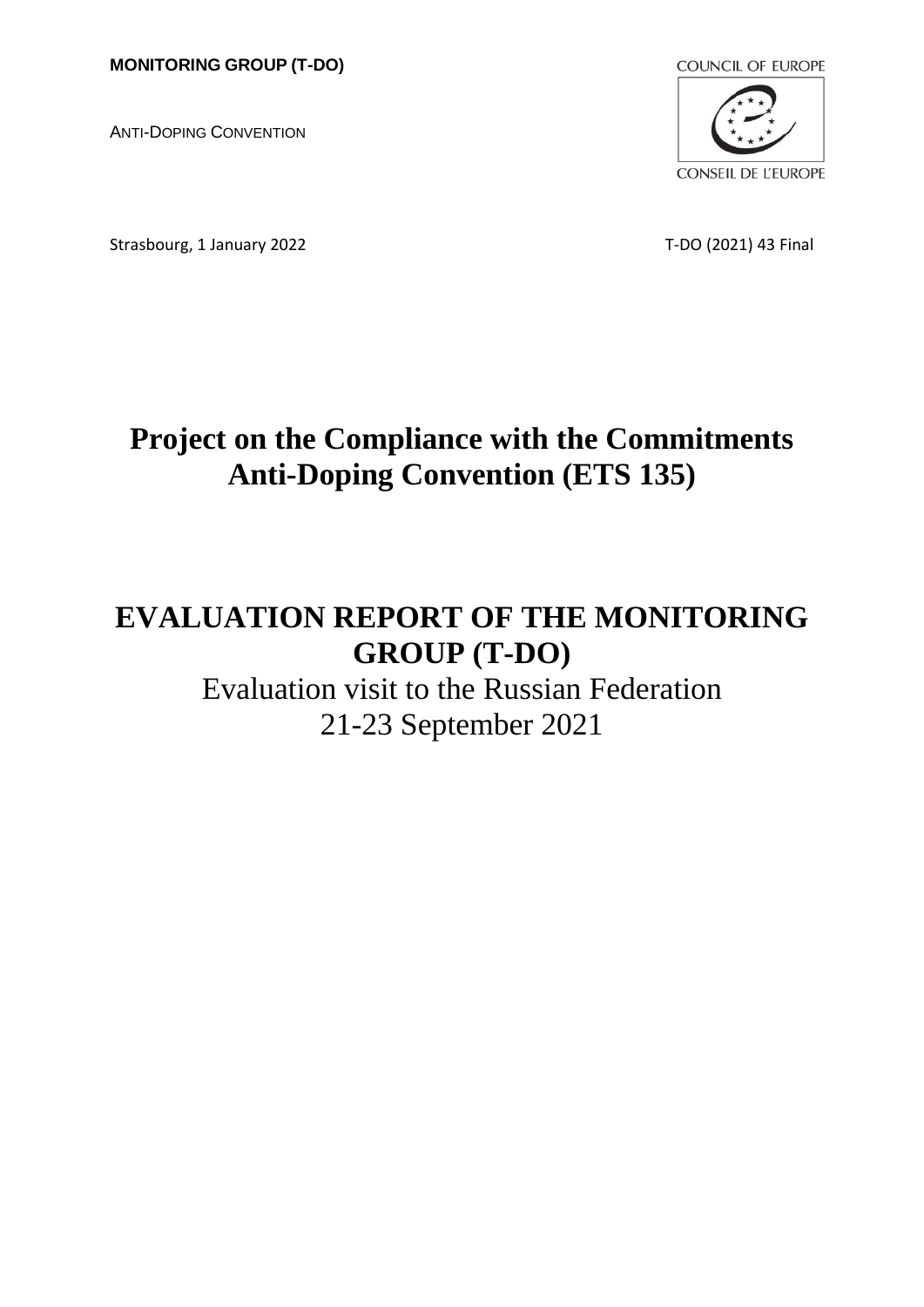# **Contents**

| ARTICLE 4 - MEASURES TO RESTRICT THE AVAILABILITY AND USE OF BANNED DOPING AGENTS |
|-----------------------------------------------------------------------------------|
|                                                                                   |
|                                                                                   |
|                                                                                   |
|                                                                                   |
|                                                                                   |
|                                                                                   |
|                                                                                   |
|                                                                                   |
|                                                                                   |
| ANNEX 4 - COMMENTS PROVIDED BY THE RUSSIAN AUTHORITIES TO THE REPORT  66          |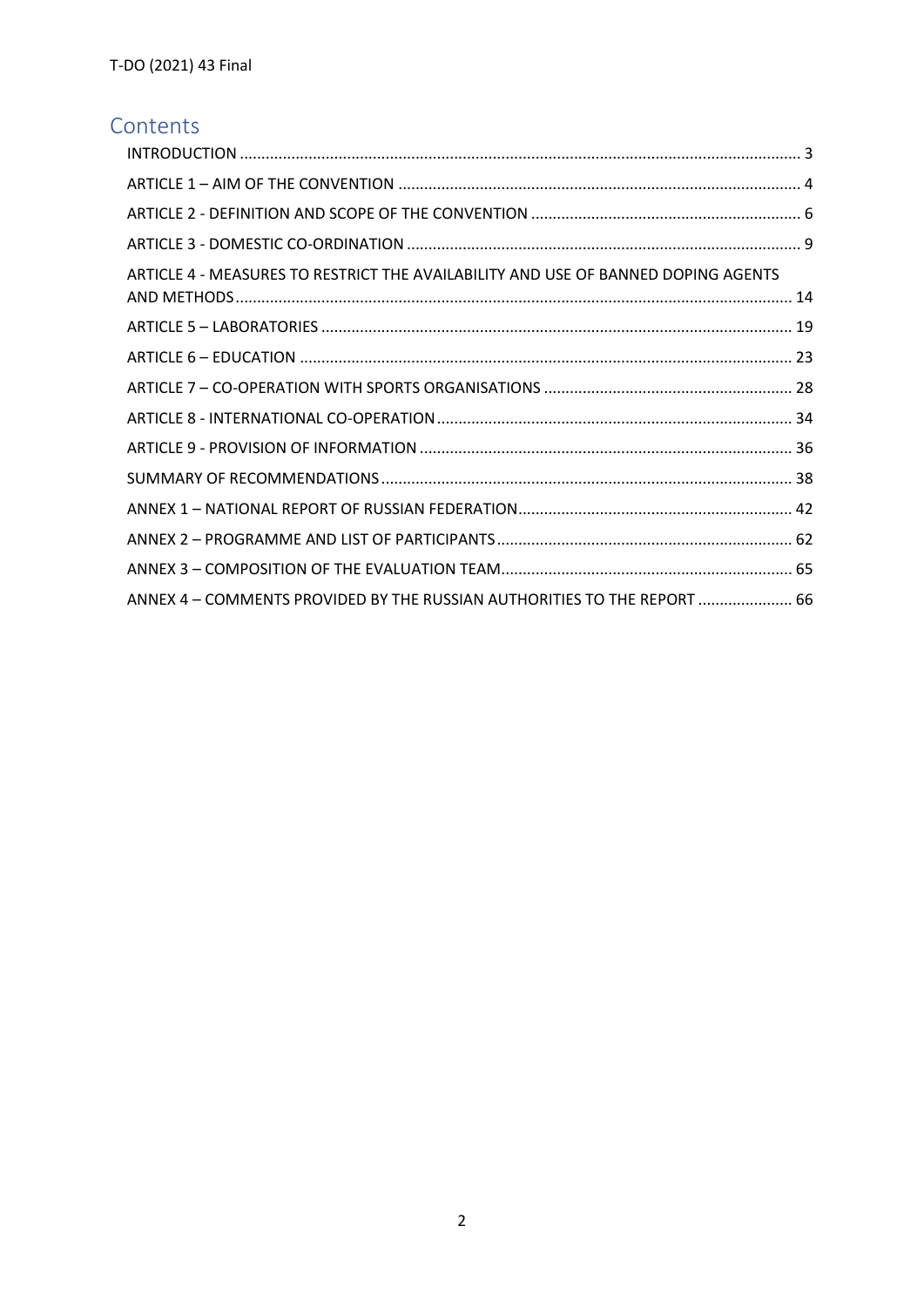### <span id="page-2-0"></span>INTRODUCTION

By way of formal letter addressed to the Chair of the Monitoring Group of the Anti-Doping Convention (T-DO) dated 19 April 2021, Mr Oleg Matytsin, Minister of Sport of the Russian Federation invited "the Monitoring Group to visit Moscow to contribute to further improvement of the national anti-doping policy".

In April 2021, consistent with the Compliance with Commitments project, an Evaluation Team ("the Evaluation Team") was appointed to carry out an Evaluation Visit to the Russian Federation ("the Visit"). This appointment also followed a letter from the World Anti-Doping Agency ("WADA") which brought to the attention of the Council of Europe potential non-compliance of the Russian anti-doping system with the Council of Europe Anti-Doping Convention ("the Convention").

Prior to the Visit, the Russian authorities provided the T-DO with a report detailing the measures taken by the Russian authorities to comply with the commitments made pursuant to the Convention ("the National Report"). A copy of this report is attached as Annex 1 to this Report. To the appreciation of the Evaluation Team the National Report was delivered in a very timely manner which enable the appropriate preparation of the Visit.

The Visit took place in Moscow on 21-23 September 2021. The program of the Visit and the list of persons and institutions met are reproduced in Annex 2. The composition of the Evaluation Team<sup>1</sup> is attached in Annex 3.

A preliminary version of the Evaluation Report has been provided to the Russian authorities for review, and their comments are attached in Annex 4 to this Evaluation Report.

#### **SCOPE**

The Evaluation Team focused its evaluation on Articles 1-9 of the Convention that place obligations on state parties. Particular attention was given to the manner in which the Russian authorities have established a state-backed anti-doping framework as well to consider concerns raised in the abovementioned correspondence received from WADA.

<sup>&</sup>lt;sup>1</sup> The Evaluation Team was accompanied by a representative of WADA in a capacity of observer.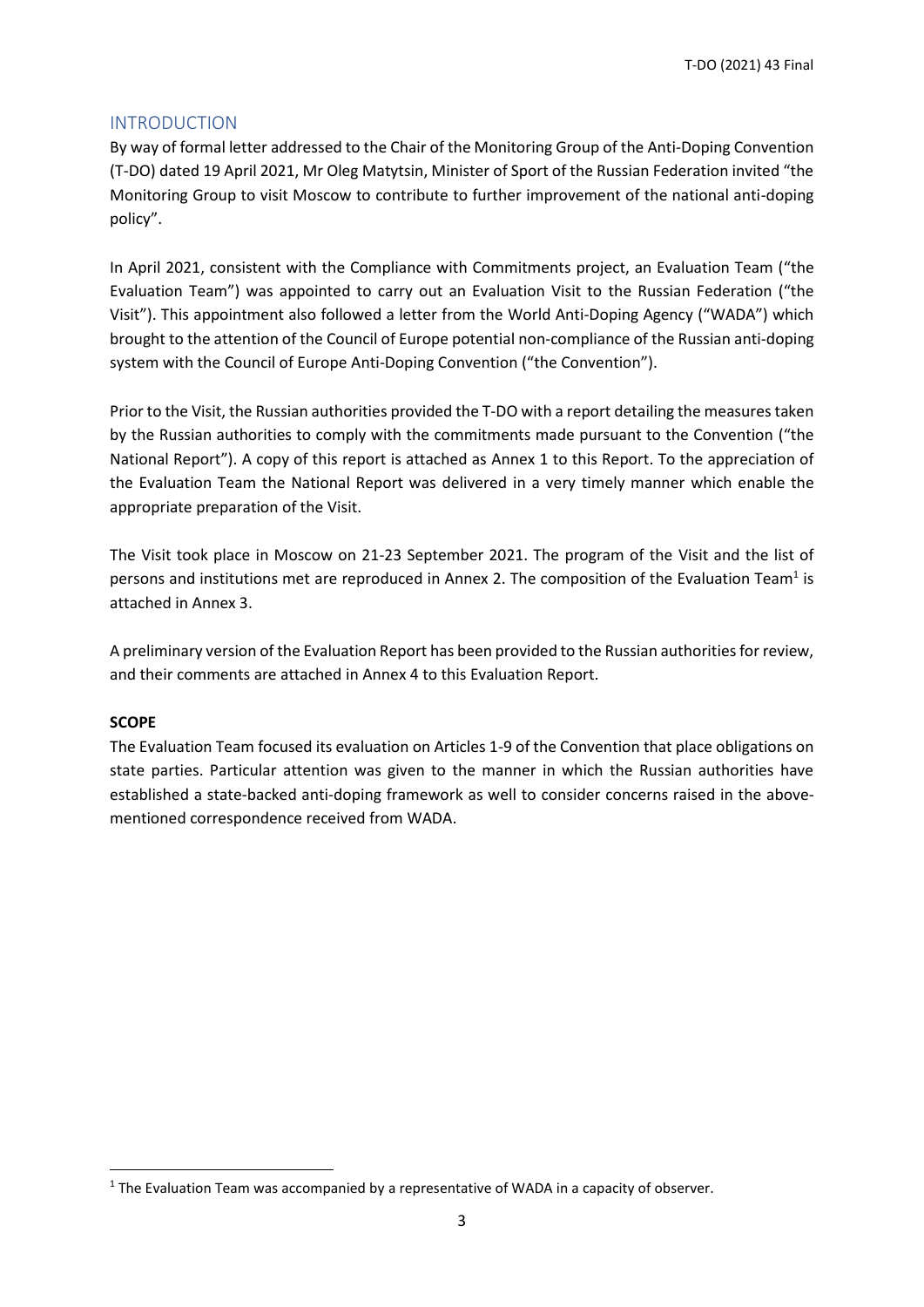# <span id="page-3-0"></span>ARTICLE 1 – AIM OF THE CONVENTION

*1 The Parties, with a view to the reduction and eventual elimination of doping in sport, undertake, within the limits of their respective constitutional provisions, to take the steps necessary to apply the provisions of this Convention.* 

### **Introduction**

1.1 Article 1 requires State Parties to the Convention to take measures to reduce and eliminate doping in sport, including by way of legislation, and commit themselves towards this responsibility.

## **Findings**

1.2 The Convention was ratified by the former Union of Socialist Soviet Republics on 12 February 1991 and entered into force in respect of it on 1 April 1991. The Additional Protocol to the Convention has not been ratified, yet.

1.3 The Russian Federation is also a Party to the International Convention against Doping in Sport of UNESCO ("UNESCO Convention"), ratified on 26 December 2006.

1.4 The Russian Authorities signed the Copenhagen Declaration against Doping in Sport, and the Russian Anti-Doping Agency ("RUSADA"), the Russian Olympic Committee and Russian Paralympic Committee accepted the World Anti-Doping Code. RUSADA, acting as the National Anti-Doping Organisation of the Russian Federation has developed its Anti-Doping Rules, in line with the Code.

1.5 The Russian Federation has no specific anti-doping law in place. The legal framework for the fight against doping in sport in the Russian Federation and the establishment of RUSADA as the country's National Anti-Doping Organisation are found in Articles 26 and 26.1 of the Law on Physical Culture and Sports in the Russian Federation (the "Federal Sports Law") (Law No. 329-FZ) which is the principal legislation concerning sport in the Russian Federation, originally adopted on 4 December 2007 and amended several times since then.

1.6 The Federal Sports Law does not refer specifically to the Anti-Doping Convention of the Council of Europe or the UNESCO Convention. Both are international instruments that require governmental support in the fight against doping, not limited to the operations of their National Anti-Doping Organisation. Therefore, the Evaluation Team is of the opinion that the implementation of the Convention (as well as the UNESCO Convention) should always be explicitly mentioned in the relevant legislation and policy related documents.

1.7 Provisions related to anti-doping are also found in the Russian Criminal Code (Law No. 63-FZ). The Criminal Code, as amended on 22 November 2016, imposes criminal liability for coaches, sport doctors or other specialists in the field of physical culture and sports when "*inducing an athlete to use substances and/or methods prohibited for use in sport*" (Article 230.1) or "*using of substances and/or methods prohibited for use in sport against an athlete*" (Article 230.2).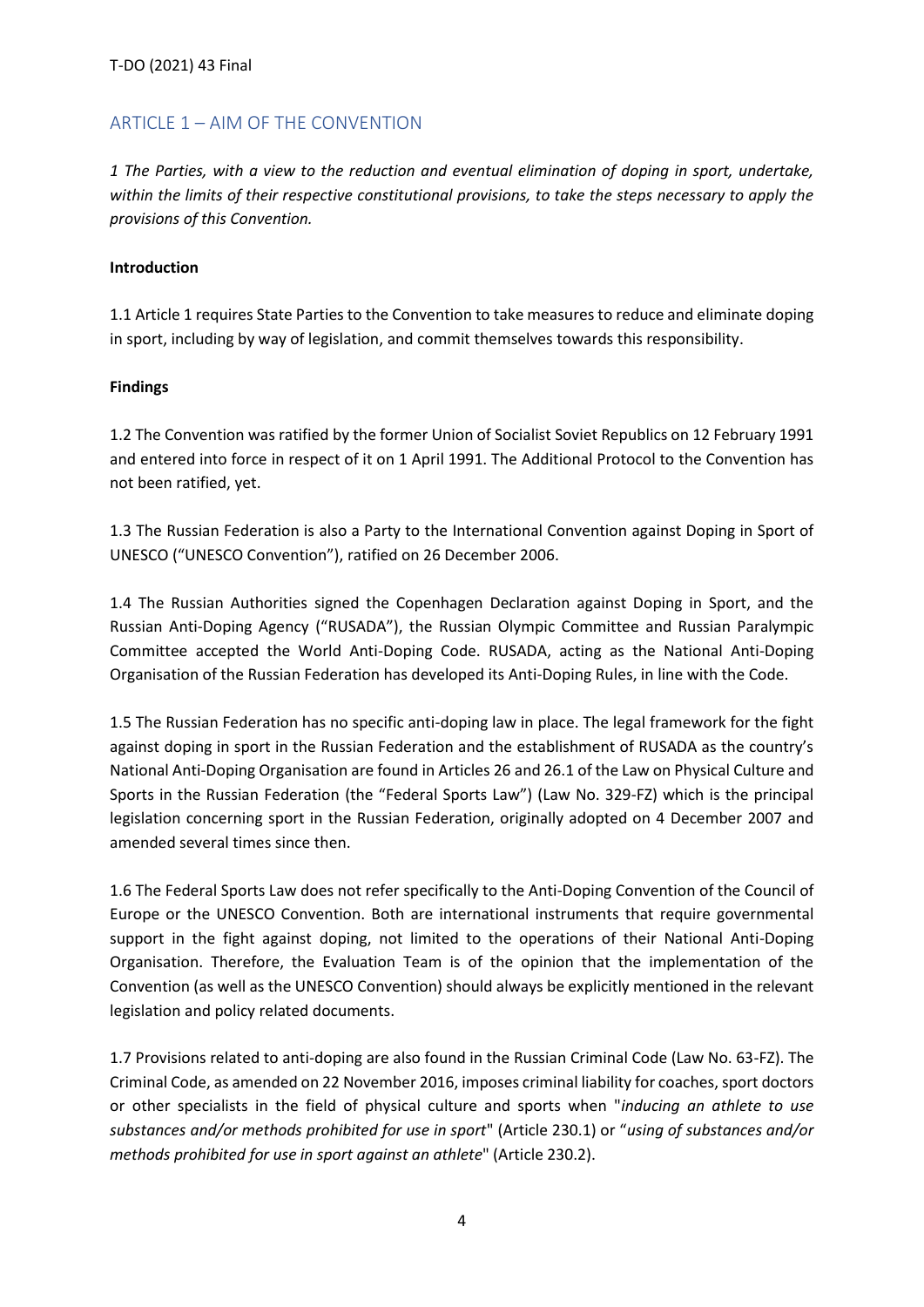1.8 At the time of the Visit, there was ongoing discussion as regards the implementation of the Court of Arbitration for Sport's ("CAS") Award on WADA v. RUSADA (CAS 2020/O/6689). The Minister of Sport informed the Team that the Russian Federation will continue to improve the anti-doping system having in mind the implementation of the CAS Award and to assist in every possible way RUSADA in its reinstatement process. Despite this strong commitment, the Team noted that the situation generated uncertainty and instability in particular in relation to RUSADA and the Anti-Doping Laboratory (see below for further details).

#### **Conclusion**

1.9 The Evaluation Team concludes that the Russian Federation fulfils the political commitments described in Article 1 of the Anti-Doping Convention of the Council of Europe.

#### **Recommendations**

1.10 The Russian authorities should consider ratifying the Additional Protocol to the Anti-Doping Convention of the Council of Europe.

1.11 The Russian authorities should consider developing and adopting an anti-doping specific law to regulate all aspects of the fight against doping in sport in the Russian Federation. When drafting or revising the specific law, a particular attention should be paid to the transposition of the definitions mentioned in the Convention and in the World Anti-Doping Code to eliminate any potential legal conflicts between the new law and existing norms of the Russian legal system.

1.12 The Russian authorities should indicate in the respective legislation that the fight against doping in the country shall respect and be governed by the Convention.

1.13 The Russian authorities are encouraged to take all necessary steps to further facilitate the implementation of the CAS Award by RUSADA in order to regain its compliance with the World Anti-Doping Code.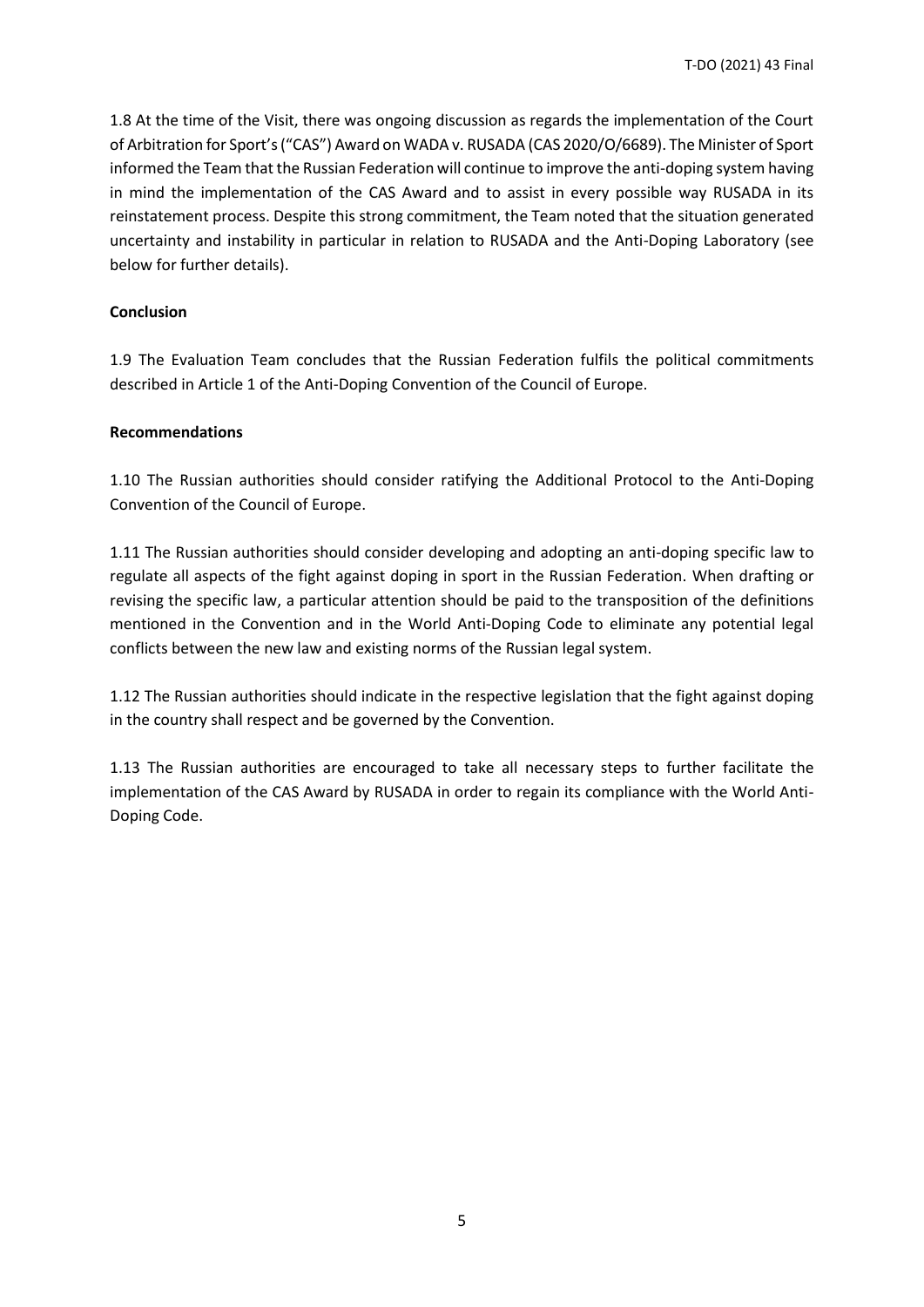# <span id="page-5-0"></span>ARTICLE 2 - DEFINITION AND SCOPE OF THE CONVENTION

*2.1 For the purposes of this Convention:* 

*a "doping in sport" means the administration to sportsmen or sportswomen, or the use by them, of pharmacological classes of doping agents or doping methods;* 

*b "pharmacological classes of doping agents or doping methods" means, subject to paragraph 2 below, those classes of doping agents or doping methods banned by the relevant international sports organisations and appearing in lists that have been approved by the monitoring group under the terms of Article 11.1.b;* 

*c "sportsmen and sportswomen" means those persons who participate regularly in organised sports activities.* 

*2.2. Until such time as a list of banned pharmacological classes of doping agents and doping methods is approved by the monitoring group under the terms of Article 11.1.b, the reference list in the appendix to this Convention shall apply.*

## **Introduction**

2.1 Article 2 provides for basic terms and definitions of the Convention. The definitions of "doping in sport", "pharmacological classes of doping agents and doping methods" and "sportsmen and sportswomen" are explicitly stated and are to be reflected within the national rules and regulations referring to anti-doping.

2.2 With the entry into force of the World Anti-Doping Code ("WADC") in 2004 with several revisions and amendments until 2021, a broader and, at the same time, more precise approach to the definition of doping has been adopted.

2.3 In addition to the description of the different elements of the various doping offenses, the creation of a detailed list of prohibited substances and methods in relation to doping is released at least annually by WADA. This Prohibited List is reproduced as an appendix to the Convention and adopted by the Monitoring Group.

2.4 Within the Appendix 1 of the WADC the terms "Athlete", "International-Level Athlete" and "National-Level Athlete" are described in relation to Anti-Doping as "any person who competes in sport at the international level (as defined by each International Federation) or the national level (as defined by each National Anti-Doping Organization)". Moreover, a National Anti-Doping Organisation is granted the authority to bring other persons apart from International and National-Level Athletes under the "definitions" of athlete and apply Anti-Doping regulations to these persons.

## **Findings**

2.5 The Evaluation Team was informed that several legislative acts regulate sport in general and antidoping in particular in the Russian Federation. The Federal Sports Law provides for general definitions and principles, the Order of the Russian Ministry of Sport on the improvement of the Russian Anti-Doping Rules No 464 of 24 June 2021 ("Russian Anti-Doping Rules") stipulates more detailed rules and regulations in relation to Anti-Doping.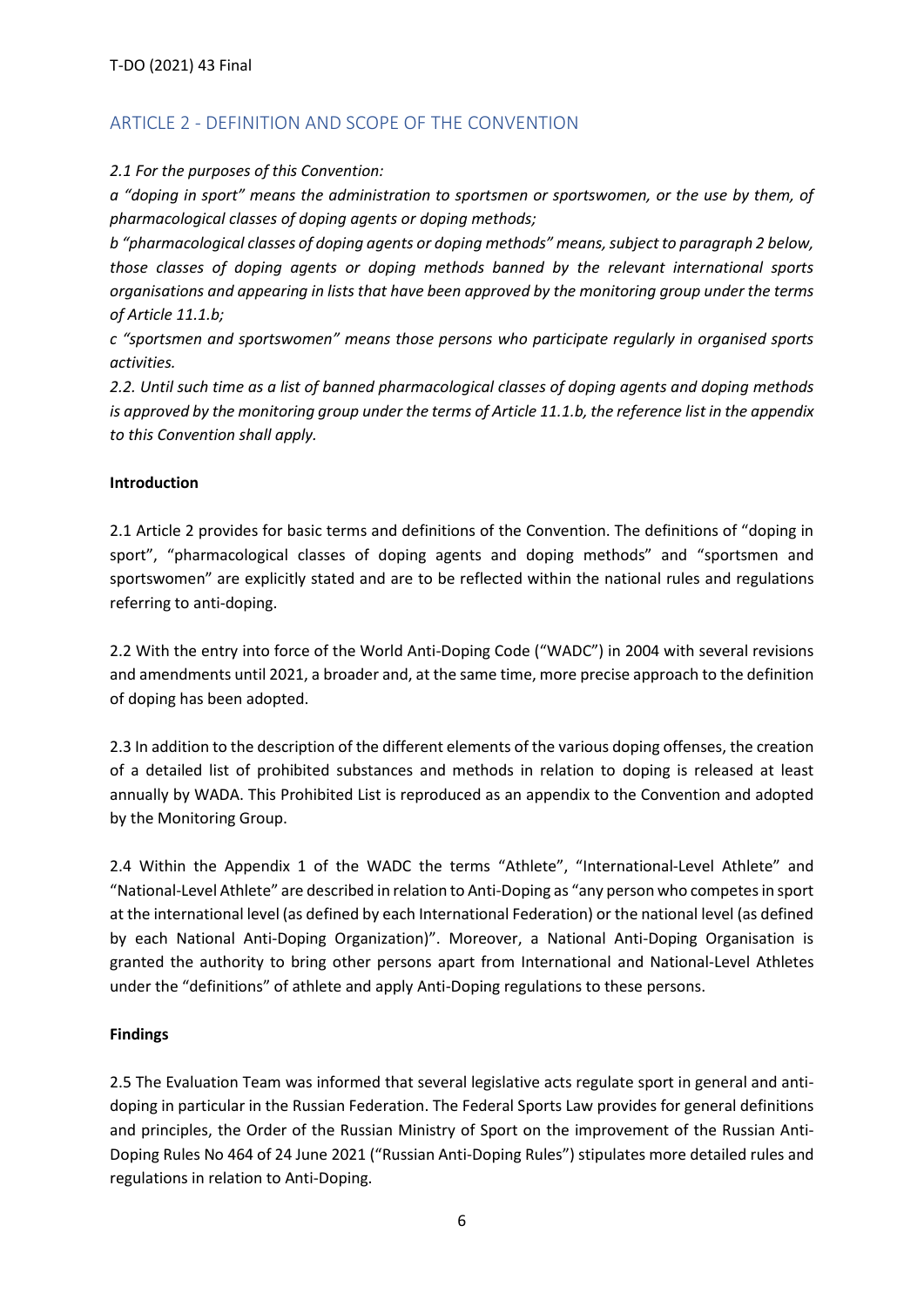2.6. Article 26 (on Prevention of Doping in Sport and the Fight against it) of the Federal Sports Law provides with a detailed definition covering a large spectrum of actions which should be considered as a violation of the anti-doping rules.

2.7 In addition to the aforementioned general definitions of doping in sport, the Russian Anti-Doping Rules provide for the various specific descriptions of violations in Part IV "Definition of Doping and Violation of the Rules". The respective Articles 4.1.-4.11. correspond to the Anti-Doping Rule Violations laid down in Article 2 of the 2021 WADC.

2.8 In order to comply with Article 2.1.b, the State Party would have to transcript and/or adopt a list of pharmacological classes of doping agents or doping methods that has been approved by the Monitoring Group. A Prohibited List is approved annually by the Monitoring and also annexed to the UNESCO Convention.

2.9 According to the rules of the Federal Sports Law (Article 26. 9 2)) a list of substances and (or) methods prohibited for use in sports shall be approved by the "Federal Executive Power Body/Authority for Physical Culture and Sport" within the Ministry of Sports. Article 6.1. of the Russian Anti-Doping Rules refers precisely to the Prohibited List issued by WADA which is subject to approval by the afore mentioned Authority.

2.10 Article 6.2. stipulates that unless provided otherwise in the Prohibited List itself the List in accordance with the Rules shall enter into force three months after publication by WADA without any further actions from RUSADA. The Prohibited List as well as revisions apply to all Athletes and other Persons from the date of their entry into force, without further requirement.

2.11 The Evaluation Team was not able to understand if the Federal Laws ratifying the Convention and the UNESCO Convention contain specified provisions for the implementation of Annexes referring to the Prohibited List, respectively their amendments especially in relation to the above-mentioned process of publication.

2.12 The broadest definition of sportsmen is found in the Federal Sports Law Article 2 paragraphs 22 and 23 where a sportsman is defined as "an individual practicing a chosen form or forms of sports and performing sporting contests". A high-class sportsman is defined as "a sportsman enjoying a sports title and performing at sporting contests with the aim of achieving high sporting results". No further elements of definition are to be found. Apparently, this differentiation is not used in the following Articles, the rules refer to sportsmen only.

2.13 The Law further provides that the charter of an All-Russia Sports Federation ("National Federation") shall specify the criteria for selection of sportsmen to be included as members of national sports team to be formed by the National Federation but no criteria for further definition of what or who shall be deemed as sportsmen/sportswomen. The activities of sportsmen shall be regulated by labour legislation; the rights and obligations of sportsmen in Article 24 do reflect this as well.

2.14 The Law specifies the relation of sportsmen to a physical culture-and-sports organisation or educational organisation in Article 27 by once again referring to a labour contract as the basis for a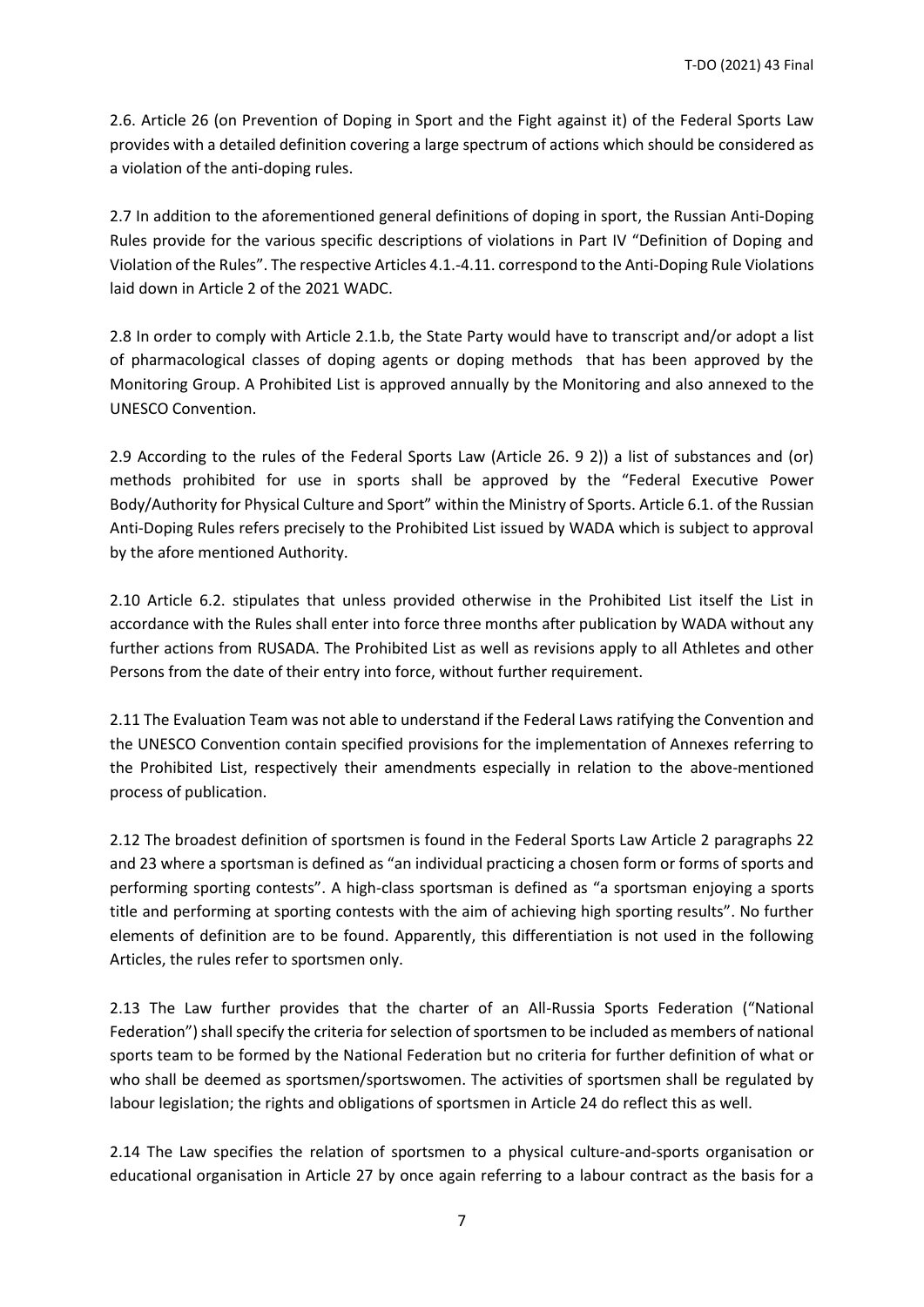relationship between these entities. A relationship based on a membership can be created only if the sports organisation has the legal form of a public or public-state organisation. In case of the person undergoing sport training this shall be determined on the basis of an administrative act on enlistment of this person.

2.15 Athletes are addressed explicitly within the Russian Anti-Doping Rules in connection with the definition and application of the Anti-Doping Rules. Article 1.3.3. a) provides for applicable rules to all Athletes, including athletes falling within the category of protected Persons and recreational Athletes. Athletes are described as individuals being citizens or residents of the Russian Federation, licence holders or members of physical culture and sports organisations registered within the territory of the Russian Federation. The Rules also apply to non-citizens or residents but located within the territory, to athletes taking part in competitions organised by a physical culture and sports organisation registered in the territory of the Russian Federation.

2.16 Moreover, within the Russian Anti-Doping Rules Article 6.3 introduces the concept of National-Level Athletes and International-Level Athletes in connection with submitting and granting Therapeutic Use Exemptions (TUE). The Rules do not provide with further definitions or precisions on who could benefit from these exemptions and appear to solely reflect the respective Articles of the WADC.

2.17 There are too many different terms for sportsman/sportswoman or athlete. The application of various terminology and/or singular use of terms e.g. International-Level Athlete without further definition or broader context might lead to confusion rather than clarification. Since the applicable regulations in force are interconnected, the definitions and terms shall be used in line and according to their meaning within their respective context. All terms used should have a corresponding definition including more detailed criteria to assess their application.

## **Conclusions**

2.18 The Evaluation Team concludes that the Russian Federation fulfils the commitments under Article 2 of the Convention.

## **Recommendations**

2.19 The Evaluation Team recommends a more stringent use of the terms "Sportsman/sportswoman" and "Athlete" with the underlying meaning and definition of each term. A balanced and adjusted use of terminology should be introduced.

2.20 The Evaluation Team recommends the development of criteria for the application of terms such "sportsman/sportswoman" and "athlete".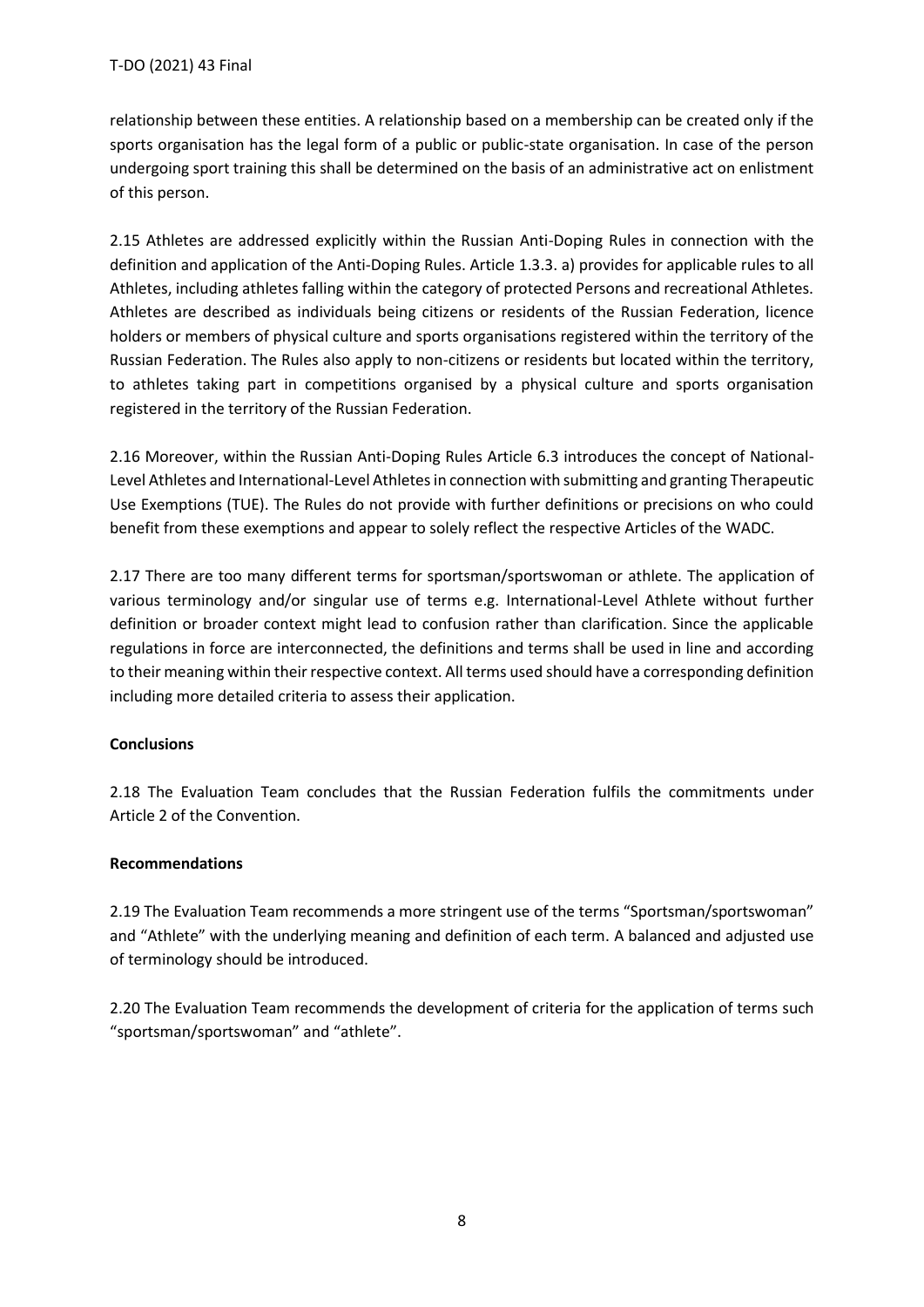## <span id="page-8-0"></span>ARTICLE 3 - DOMESTIC CO-ORDINATION

*3.1 The Parties shall co-ordinate the policies and actions of their government departments and other public agencies concerned with combating doping in sport.* 

*3.2 They shall ensure that there is practical application of this Convention, and in particular that the requirements under Article 7 are met, by entrusting, where appropriate, the implementation of some of the provisions of this Convention to a designated governmental or non-governmental sports authority or to a sports organisation***.** 

#### **Introduction**

3.1 Several governmental departments or agencies involved in the anti-doping, such as the departments responsible for sport, physical education, public health authorities, medical care, police and customs, universities and research institutions, need to work together constructively. The Convention does not propose a single operative method. Each state may decide how responsibilities will be allocated.

3.2 The article requires that the Parties shall ensure a practical implementation of the Convention and especially of Article 7. The article provides for the establishment of a National Anti-Doping Organisation (NADO), which is able to give effect to a Government's commitments under the Convention.

#### **Findings**

3.3 The Evaluation Team was provided with information regarding the co-operation and coordination between public bodies as well as the NADO (RUSADA).

3.4 The implementation of the provisions of the Convention is ensured by the Ministry of Sport, regional sport administration and RUSADA as well as National Federations.

3.5 The Ministry of Sport is responsible for coordinating all anti-doping efforts within the Russian Federation and notably for (1) formulating and enforcing the Russian anti-doping policy, (2) approving anti-doping regulations, (3) cooperating with other Russian governing bodies for the purposes of eliminating and combating doping and (4) representing the Russian Federation when dealing with international organisations responsible for the fight against doping.

3.6 Policy measures are based on legislation and regulations previously mentioned which served as a basis for the Government to establish various coordination and cooperation bodies at federal and regional levels as well as between public bodies and with the sport movement. A plan of priority measures to strengthen the fight against doping in sports is approved by the Government of the Russian Federation.

3.7 The Ministry of Sport established an Interdepartmental Working Group on ensuring the prevention of and combating doping in sports by order of 20 May 2020. The Working Group is chaired by the Deputy Minister of Sport, Mr Odes Baysultanov and is composed of representatives of several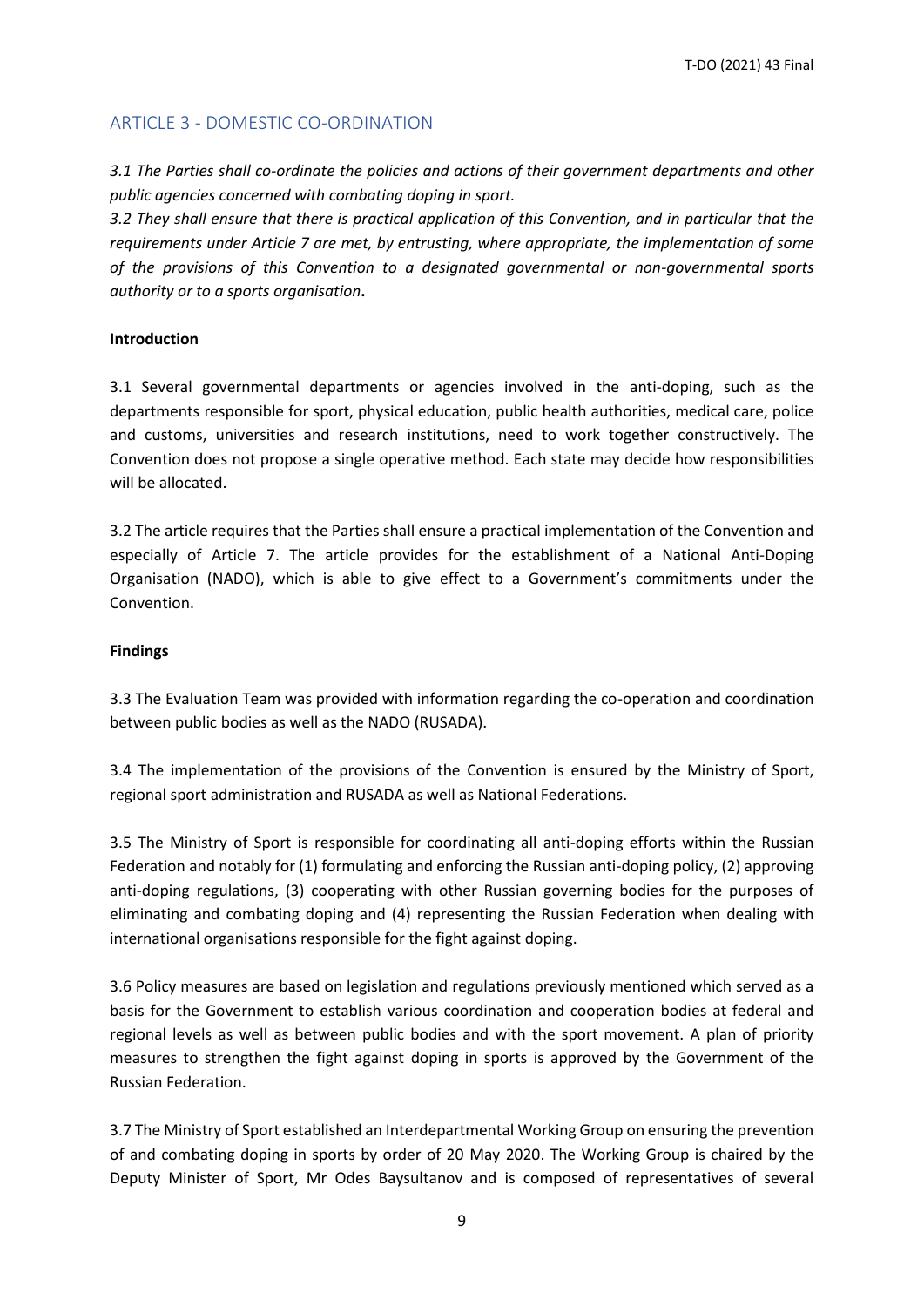ministries and other stakeholders, such as Ministries of the Interior, Foreign Affairs, Health, Science and Higher Education, Education, and Finance; Federal Service for the Oversight of Consumer Protection and Welfare; Committee of the State Duma on Physical Culture, Sports, Tourism and Youth Affairs; Federal Service for State Registration Cadastre and Cartography; Customs; Federal Medical-Biological Agency (FMBA; see paragraph 3.12 below); Russian Olympic Committee; Russian Paralympic Committee; Federal State Budgetary Institution of Russia; Federal Centre for Training Sports Reserve; Sports Training Centre for Russian National Teams; Russian Academy of Science; Moscow State University and RUSADA. The Evaluation Team did not receive information on the Working Group's activities or working methods and was informed that necessary information would be provided at a later stage.

3.8 The Government Commission on the International Convention against Doping in Sport is a national platform for the fight against doping in sport. The Chair is the Minister of Sport, Mr Oleg Matytsin. According to the media, the composition of the Commission was approved after the Visit by the Russian government on 6 October 2021 and includes Russia's Ministry of Sport; the Ministry of Foreign Affairs; the Ministry of Internal Affairs; the Ministry of Digital Development, Communications and Mass Media; FMBA; the Russian Olympic Committee; the Russian Paralympic Committee; and the Russian Deaflympic Committee. RUSADA is not included in the Commission. The composition differs partly from that suggested by UNESCO.

3.9 The Team was informed about the bilateral cooperation between the Ministry of Sport and other ministries, e.g., cooperation with the Ministry of Education on an intersectoral programme concerning Olympic values and anti-doping in sport schools.

3.10 According to the National Report, the Ministry of Sport has developed the Concept for Improvement of Anti-Doping Policy Mechanisms in the federal subjects of the Russian Federation in order to involve the regions of the Russian Federation in the anti-doping work and to implement a unified anti-doping policy. The concept is a set of measures aimed at improving the organisation of anti-doping activities in regions and it is implemented progressively. Each region has a designated person responsible for anti-doping, whose functions include interaction with the Ministry, all-Russian and regional sports federations, as well as RUSADA. In the course of its Visit, the Team was informed that the Ministry of Sport holds a conference with regional administrations once a year.

3.11 Representatives of the Main Directorate for Drug Trafficking Control of the Ministry of Internal Affairs explained that the Police established a task-force for doping crimes setting appropriate measures yearly. The Police cooperates with the Prosecutor's Office. On the initiative of the Ministry of Internal Affairs and the Ministry of Sport, Article 6.18 of the Criminal Code has been amended in 2019 to provide for administrative liability for 'intentional violation by an athlete of the requirements for preventing and combating doping in sport', including the use or attempted use of a prohibited substance or prohibited method. The cooperation between the Police and RUSADA is formalised by an agreement in order to enhance the information sharing. The Russian Police has bilateral relations with police in several countries. The Ministry of Internal Affairs supervises the Russian Police.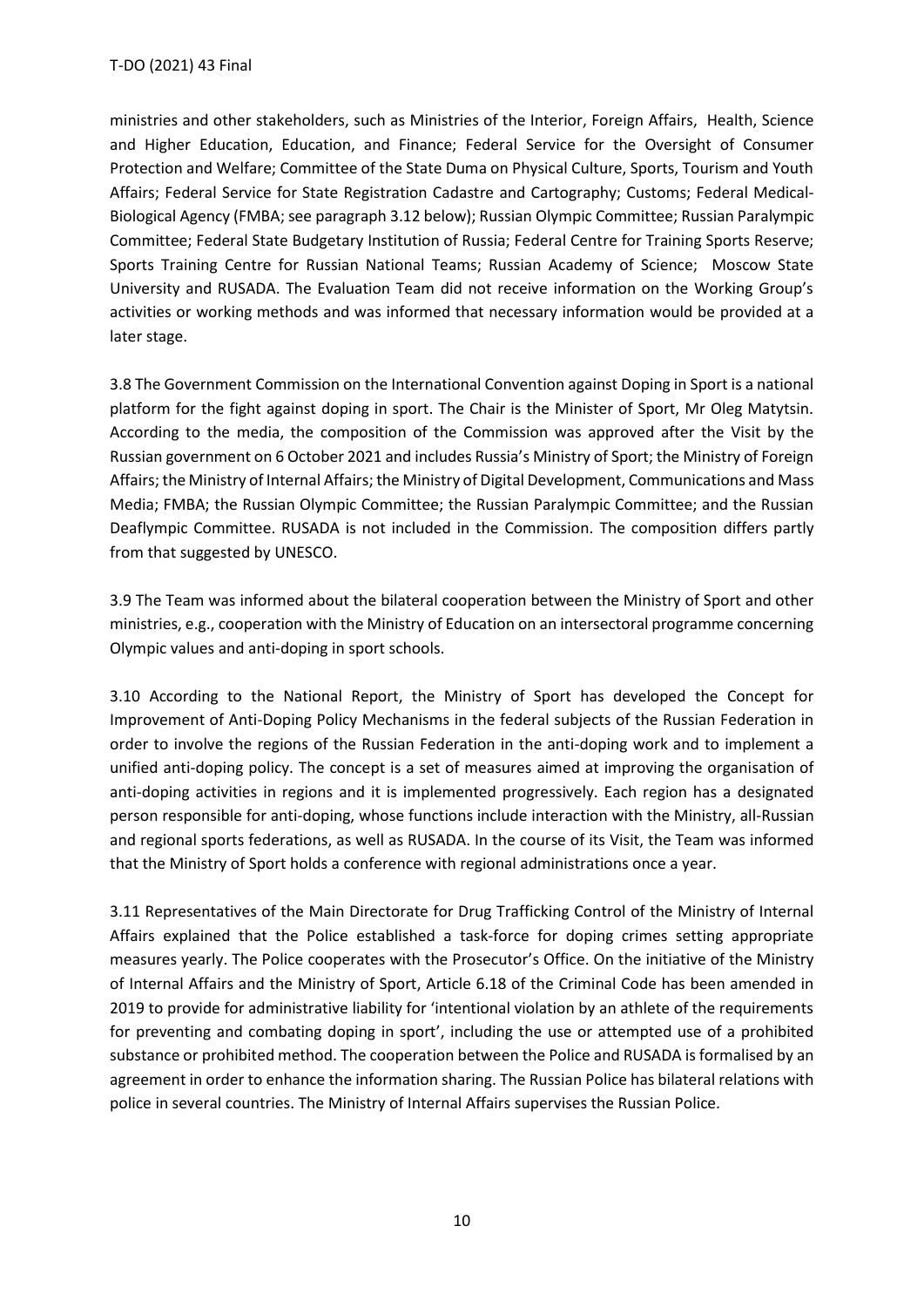3.12 Representative of the  $FMBA<sup>2</sup>$  presented the activities of the Agency in anti-doping. The Agency provides medical and biological support for national teams' athletes, in agreement with the Ministry of Sport of the Russian Federation, as well as conducts preliminary and periodic medical examinations, provides assistance in relation to the Therapeutic Use Exemptions and conducts research. RUSADA communicates actively/on a daily basis with the FMBA by exchanging information in accordance with the provisions of the WADC and International Standards.

3.13 The Russian Anti-Doping Agency, RUSADA was created in 2008 according to the provisions of Article 26.1 of the Federal Sports Law as a non-profit organisation. According to its statutes, RUSADA's main activities are preventing, combating and eliminating doping in sport; drafting and enforcing the Rules and assisting other sporting organisations in achieving the goal to eliminate doping. Its functions are defined in the Federal Sports Law.

3.14 RUSADA's governing bodies are (1) the General Members' Meeting, (2) the Supervisory Board and (3) the Director General.

3.15 The composition of the members/founders was changed at the beginning of 2021. The National report indicates that the reason behind the change was the revised the WADC provisions on the operational independence of National Anti-Doping Organisations. Instead of the Russian Olympic Committee and Paralympic Committee, RUSADA founders are now the All-Russian Non-Governmental Organisation "Association of Lawyers of Russia" (ALRF) and the "International Health Care Center" LLC.

3.16 According to information provided by the ALRF, it was established with the support of the President of the Russian Federation in 2005. The ALRF Board of Trustees is chaired by Mr Dmitry Medvedev, former Prime Minister, and composed, among other, of several former ministers of the Russian Federation.

3.17 "International Health Care Center" LLC is a private entity providing health care services to individuals, and does not receive public funding.

3.18 The General Members' Meeting is the supreme decision-making body, which decides e.g., on amending RUSADA Statutes subject to recommendations of the Supervisory Board; on approving RUSADA's annual reports upon the recommendation of the Supervisory Board and on appointing the Director General upon the recommendation of the Supervisory Board.

3.19 General Members' Meeting selects the seven members to the Supervisory Board. One member is an international expert in anti-doping recommended by WADA. The composition of the Supervisory

 $2$  FMBA is a federal executive body that ensures radiation, chemical, biological safety of the country and the population, as well as the organization of a health protection system at enterprises of strategically important industries with especially dangerous working conditions. It is directly subordinate to the Government of the Russian Federation and cooperates closely, among others, with the Russian Academy of Sciences, scientific institutes and centers, the Presidential Administration of the Russian Federation, the Federal Assembly of the Russian Federation, the Government of the Russian Federation, the Ministry of Health of Russia, the Ministry of Sports of Russia, the Ministry of Industry and Trade of Russia, the Ministry of Education and Science of Russia, other ministries and departments, state authorities of various levels, as well as public organizations and professional communities, including international organizations and structures.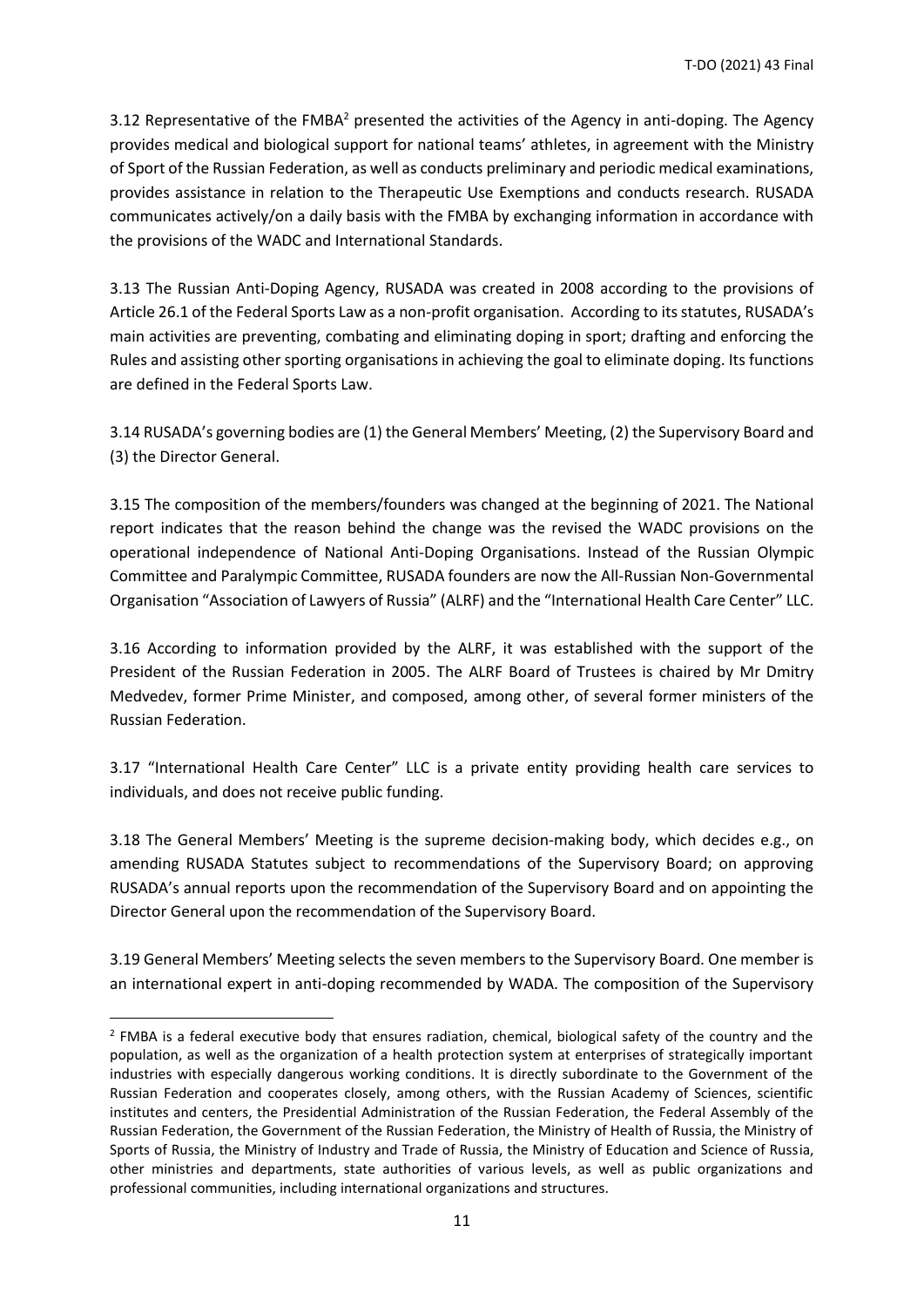Board is renewed every four years (with subsequent replacement of three and four members). According to the Statutes of RUSADA, the Supervisory Board and its members must be independent from the Russian State governing bodies, the Russian Olympic Committee, the Russian Paralympic Committee, international and national sporting federations, and sporting competitions organisers. The Supervisory Board is the management and the collective governing body controlling the other RUSADA executive bodies. The RUSADA Supervisory Board also provides financial and informational support to RUSADA. Decisions of the Supervisory Board are legally binding.

3.20 The Evaluation Team had a meeting with the Founders' representatives and the Chair of the RUSADA Supervisory Board. All of them underlined the independence and the autonomy of RUSADA, although the Team was asked for advice on clarifying the line between autonomy and cooperation. The RUSADA Supervisory Board Chair emphasised that the Board does not intervene in the operational activities of RUSADA. The Team noted RUSADA Supervisory Board's intentions to develop a transparent governance of RUSADA, to create trust especially of young athletes towards RUSADA and international anti-doping community as well as to enhance cooperation with other stakeholders. The Evaluation Team was informed after the Visit that the Chair and three of the members of the RUSADA Supervisory Board have resigned and were subsequently replaced and was not informed of the intentions of the Supervisory Board in its new composition.

3.21 The Director General is a standing individual executive body dealing with day-to-day operations. At the time of the Visit, the Supervisory Board was preparing the recruitment process of a new Director General after the failed first process. The Evaluation Team was later informed that the procedure for the selection of the Director-General of RUSADA was completed, resulting in the appointment of Ms Veronika Loginova, on 4 December 2021.

3.22 The Evaluation Team had a meeting with RUSADA's acting Director General, in office since August 2020, and staff of RUSADA. Due to the limited time of the meeting, the Evaluation Team appreciated having written material from RUSADA on its activities (see below the findings concerning Article 7).

3.23 The Evaluation Team considers that the legislation, regulations, recently created measures and established cooperation groups facilitate the fulfilment of the implementation of article 3 of the Convention. As the structures created are still relatively new, information on their operation and functionality was not yet fully available.

## **Conclusions**

3.24 The Evaluation Team concludes that the Russian Federation fulfils the commitments under Article 3 of the Convention. The practical implementation of Article 3 could not be evaluated at this stage.

## **Recommendations**

3.25 The functioning of national coordination should be further strengthen ensuring an appropriate level of co-operation and exchange of information among all anti-doping stakeholders.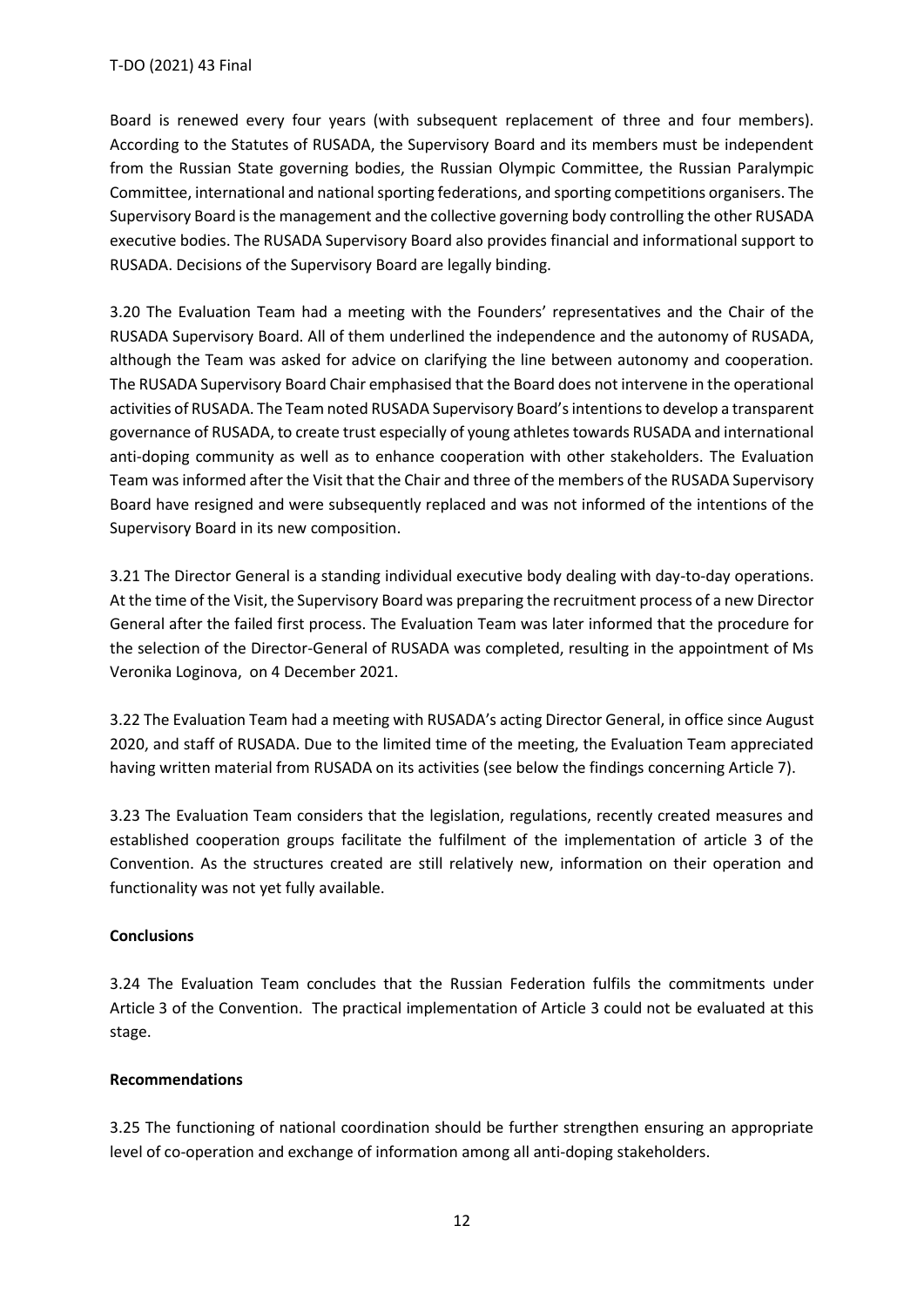3.26 The Evaluation Team recommends that the Russian authorities and the governing bodies of RUSADA review the concept of the Agency's independence and its role as an autonomous actor. Attention should be given to the transparency of the governance and Agency's ability to act effectively in its executive role. The Recommendation on the operational independence of National Anti-Doping Organisations (T-DO/Rec (2018) 1) of 31 August 2018) offers tools for such a review.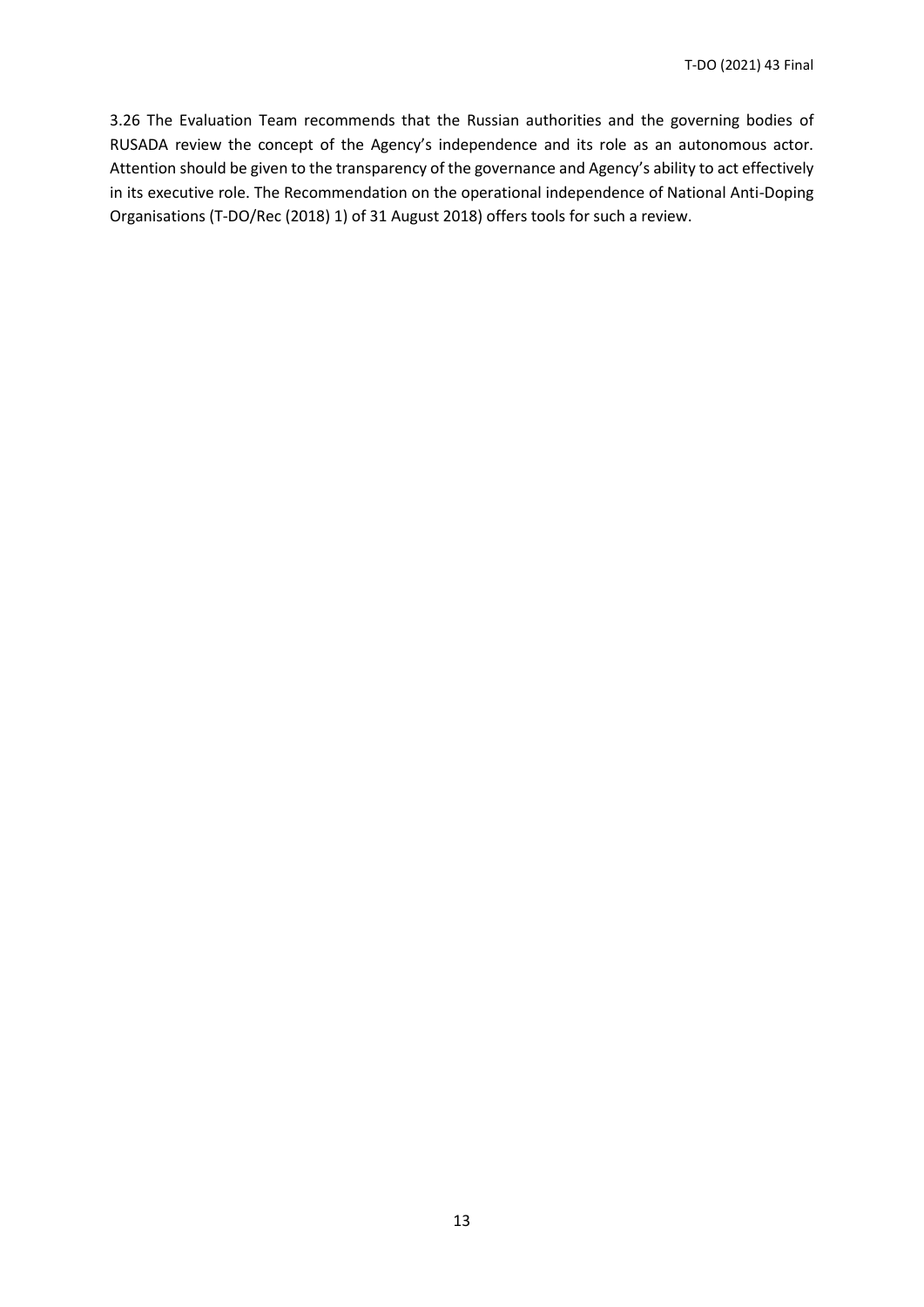# <span id="page-13-0"></span>ARTICLE 4 - MEASURES TO RESTRICT THE AVAILABILITY AND USE OF BANNED DOPING AGENTS AND METHODS

*4.1 The Parties shall adopt where appropriate legislation, regulations or administrative measures to restrict the availability (including provisions to control movement, possession, importation, distribution and sale) as well as the use in sport of banned doping agents and doping methods and in particular anabolic steroids.* 

*4.2 To this end, the Parties or, where appropriate, the relevant non-governmental organisations shall make it a criterion for the grant of public subsidies to sports organisations that they effectively apply anti-doping regulations.* 

*4.3 Furthermore, the Parties shall:* 

*a. assist their sports organisations to finance doping controls and analyses, either by direct subsidies or grants, or by recognising the costs of such controls and analyses when determining the overall subsidies or grants to be awarded to those organisations;* 

*b. take appropriate steps to withhold the grant of subsidies from public funds, for training purposes, to individual sportsmen and sportswomen who have been suspended following a doping offence in sport, during the period of their suspension;* 

*c. encourage and, where appropriate, facilitate the carrying out by their sports organisations of the doping controls required by the competent international sports organisations whether during or outside competitions;* 

*d. encourage and facilitate the negotiation by sports organisations of agreements permitting their members to be tested by duly authorised doping control teams in other countries.* 

*4.4 Parties reserve the right to adopt anti-doping regulations and to organise doping controls on their own initiative and on their own responsibility, provided that they are compatible with the relevant principles of this Convention.* 

## **Introduction**

4.1. Article 4.1 requires to adopt measures to restrict the availability, including trafficking, of banned substances and methods and, in particular, anabolic steroids. The Explanatory Report to the Convention states that most of the classes of banned substances and methods are under pharmacists' regulations or strict medical control and the main area of further restrictions lies in the anabolic steroids.

4.2 In addition to the above provision of the Convention, the Monitoring Group adopted Recommendation (94/2) on Measures to Restrict the Availability of Anabolic Steroids that recommends to Parties to ensure, among other, that a legislative framework provides for (a) efficient control of the unauthorised possession, supply and transfer of anabolic androgenic steroids; and (b) appropriate penalties for such conduct are in place.

4.3 Article 4.2 can be applied by governments or by sports organisations which grant subsidies to individual federations in such a way that the criterion may be judged with particular reference to the effectiveness of the regulations applied by the sport.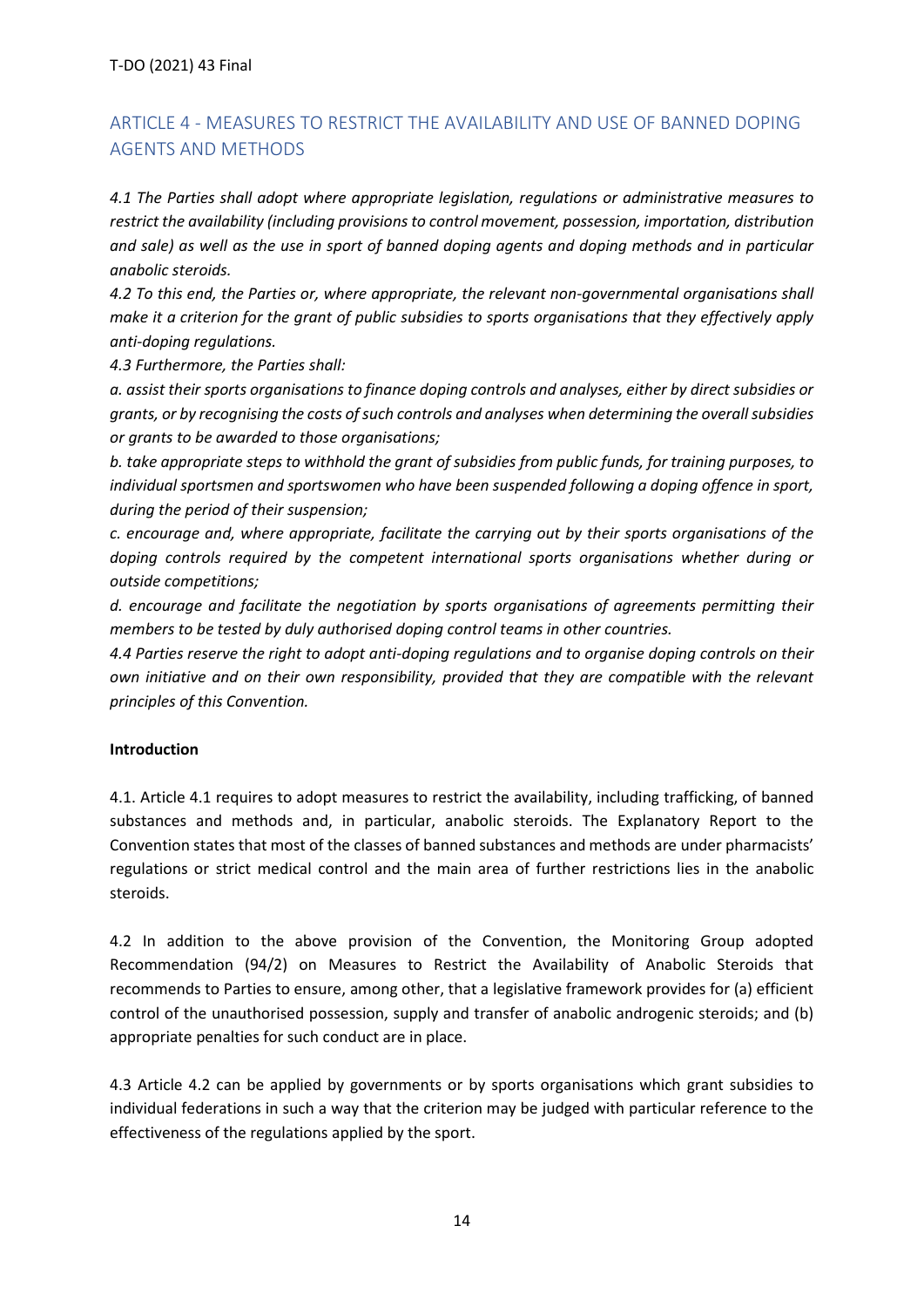4.4 In applying Article 4.3, Governments may support the entire cost of doping controls and analyses or offer partial grants and subsidies to encourage sports organisations to undertake them on a large scale.

4.5 Article 4.3 is to be interpreted in the sense of withholding financial support from public funds, whether directly or indirectly through sports organisations, to sportspersons (including, where appropriate, to those categories of sports officials mentioned in Article 7.2.e).

4.6 Some states have adopted legislation by virtue of which, public authorities may themselves organise doping controls. Article 4.4 also provides a further encouragement for sports organisations to regulate their own affairs satisfactorily. The conduct of doping controls by public authorities is subject to the same principles and standards as those set out in the Convention and carried out by the sports organisations.

#### **Findings**

4.7 The Evaluation Team was informed that there are several legislative actions adopted in connection with restricting the availability and/or sanctioning the possession, use or distribution and sale of banned doping agents and doping methods.

4.8 Under the Federal Sports Law and the Russian Anti-Doping Rules, regulations are adopted in order to define doping, anti-doping rule violations, to establish a list of banned substances and prohibited measures, rules and responsibilities in connection of testing and sanctioning regimes, the implementation of anti-doping rules within the respective stakeholders on the basis of administrative law as well as private (labour) law.

4.9 Moreover, the Evaluation Team met representatives of the Main Directorate for Drug Trafficking Control from the Ministry of Internal Affairs. They stated that one of the Directorates' main duties as a law enforcement agency is to identify and suppress crimes and administrative offences related to the use of doping.

4.10 The Russian Criminal Code was amended in 2017 and contains two Articles (230.1 and 230.2) that impose criminal liability for coaches, sports medicine officials and other physical culture and sport specialists for either "inducing an athlete to using substances or methods prohibited in sport or using substances or methods prohibited in sport in respect of the athlete".

4.11 As the Evaluation Team understood, the substances and methods prohibited in sport mentioned in Articles 230.1 and 230.2 of the Criminal Code correspond with the ones stipulated in the Prohibited List, issued by WADA and implemented after approval by the Federal Executive power body/authority in the area of physical culture and sports. Drugs and psychotropic substances are not included in these provisions, since the trafficking/use of these substances trigger different sanctions, up to life imprisonment.

4.12 The sanctions imposed by the criminal provisions include fines, the prohibition of engaging in certain activities for a specified period of time and imprisonment for a period up to three years.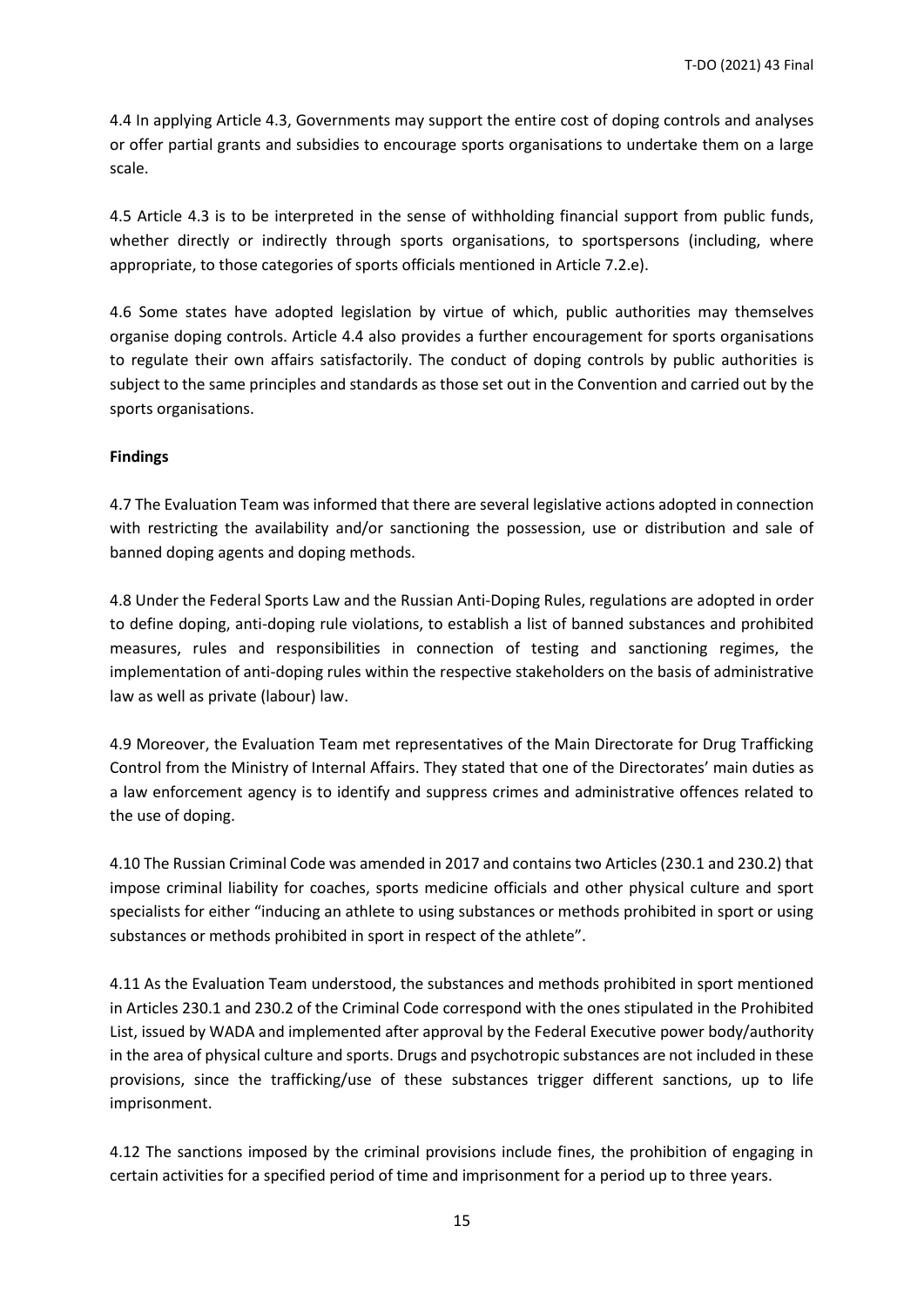4.13 Furthermore, the Evaluation Team was presented with challenges that the Main Directorate faced in recent years. Mainly the production of "designer" sports dietary supplements and anabolic steroids with subsequent sale with high margins on the black market or the rapid development of synthesizing new types of anabolic steroids, synthetic hormones and stimulants constitute a continuing cause of risk to the health of athletes. The Main Directorate attempts to identify and monitor substances that are not controlled yet in order to develop further regulatory legal acts for sanctioning their use, trafficking or sale.

4.14 Another part of the legal framework is the establishment of the athlete's administrative liability for "violating the requirements prescribed by the Russian physical culture and sports legislation regarding preventing and combating doping" in Article 6.18 of the Russian Code of Administrative Offences (No 195-FZ). Part I of the Article provides for liability of an athlete for intentionally violating requirements consisting in using or attempting to use a prohibited substance or method. Part II imposes liability for distributing a prohibited substance or method by athletes, coaches, sports medicine officials or other sports specialists (provided that none of these actions is punishable under the afore mentioned criminal code provisions). Administrative fines are stipulated as sanctions.

4.15 In addition to administrative sanctions, Article 348.11 of the Russian Labour Code (No 197-FZ of 30 December 2001) provides for the possibility of unilateral termination of the labour contract by an employer if the employee/ athlete has violated any anti-doping regulations.

4.16 According to the Federal Sports Law, every sport federation should promote clean sport.

4.17 The Russian Government has recently adopted a law concerning the financing of sport federations, which provides that every federation must have a four-year plan to Olympic Games to fulfil the anti-doping obligations. Not fulfilling this condition prevents federations from receiving funding from the Government. Year 2022 is considered as indicative in terms of the functioning of the system. The Russian authorities considered that the system still requires further development, for example with regard to the objectivity of criteria.

4.18 Furthermore, according to the All-Russian Anti-Doping Rules, Russian Sports Federations must accept and abide the national anti-doping programme and the Rules as a condition of receiving financial and/or other assistance from the government and/or Russian Olympic Committee, Russian Paralympic Committee, Russian Committee for Sport of Deaf. RUSADA may send an application to the Ministry of Sports requesting the latter to consider the expediency of financing a federation or apply other non-financial measures for the failure to comply with the Anti-Doping Rules, including a failure to provide assistance to RUSADA.

4.19 The Anti-Doping Unit of the Ministry of Sport monitors the implementation of the Anti-Doping Rules. This includes also the monitoring of the registered professional sport.

4.20 RUSADA is financed from the federal budget of the Russian Federation in accordance with a threeyear agreement between RUSADA and the Ministry of Finance of the Russian Federation. RUSADA reports to the Russian Government on disbursing these subsidy funds and on achieving its targets. According to the Ministry of Sport, RUSADA's subsidy amounted to 556,685,500 Rubles (some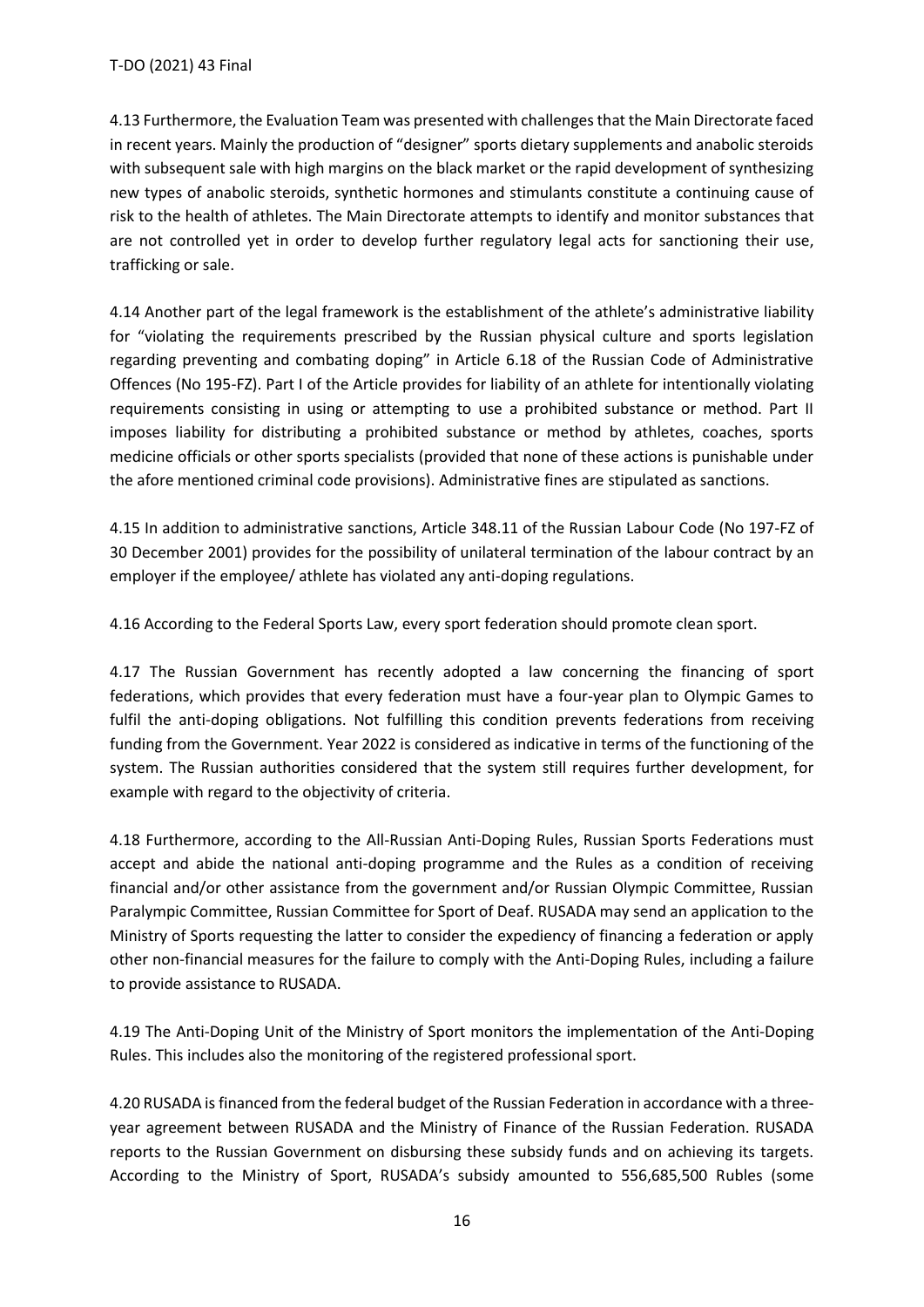€6,786,000) in 2019, whereas in 2021 the subsidy is about 501,000,000 Rubles (some €6,100,000). RUSADA also received extra funding (some €1,700,000) for a testing program prior to the Tokyo Games from the Ministry of Finance.

4.21 The allocation of the funds is determined by the above-mentioned agreement which includes objectives to be achieved by RUSADA, in particular:

- Testing Department a number of the doping samples which have to be collected as part of RUSADA's testing programme;
- Educational Department a number of the training and informational educational activities;
- Scientific Department the number of athletes included in the Athlete Biological Passport ("ABP") programme;
- Therapeutic Use Exemptions Department a number of the athletes and doctors attending the online anti-doping medical educational programme and passing an exam.

4.22 According to the All-Russian Anti-Doping Rules, anti-doping rule violations imply a complete or partial withholding of financial support to the sport activity of other related benefits received by the perpetrator. This applies both to funding directly provided by the Government or to support provided through RUSADA, a federal or regional authority, sports federation, professional sports league or National Olympic or Paralympic Committees.

4.23 RUSADA conducts testing within the territory of Russia, and it has a contract with a nation-wide healthcare provider to supply trained medical professionals to work as BCOs across Russia (Russian Railways – Medicine). At international level, RUSADA has testing agreements with more than ten national anti-doping organisations and two sample-collection agencies. According to RUSADA, in 2021 until the date of the Evaluation Visit, 196 tests have been arranged across 22 countries, for instance in Greece (48), Turkey (29) and Italy (29).

4.24. The Evaluation Team considers that a comprehensive legal framework consisting of criminal, administrative and private law provisions has been established by the Russian Authorities with the aim to restrict the availability, to control movement, possession, distribution and sale as well as use in sport of banned doping agents and doping methods and in particular anabolic steroids. However, the system is still partly under development and the Evaluation Team could not evaluate its implementation.

## **Conclusions**

4.25 The Evaluation Team concludes that the Russian Federation fulfils the commitments under Article 4 of the Convention. The practical implementation has not been evaluated at this stage.

#### **Recommendations**

4.26 The Evaluation Team recommends that, as part of its follow-up activities in relation to the Evaluation Report, the Russian Authorities provide the Monitoring Group with information and documentation on the methodology adopted in relation to the withholding of public funding and/or publicly funded benefits to sports organisations that do not comply with the World Anti-Doping Code, and/or sportspersons who have committed violations of the Anti-Doping Rules.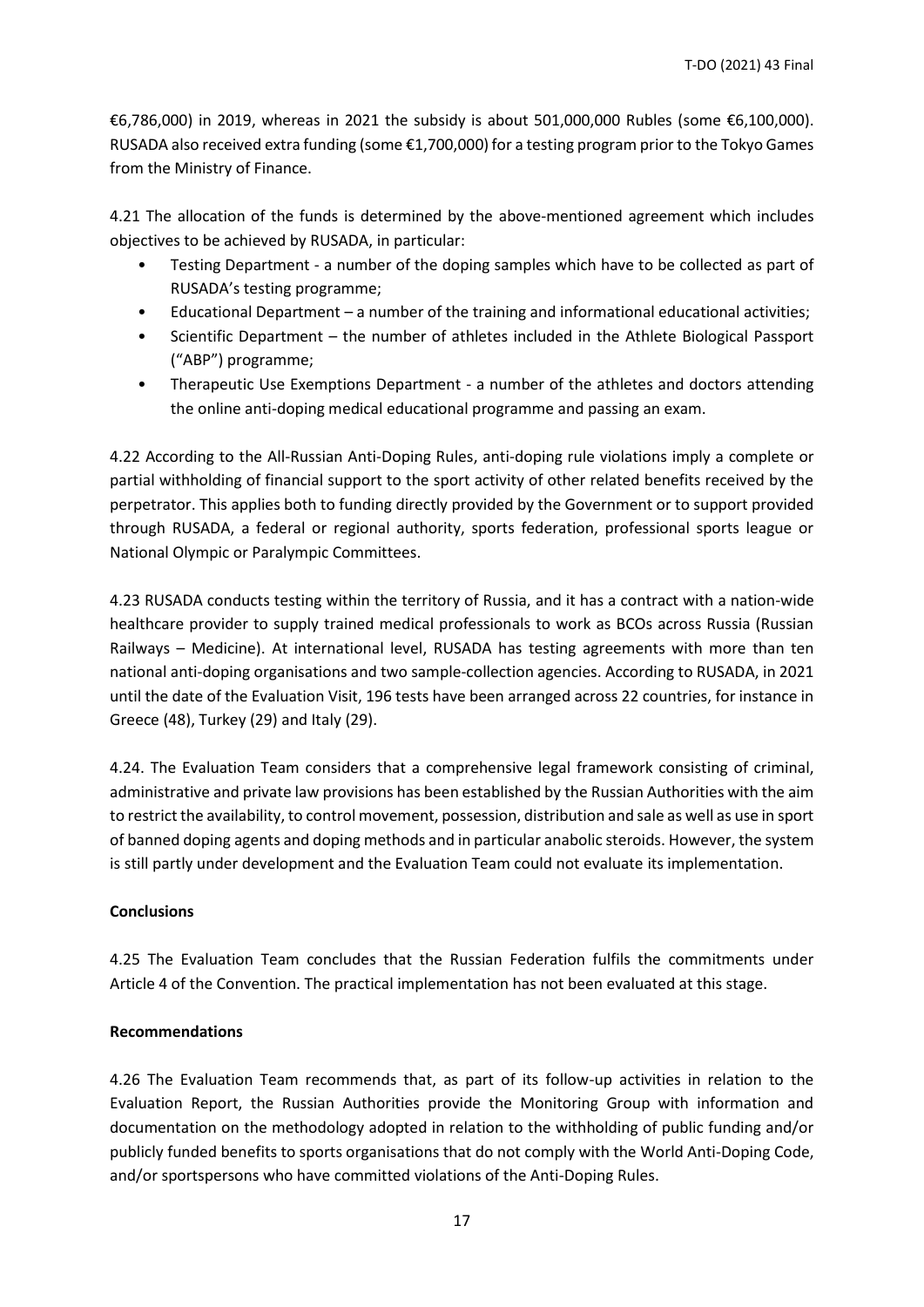## T-DO (2021) 43 Final

4.27 The Evaluation Team recommends to further develop RUSADA's effective and expedient testing activities. It should also cooperate with foreign National Anti-Doping Organisations for testing athletes outside the Russian Federation and allocate the necessary resources for this activity.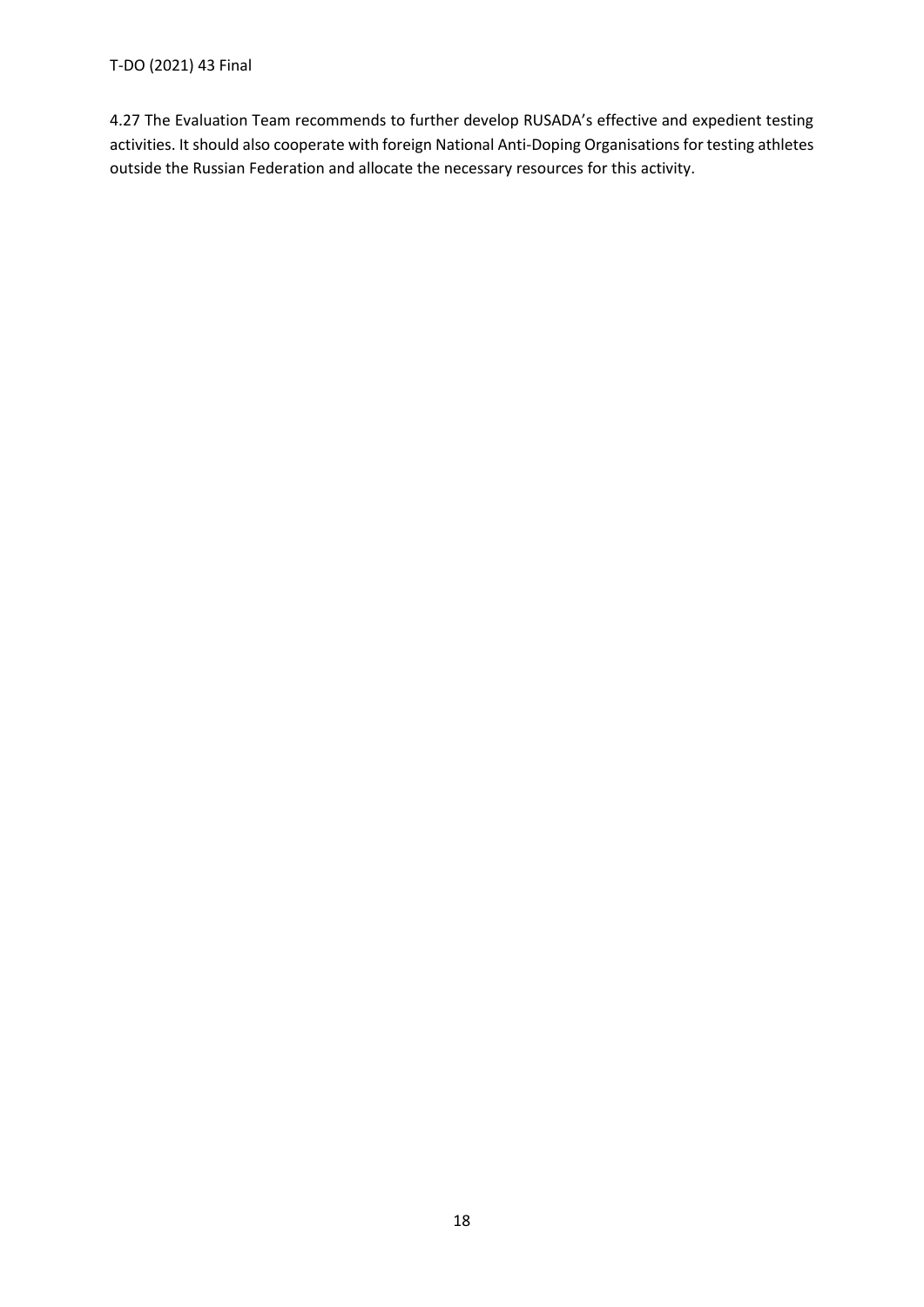## <span id="page-18-0"></span>ARTICLE 5 – LABORATORIES

### *5.1 Each Party undertakes:*

*a. either to establish or facilitate the establishment on its territory of one or more doping control laboratories suitable for consideration for accreditation under the criteria adopted by the relevant international sports organisations and approved by the monitoring group under the terms of Article 11.1.b or* 

*b. to assist its sports organisations to gain access to such a laboratory on the territory of another Party. 5.2 These laboratories shall be encouraged to:* 

*a. take appropriate action to employ and retain, train and retrain qualified staff;* 

*b. undertake appropriate programmes of research and development into doping agents and methods used, or thought to be used, for the purposes of doping in sport and into analytical biochemistry and pharmacology with a view to obtaining a better understanding of the effects of various substances upon the human body and their consequences for athletic performance;* 

*c. publish and circulate promptly new data from their research.*

## **Introduction**

5.1 The important role of doping control laboratories in the fight against doping is reflected in the Convention, as well as the UNESCO Convention and WADC.

5.2 The Convention, under Article 5, requires Parties either to create doping control laboratories suitable for accreditation or, if such a laboratory is not in place, then access to an accredited laboratory in another State must be sought and subsidised. Moreover, the Convention requires that only accredited laboratories be used: this is as an essential part of a coherent anti-doping strategy and ensures equal treatment for all athletes.

5.3 Since 2004, anti-doping laboratories have been accredited by WADA which also monitors and assesses their performance continuously. According to the International Standard for Laboratories (ISL), WADA is responsible for accrediting and re-accrediting anti-doping laboratories, thereby ensuring that they maintain the highest quality standards. Whenever a laboratory does not meet ISL requirements, WADA may suspend the laboratory's accreditation.

#### **Findings**

5.4 The national anti-doping laboratory in the Russian Federation was originally created in 1971, as a Soviet national anti-doping laboratory, part of the All-Union Scientific Research Institute of Physical Culture based in Moscow. It received accreditation from the IOC to analyse samples for doping control, including the samples from the Moscow 1980 Olympic Games. Since 2004, the 'Moscow Antidoping Laboratory' was accredited by WADA until 10 November 2015 when it was suspended and on 15 April 2016 had its accreditation revoked due to non-compliance with the ISL. However, the laboratory's reaccreditation for blood analysis for the Athlete Biological Passport was restored on 12 May 2016 (see comments on paragraph 5.5 below). Until December 2015, the Laboratory existed in the form of a federal state unitary enterprise and in December 2015, it was transformed into a federal state budgetary institution, the founder of which is the Ministry of Sport. On 11 October 2016, the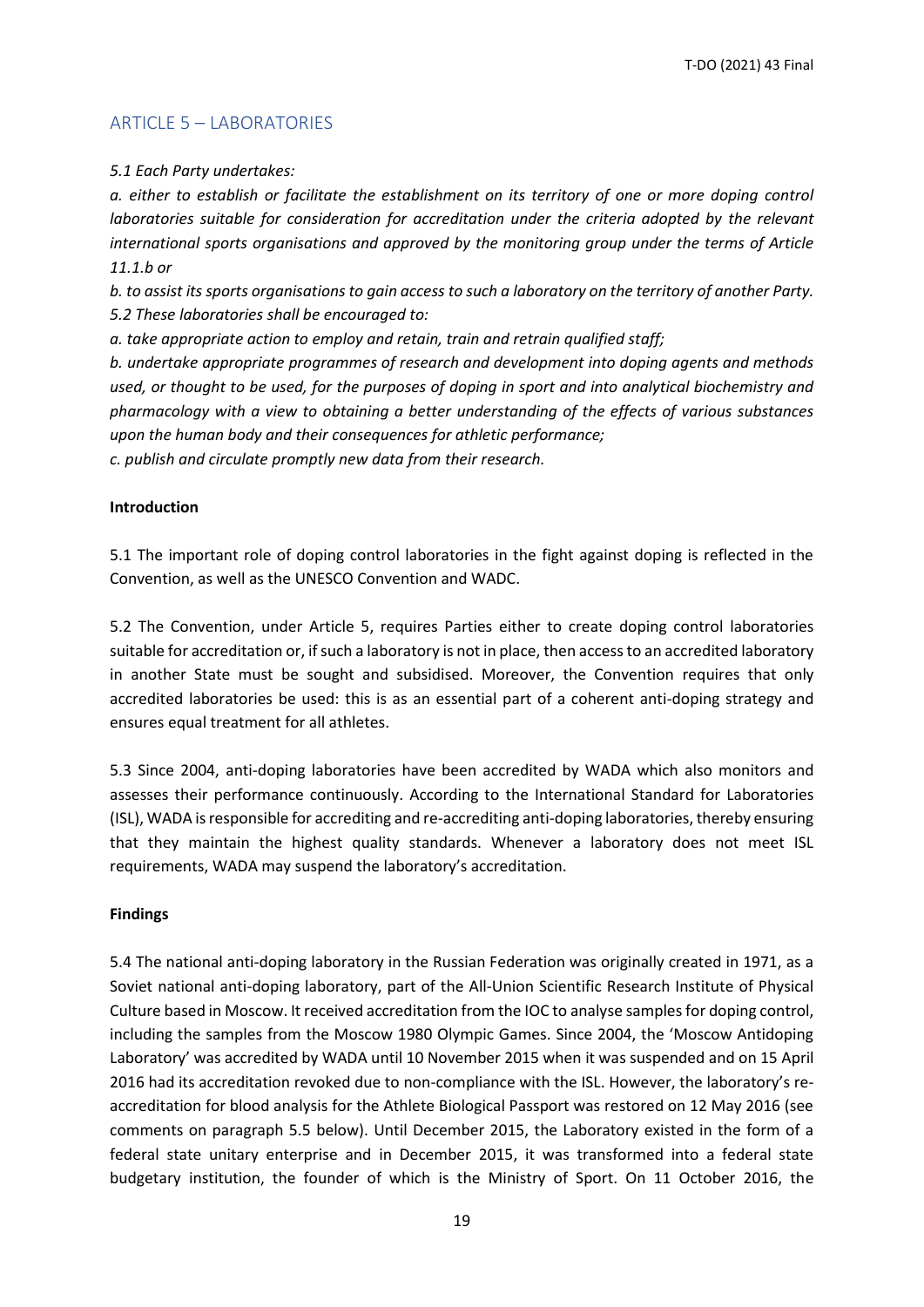Presidential Council for the Development of Physical Culture and Sport decided to incorporate the National Anti-Doping Laboratory (hereinafter "NADL" or "Laboratory") into the Lomonosov Moscow State University as its structural division.

5.5. As it is mentioned above, the accreditation of the Laboratory for performing anti-doping analyses was revoked in 15 April 2016 by WADA. In 12 May 2016, WADA restored the Laboratory's accreditation to analyse blood samples exclusively for ABP. The NADL was provisionally suspended from this activity in 21 January 2020, and this accreditation was revoked by WADA due to non-compliances with the ISL and its Code of Ethics in 9 October 2021.

5.6 In 2019, NADL analysed 2507 samples for ABP; and 86 samples for ABP in 2020, before its suspension. Since its suspension in 21 January 2020, NADL is ineligible to carry out any work related to the analysis of blood samples in connection with the ABP or any other form of anti-doping analysis for Anti-Doping Organisations that are compliant with the WADC.

5.7 According to its webpage, NADL is accredited by Analytica Association of Analytical Centres, in accordance with the requirements of the standard GOST ISO / IEC 17025-2019.

5.8 NADL remains active analysing samples mainly from companies testing their employees for drugs (narcotics and psychotropic substances). It analysed 552 urine samples in 2019, 268 in 2020 and 226 samples in 2021 until the date of the Evaluation Visit. No samples from sport organisations or individual persons are accepted for analysis by the NADL.

5.9 The Evaluation Team visited the NADL at its premises at Lomonosov Moscow State University and were given a short tour of the Laboratory area in active use, followed by a meeting with Interim Director General of the Laboratory, and the Vice-Rector of the University.

5.10 The Laboratory is equipped mainly with instruments from the previous "Moscow Antidoping Laboratory" and from the temporary laboratory that was established in Sochi for the Olympic and Paralympic Games in 2014.

5.11 The Laboratory at the time of the Evaluation Visit had 38 employees in total; 17 of them working in the Doping Control Department of the Laboratory. Several of the staff have experience from when the Laboratory was WADA-accredited.

5.12 According to the webpage of the Laboratory, there have not been any research studies from the Laboratory's staff published in international scientific journals since 2017, apart from a few contributions in symposia and one publication in Russian.

5.13 The Evaluation Team is concerned that the Laboratory's scientific expertise on doping analyses will be lost. Relevant instrumentation is in place and the present activity (although minimal) will help the staff maintaining their knowledge and skills to perform anti-doping analyses, at least within the field of mass spectrometry. Following the revocation of the Laboratory's accreditation by WADA, the Laboratory's staff has limited possibilities to follow the developments within the field of anti-doping analyses. The attendance at important symposia and meetings, exclusively for WADA-accredited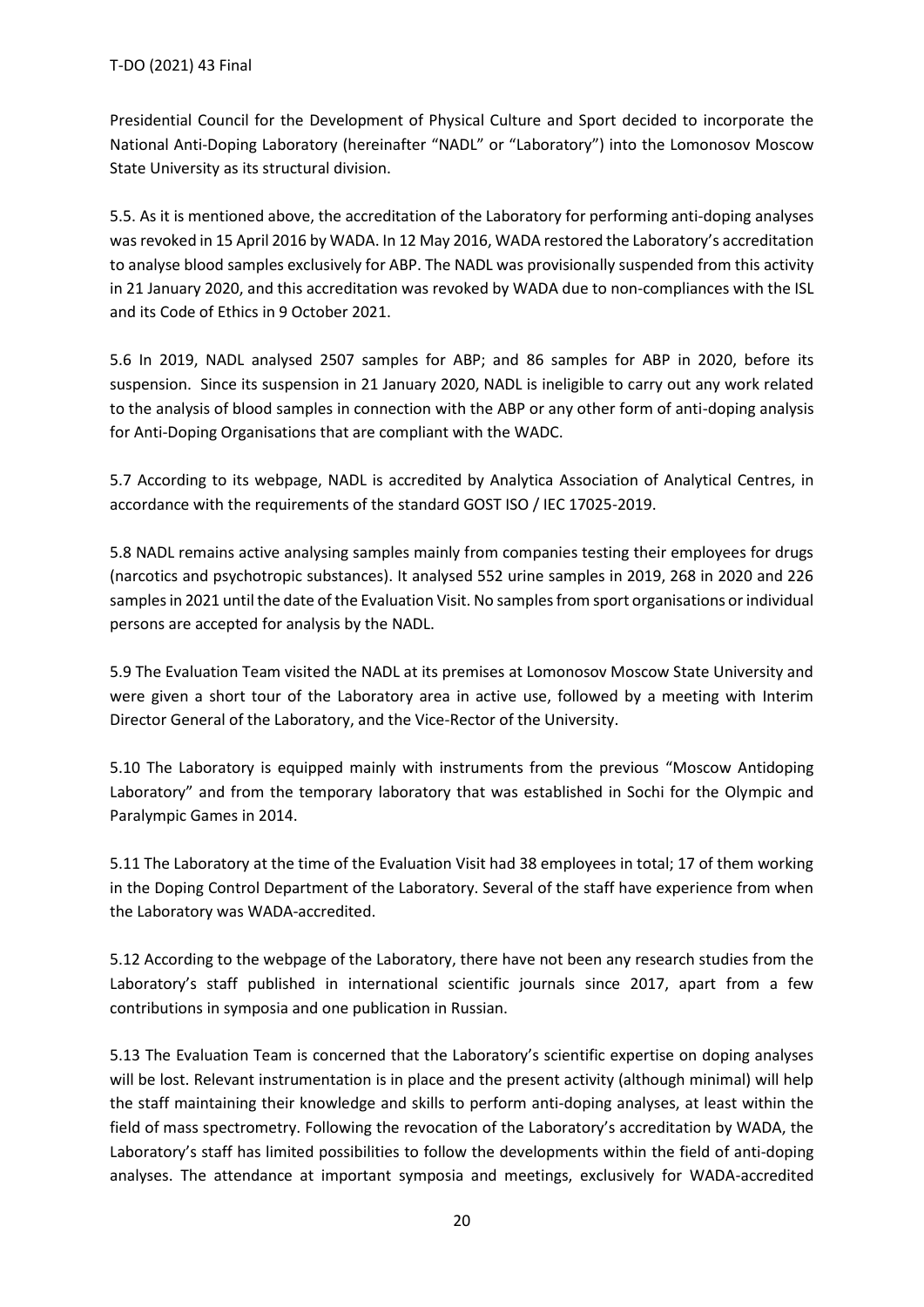laboratories, is not possible for the staff of NADL. This will lead to difficulties not only to improve, but also to maintain the competence of the staff over time.

5.14 Independency of the laboratory is of the utmost importance. The Laboratory is a structural unit of the Lomonosov Moscow State University. The budget of the Laboratory is a specific item in the Governmental budget. According to the information given in the meeting, the funding is for three years and for maintaining and developing new methodology. The Rector of the University is responsible for the activity, but delegates this to the Director General of the Laboratory. The Director General and Chief Accountant are hired by the University. The Director General is responsible for hiring all additional staff. The Evaluation Team is of the opinion that, the current organisation of the Laboratory, as a part of the Lomonosov Moscow State University gives the possibility to be independent from the Ministry of Sport, the sport movement and RUSADA.

5.15 In the absence of a WADA-accredited laboratory in the Russian Federation, for the analysis of samples, RUSADA uses several different WADA-accredited laboratories, mainly in Europe.

5.16 The Russian Federation is a country with a large number of athletes, and where sport is considered of great importance. Additionally, RUSADA operates an extensive doping control program in the country. A WADA-accredited laboratory, of the highest scientific and ethical standards, would be an important part of the anti-doping system in Russia.

#### **Conclusions**

5.17 The Evaluation Team concludes that the Russian Federation fulfils the commitments under Article 5 of the Convention, as samples collected in Russia for doping control are sent to WADAaccredited laboratories for analysis.

#### **Recommendations**

5.18 The Russian authorities should conduct a thorough analysis of the need to have a WADAaccredited laboratory in their country. It is important to ensure that such laboratory will have the required independence from the Government, the sport movement and RUSADA and implement the requirements of the ISL. Such a laboratory could be the National Anti-Doping Laboratory as a part of the Lomonosov Moscow State University.

5.19 It is important to ensure that a WADA-accredited laboratory in the Russian Federation can have cooperation with stakeholders in the anti-doping field, notably RUSADA and relevant governmental organisations. To ensure independency for all parts, this has to be transparent and structured in a way to strengthen the anti-doping system.

5.20 The National Anti-Doping Laboratory is encouraged to collaborate with the relevant departments of the Lomonosov Moscow State university and of other research institutions in the Russian Federation and other countries for the scientific development of its staff.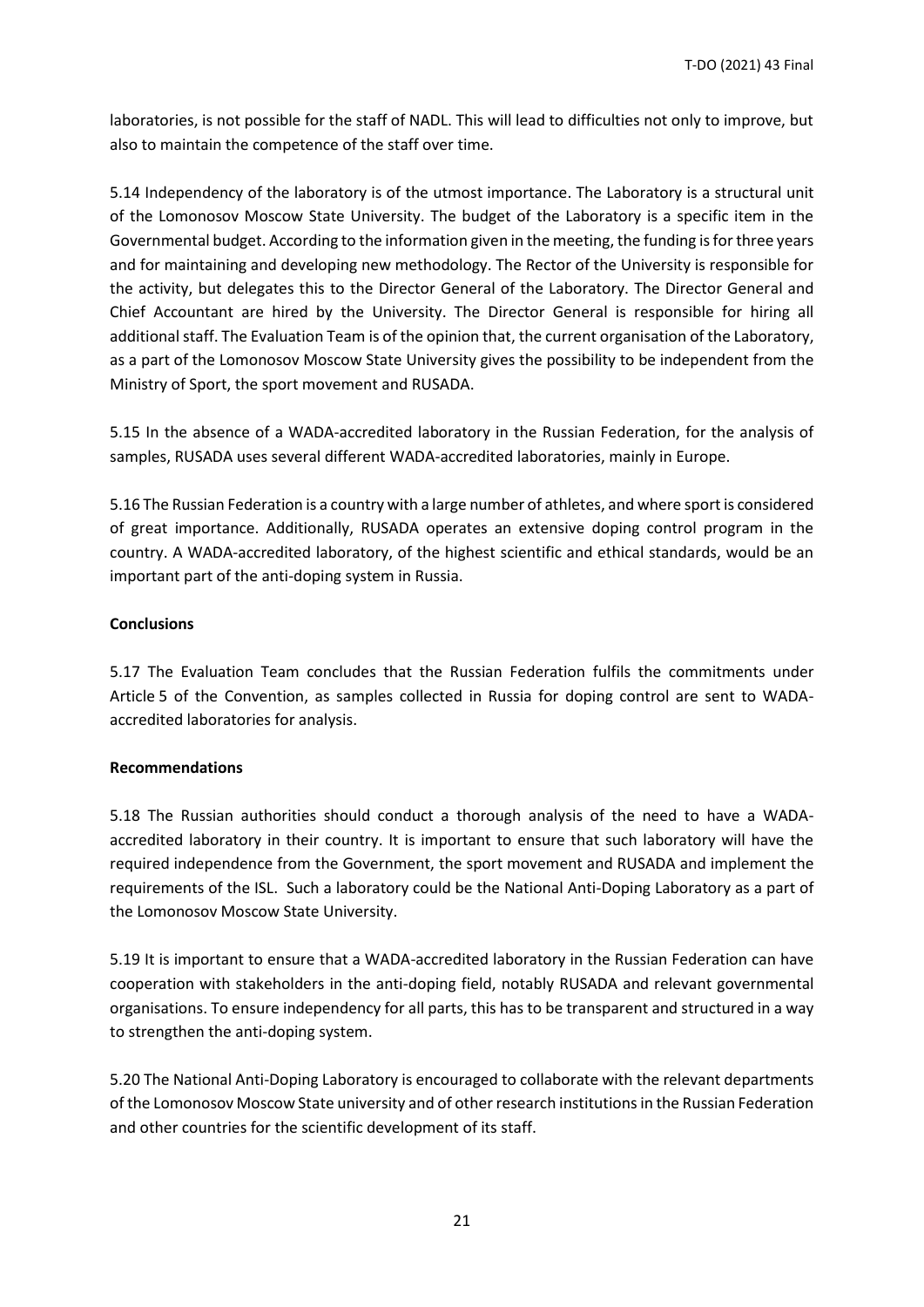## T-DO (2021) 43 Final

5.21 The National Anti-Doping Laboratory is encouraged, in collaboration with universities and research institutions in the Russian Federation and other countries, to implement scientific research programmes and publish their results in peer-reviewed scientific international journals.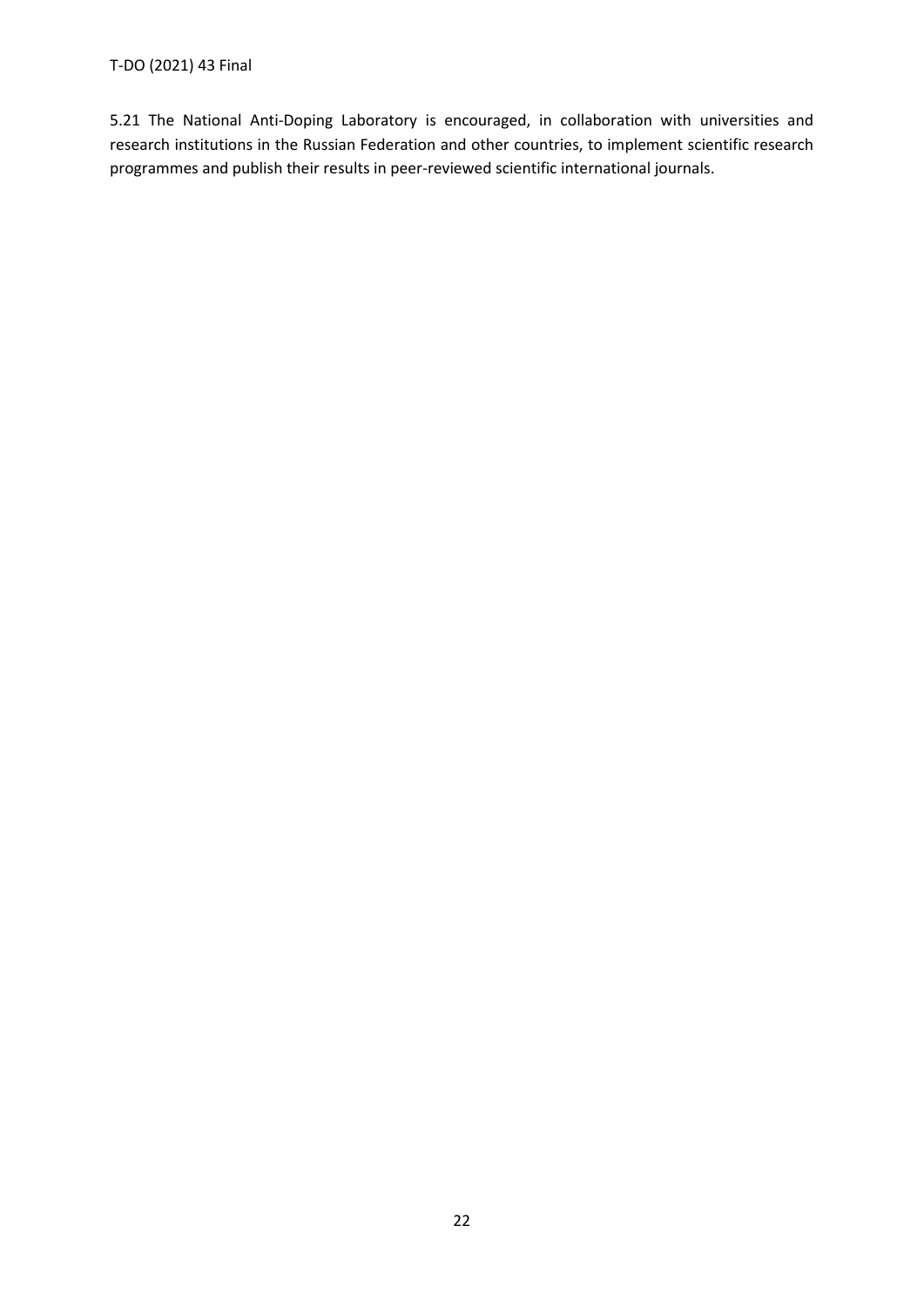T-DO (2021) 43 Final

## <span id="page-22-0"></span>ARTICLE 6 – EDUCATION

*6.1 The Parties undertake to devise and implement, where appropriate in co-operation with the sports organisations concerned and the mass media, educational programmes and information campaigns emphasising the dangers to health inherent in doping and its harm to the ethical values of sport. Such programmes and campaigns shall be directed at both young people in schools and sports clubs and their parents and at adult sportsmen and sportswomen, sports officials, coaches and trainers. For those involved in medicine, such educational programmes will emphasise respect for medical ethics. 6.2 The Parties undertake to encourage and promote research, in co-operation with the regional, national and international sports organisations concerned, into ways and means of devising scientifically-based physiological and psychological training programmes that respect the integrity of* 

#### **Introduction**

*the human person.* 

6.1 The Convention acknowledges the importance of education and information for the prevention of doping in sport, and anticipates State Parties and sport organisations cooperation in that respect. It is generally agreed that educational and informational programmes should be comprehensive and directed mainly to athletes and their support personnel. Apart from the Convention, the importance of education for the fight against doping in sport is reflected in the UNESCO Convention, the WADC, and the International Standard for Education.

6.2 The Monitoring Group has developed *Model Guidelines for Core Information/Education Programmes to prevent Doping in Sport*, annexed to *Recommendation (2011) 1 of the Monitoring Group on the use of the model guidelines for core information/education programmes to prevent doping in sport*. The Monitoring Group has also developed the *Guidelines for anti-doping education for Tertiary Education Institutions*, aiming to support the development, implementation, delivery and evaluation of effective anti-doping education at the university level. These Model Guidelines are annexed to *Recommendation (2016) 2 of the Monitoring Group on the Guidelines for anti-doping education.*

6.3 Research in the field of anti-doping, as well as the physiological and psychological training and the legitimate search of improved performance is of great importance.

#### **Findings**

6.4 The Russian Government understands the importance of anti-doping education and its role for the prevention of doping in sport. It has made specific provisions for this in both the Federal Sports Law and the Russian Anti-Doping Rules and created specific requirements upon RUSADA as well as the Russian Sports Federations, the Russian Olympic Committee, the Russian Paralympic Committee, federal executive authorities, executive authorities of constituent entities of the Russian Federation and educational institutions to act in this space

6.5 The Evaluation Team received information on RUSADA's anti-doping education activities. Based on the information provided, despite the COVID-19 pandemic and the disruption caused, RUSADA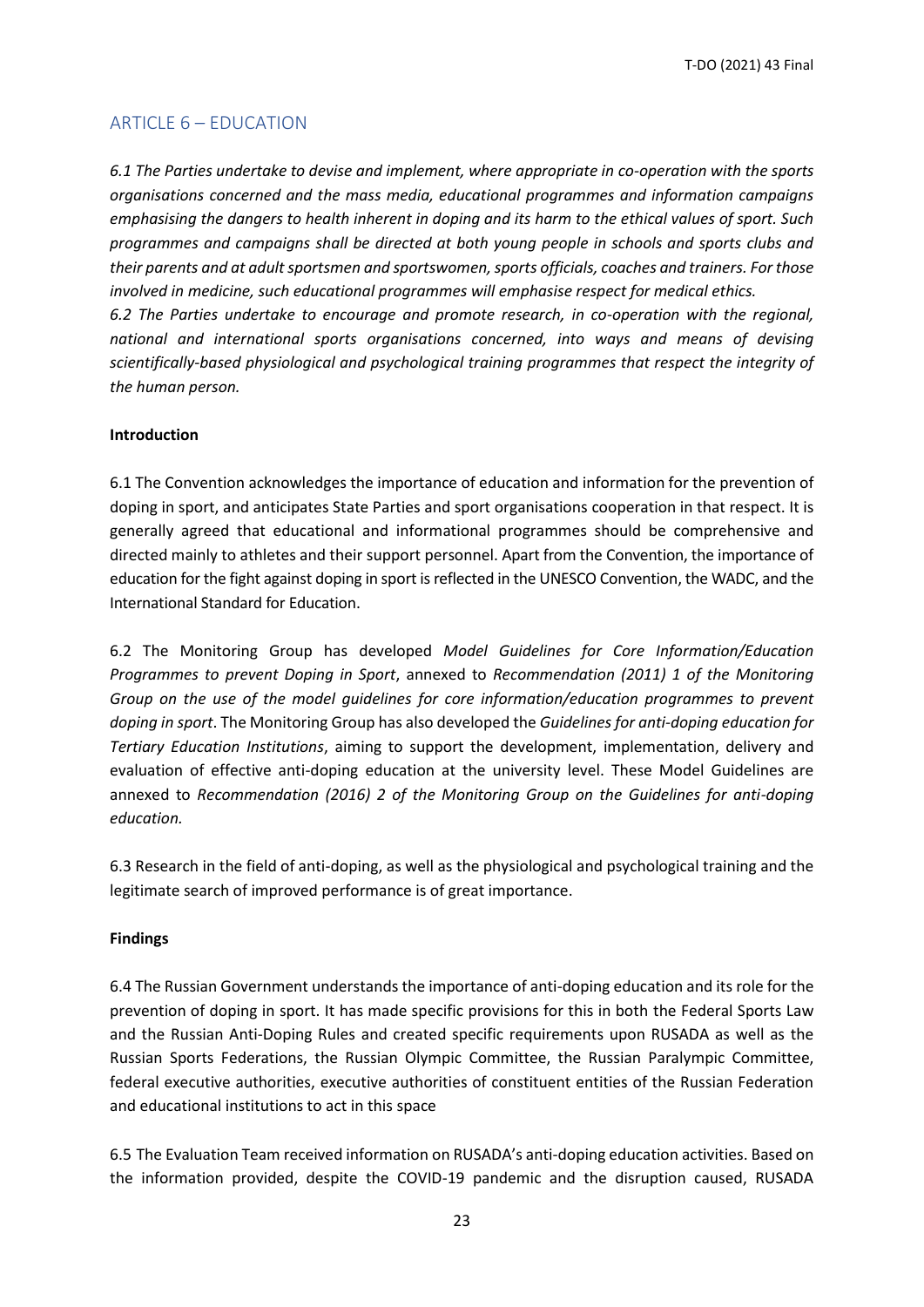remained particularly active implementing its educational programmes for athletes and their coaches, doctors and pharmacists, parents and other persons concerned. From January 2021 until the date of the Evaluation Visit, RUSADA organised 345 educational events, mainly online, which were attended by 16,339 participants (9,593 athletes; 2,147 coaches; 637 medical doctors; and 3,962 others). Additionally, 275,315 persons (228,660 athletes; 31,678 coaches; 1,699 medical doctors; 6,301 parents; and 6,977 others) have successfully completed 'Triagonal' that is RUSADA's e-learning course and received certification.

6.6 RUSADA has been particularly active developing its educational programmes, especially before the onset of the COVID-19 pandemic and under its previous management. The programmes aimed to create "zero tolerance" towards doping in Russian sport and Russian society, in general. Although the Evaluation Team did not thoroughly evaluate RUSADA's educational activities, some of the key elements of the programmes are listed below:

- RUSADA's educational activities are extended at the regional level, with all Federal districts of the Russian Federation required to have an approved anti-doping specialist who conducts anti-doping awareness-raising activities in their region (see also point 6.7 below);
- RUSADA interacts with higher education institutions (including the Moscow State Institute of International Relations; Lomonosov Moscow State University; Russian State University of Physical Culture, Sport, Youth and Tourism; Far Eastern State Academy of Physical Culture and Sports; Russian International Olympic University (RIOU), etc);
- RUSADA regularly conducts events in the Outreach format; and
- RUSADA actively promotes clean sport in social media such as Twitter, Facebook, VKontakte and Instagram.

6.7 As part of its efforts to create "zero tolerance" towards doping in Russian sport, RUSADA developed in 2019 multi-level educational programmes for athletes and athlete support personnel, including young athletes and their parents; and developed supporting material. Notably, RUSADA's educational material was made available for use not only by athletes and their support persons but also by sport schools and other educational institutions in the country.

6.8 RUSADA also developed a system of close cooperation on anti-doping education with the Federal districts of the Russian Federation. Additionally, RUSADA established criteria to monitor the work that is carried out in the regions. Such criteria include having an approved specialist who conducts antidoping awareness-raising activities in the region; providing schedule of anti-doping activities for different target audiences; monthly reports on the activities conducted, etc. Although the Evaluation Team acknowledges the important work that is carried out by RUSADA to promote clean sport across all the regions, it is not clear how many regions are closely cooperating with RUSADA. Additionally, the Evaluation Teams notes that the above criteria are actually monitoring – and not evaluating - the work done at the regions and its impact on clean sport.

6.9 Another important direction of RUSADA's educational activities is the interaction with national sport federations. RUSADA developed criteria to assess national sport federations' prevention work including each federation having to develop its own anti-doping strategy that is reviewed and approved by RUSADA, the number of athletes and their support persons under the jurisdiction of the federation who complete 'Triagonal' (that is RUSADA's e-learning course), the number of activities by the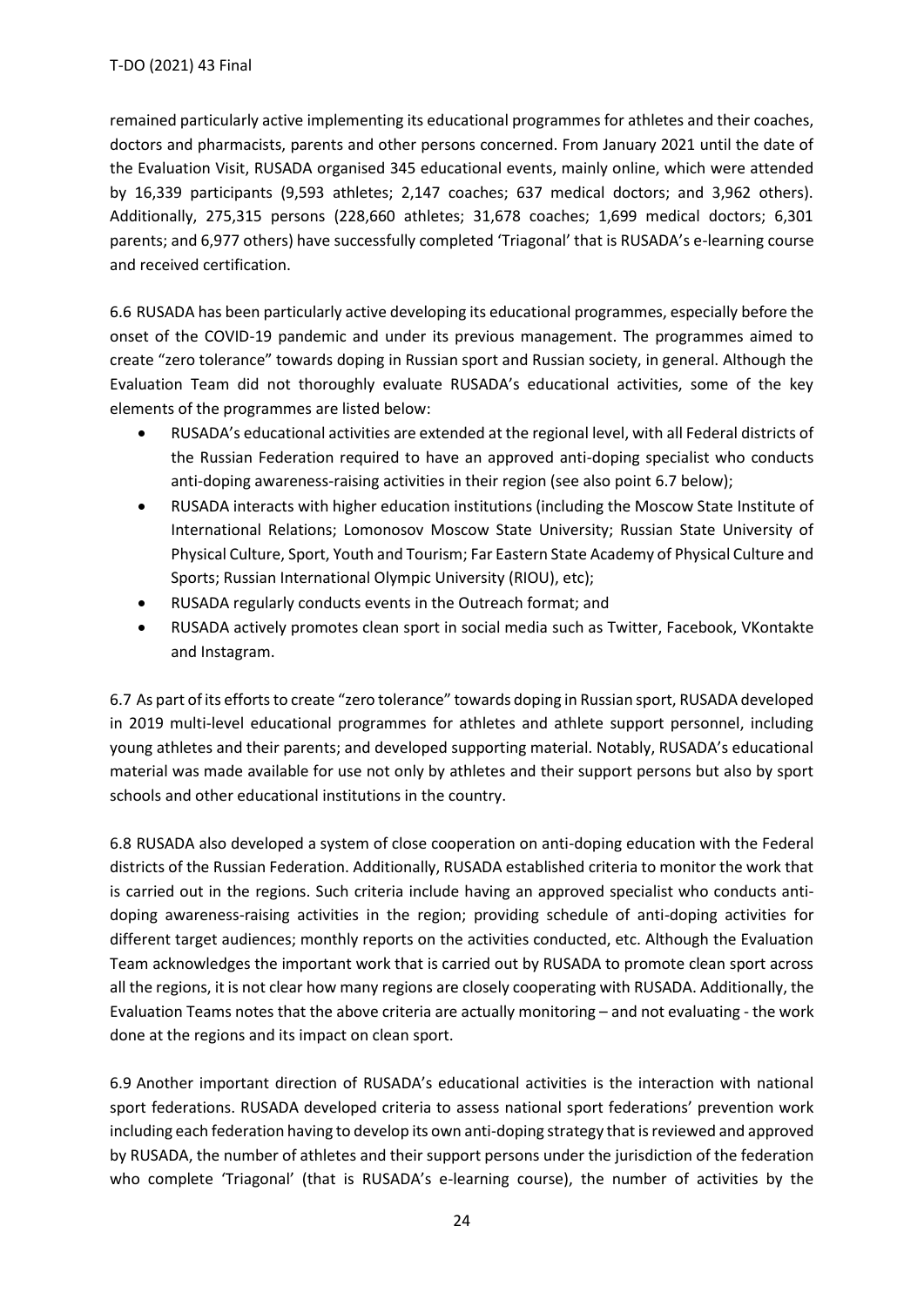federations' anti-doping specialists held with the use of RUSADA's educational material, etc. The Evaluation Team acknowledges the important work that is carried out by RUSADA to promote clean sport across all national federations in the country; however, it is not clear how many national federations are closely cooperating with RUSADA and fulfil the criteria set up by RUSADA. For example, based on RUSADA's Annual Report in 2019 only 31 national federations provided their annual strategy for review, and only 22 were approved. Additionally, the Evaluation Teams notes that the above criteria are actually monitoring and not evaluating the quality of work done by national federations and its impact on clean sport.

6.10 The Evaluation Team addressed education and doping prevention with representatives of two Russian federations: the Russian Athletics Federation (RusAF) and Russian Biathlon Union (RBU). The representatives from both federations explained that they developed and implemented their antidoping strategy and values-based education programmes with the aim to change the attitude towards doping among the athletes and their support persons. RBU presented its Education Plan which provides for anti-doping education for RBU athletes (including youth and junior athletes), coaches, doctors and other medical personnel, and RBU staff. Likewise, RusAF presented separate programmes for educational and prevention events for athletes (of all different age groups, national team members and amateur athletes), athlete support personnel (coaches, sport doctors, other medical staff, nutritionists, parents, RusAF staff, etc.). RusAF presented its Anti-Doping Strategy which included the Information Policy, and details on the monitoring of the implementation and evaluation of the effectiveness of the Strategy and anti-doping programmes.

6.11 The Evaluation Team met with a representative of the Russian International Olympic University (RIOU). RIOU was established in 2009 under a Memorandum of Understanding between the International Olympic Committee, the Sochi 2014 Organising Committee and the Russian Olympic Committee. The founders of the University include, among others, the Ministry of Sport of the Russian Federation and the Russian Olympic Committee. RIOU's faculty includes Russian and international experts in sports management. Its programmes are dedicated to sport business education and concentrate on training specialists in sports management for the Russian and international sports industry, and the Olympic and Paralympic Movements. RIOU provides anti-doping programmes aiming at training representatives of all-Russian sport federations and regional sport federations, as well as educational courses for athlete support personnel, conferences for athletes and other persons on specific topics and lectures on anti-doping in all RIOU educational programmes. The Evaluation Team was provided with detailed information on the implementation of these programmes which confirms that a great number of head of federations, staff and anti-doping coordinators from all-Russian and regional sport federations as well as coaches, trainers, medical doctors, other medical staff and athletes participate in RIOU programmes.

6.12 The Evaluation Team also met with representatives of the Federal Medical and Biological Agency (FMBA). One of the main activities of FMBA is the medical support of athletes of national teams of Russia during training, competitions or rehabilitation. Additionally, FMBA is particularly active on antidoping education of sport physicians and other medical personnel, including:

- Monitoring and (providing a) summary of up-to-date information on anti-doping;
- Co-operating with RUSADA on translating and distributing relevant materials developed by WADA;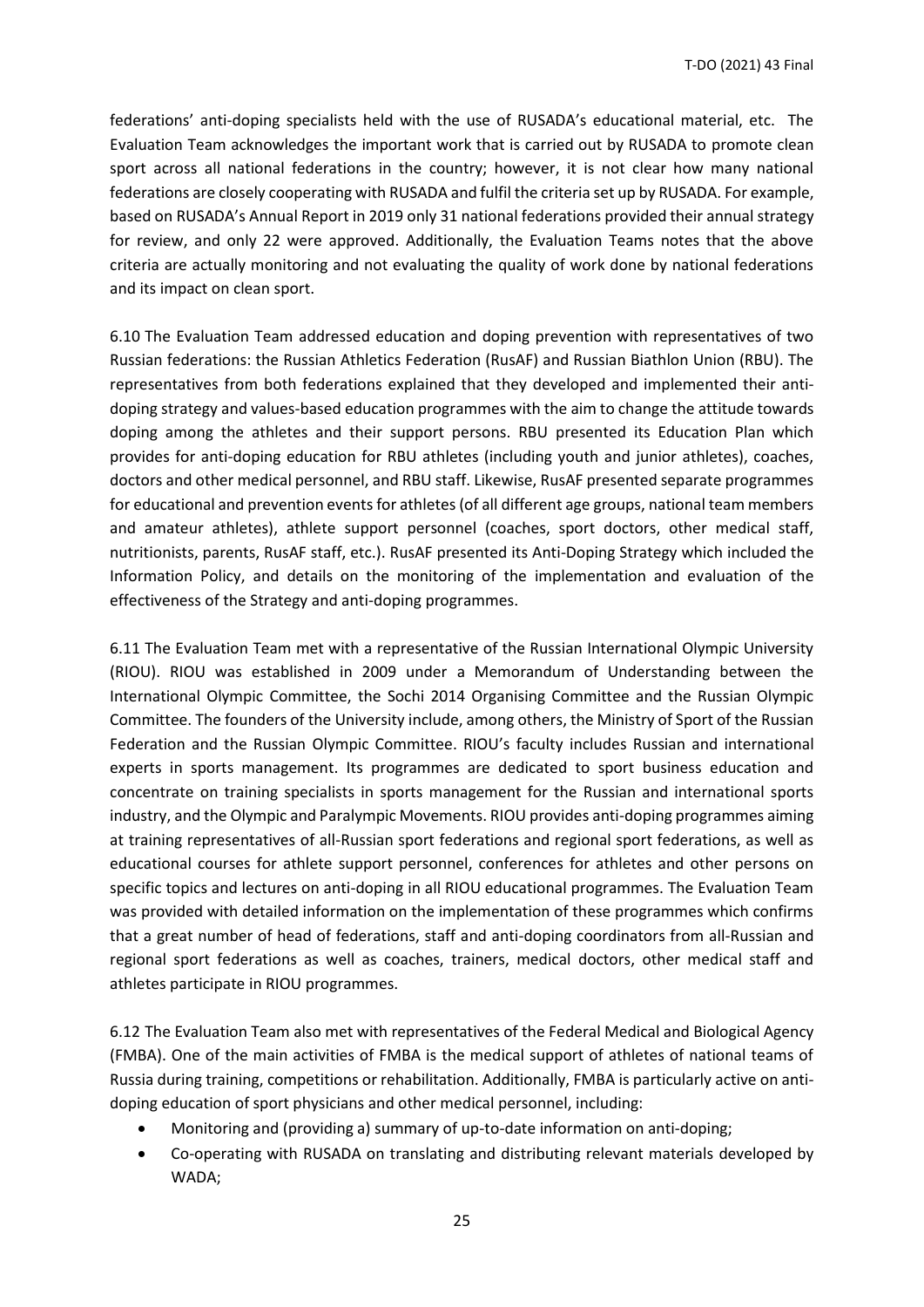- Advisory assistance to athletes' physicians in case of application for TUEs;
- Development and introduction of educational programmes and lecture materials for physicians and other health professionals;
- Testing of the knowledge of sports teams' physicians on anti-doping rules;
- Operating 24-hour hotline for physicians and athletes;
- Utilising RUSADA's and WADA's educational resources (such as the 'Triagonal' e-learning course and Sport Physician's Tool and ADeL, respectively).

6.13 The series of meetings with different stakeholders during the Visit proved that there is common understanding of the importance of delivering values-based education for athletes and their support personnel. However, the Evaluation Team was not in a capacity to assess whether this applies to all Russian sport federations, especially at the regional level.

6.14 The Russian Government supports the importance of research for the support of anti-doping education and its role for the prevention of doping in sport. It has made specific provisions for this in the Federal Sports Law and particularly in Articles 6 (Powers of the Russian Federation in the Field of Physical Culture and Sports), Article 28 (Physical Culture and Sports Within the System of Education) and Article 38 (Funding of Physical Culture and Sports).

6.15 Article 1.3 of the Russian Anti-Doping Rules requires RUSADA to "*encourage scientific research in the field of the prevention of and fight against doping in sport".*

6.16 Based on the information available in RUSADA's 2019 Annual Report, RUSADA conducted survey research studies looking into the use of nutritional supplements in sport and attitudes towards doping in sport.

6.17 Additionally, in the Russian Federation, there are many well-established academic institutions, including universities that offer courses on sport science (e.g., Lomonosov State University in Moscow, Saint Petersburg University), and it is beyond doubts that these institutions are active in research in the field of sport.

## **Conclusion**

6.18 The Evaluation Team concludes that the Russian Federation fulfilsthe commitments under Article 6 of the Convention.

## **Recommendations**

6.19 The Russian authorities shall ensure that RUSADA is the main authority on anti-doping education in the country, in close cooperation with Russian sports federations, the Russian Olympic Committee, the Russian Paralympic Committee, but also the Russian Ministry of Sport and other Ministries and governmental departments or institutions concerned.

6.20 The Russian authorities shall ensure that all Russian sports federations develop their anti-doping strategy and regularly inform RUSADA and the Russian Ministry of Sport on their implementation; and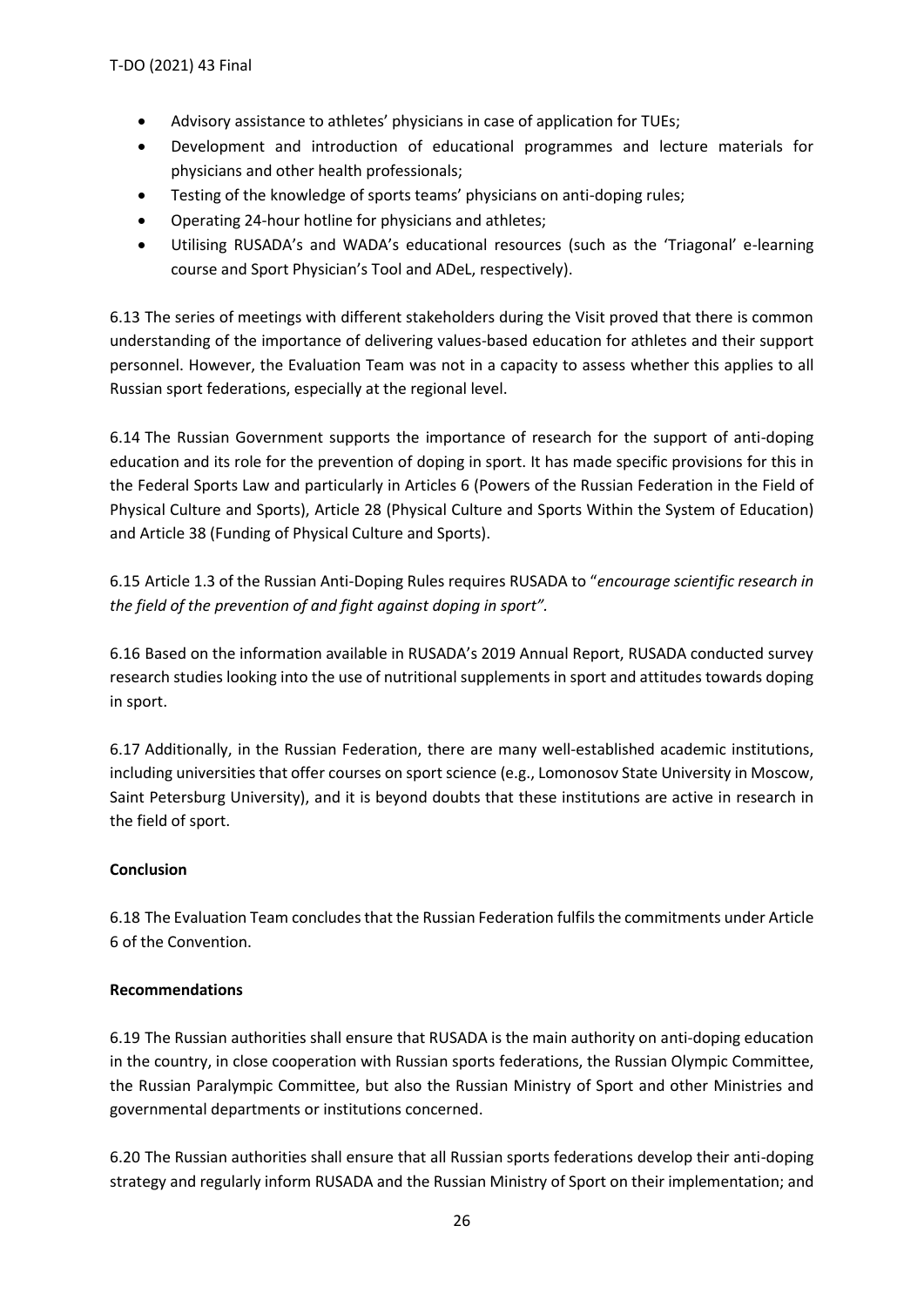make these requirements a condition of accreditation and/or receiving financial and/or other assistance from the government of the Russian Federation, the Russian Olympic Committee or the Russian Paralympic Committee, based on clearly defined criteria.

6.21 RUSADA should encourage and fund research studies related to anti-doping by academic and other interested institutions in the country.

6.22 RUSADA should play a role in the coordination of the research activities on anti-doping in the Russian Federation.

6.23 The Russian authorities should encourage RUSADA and academic institutions to publish the results of their research in peer-reviewed and indexed scientific journals.

6.24 Sports federations, in cooperation with RUSADA and possibly with the Ministry of Sport and other relevant stakeholders, could launch campaigns, exchange good practices and boost education and awareness raising in order to spread positive messages towards anti-doping work at local, regional and federal levels.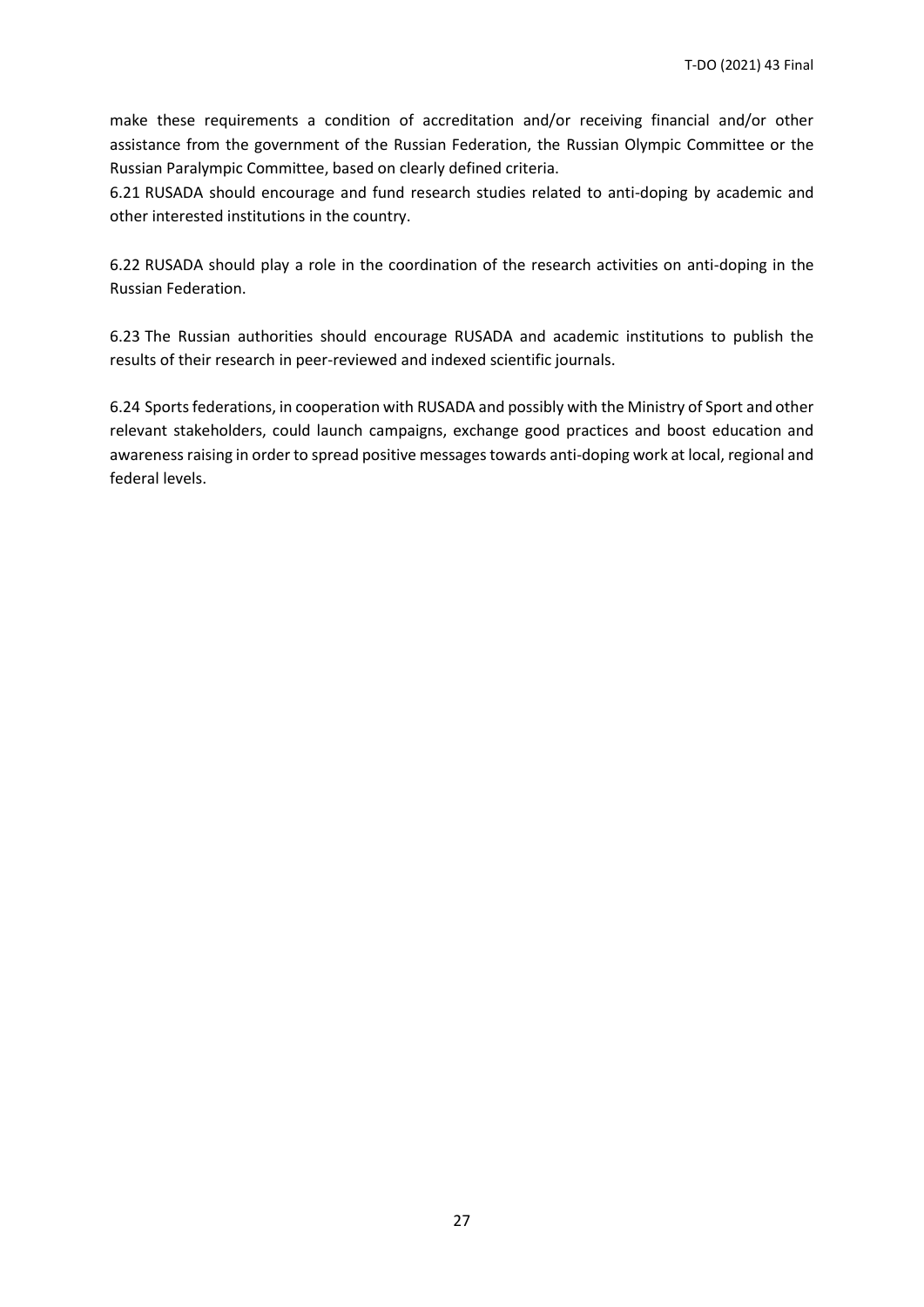# <span id="page-27-0"></span>ARTICLE 7 – CO-OPERATION WITH SPORTS ORGANISATIONS

*7.1 The Parties undertake to encourage their sports organisations and through them the international sports organisations to formulate and apply all appropriate measures, falling within their competence, against doping in sport.* 

*7.2 To this end, they shall encourage their sports organisations to clarify and harmonise their respective rights, obligations and duties, in particular by harmonising their:* 

*a. anti-doping regulations on the basis of the regulations agreed by the relevant international sports organisations;* 

*b. lists of banned pharmacological classes of doping agents and banned doping methods on the basis of the lists agreed by the relevant international sports organisations;* 

*c. doping control procedures;* 

*d. disciplinary procedures, applying agreed international principles of natural justice and ensuring*  respect for the fundamental rights of suspected sportsmen and sportswomen; these principles will *include:* 

*i. the reporting and disciplinary bodies to be distinct from one another;* 

*ii. the right of such persons to a fair hearing and to be assisted or represented;* 

*iii. clear and enforceable provisions for appealing against any judgment made;* 

*e. procedures for the imposition of effective penalties for officials, doctors, veterinary doctors, coaches, physiotherapists and other officials or accessories associated with infringements of the anti-doping regulations by sportsmen and sportswomen;* 

*f. procedures for the mutual recognition of suspensions and other penalties imposed by other sports organisations in the same or other countries.* 

*7.3 Moreover, the Parties shall encourage their sports organisations:* 

*a. to introduce, on an effective scale, doping controls not only at, but also without advance warning at any appropriate time outside, competitions, such controls to be conducted in a way which is equitable for all sportsmen and sportswomen and which include testing and retesting of persons selected, where appropriate, on a random basis;* 

*b. to negotiate agreements with sports organisations of other countries permitting a sportsman or sportswoman training in another country to be tested by a duly authorised doping control team of that country;* 

*c. to clarify and harmonise regulations on eligibility to take part in sports events which will include antidoping criteria;* 

*d. to promote active participation by sportsmen and sportswomen themselves in the anti-doping work of international sports organisations;* 

*e. to make full and efficient use of the facilities available for doping analysis at the*

*laboratories provided for by Article 5, both during and outside sports competitions;*

*f. to study scientific training methods and to devise guidelines to protect sportsmen and sportswomen of all ages appropriate for each sport.*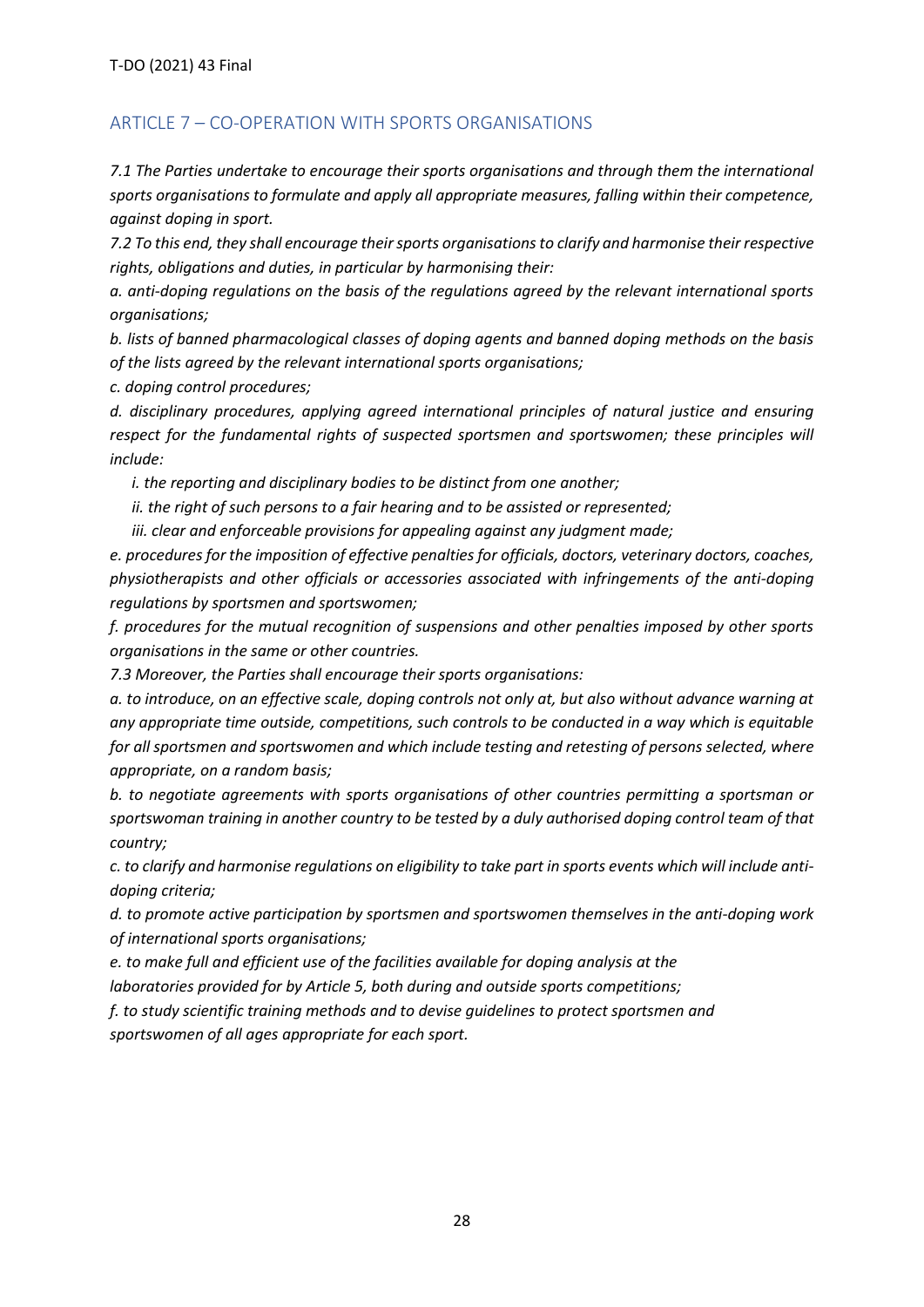#### **Introduction**

7.1 Article 7 establishes a number of commitments on the part of States Parties aimed at ensuring that sports organisations take all appropriate steps to implement effective anti-doping programs.

7.2 The purpose of this article is not only to encourage sports organisations to adopt and implement a series of measures which, together, will constitute the effective application of anti-doping regulations called for in Article 4.2; but also to indicate the strong desire for national and international compatibility and harmonisation between sports and countries, with due respect for the rights of persons who may fall foul of these regulations.

7.3 The Convention requires State Parties to encourage their national sport organisations to foster harmonisation and expedite clarification of rules in relation to anti-doping regulations, testing, fair and due process of law, imposing effective penalties and procedures for mutual recognition of suspensions.

#### **Findings**

7.4 The Russian Ministry of Sport signed agreements with sports federations and other sporting organisations on the responsibilities of the respective organisations. The standard agreement addresses the anti-doping regulations and includes issues such as research, hosting events and cooperation in investigations of potential anti-doping rules violations.

7.5 It is mandatory for all national federations to appoint an anti-doping coordinator for collaboration between RUSADA and the federation. National sporting federations must apply the provisions of the All-Russian Anti-Doping Rules. Russian sports federations and other members must include Rules to recognise the authority and responsibility of RUSADA for implementing national anti-doping programme in their rules and programmes and their local regulations. Moreover, according to recommendations of the Ministry, the federations publish on their official websites and apply antidoping rules of the respective international sporting federations. The All-Russian Anti-Doping Rules do not limit the liability of athletes or athlete support personnel under the rules of other anti-doping organisations. Russian Sports Federations and their members must comply with the WADC, International Standards and national Rules.

7.6 The Evaluation Team met representatives from the Russian Olympic Committee, the Russian Paralympic Committee, the Russian Athletics Federation (RusAF) and the Russian Biathlon Federation (RBU). All of them had been active in the fight against doping. To present some examples, in biathlon many of the 55 regional federations have anti-doping coordinators. RusAF has its own strategic plan and roadmap for anti-doping. The Evaluation Team was informed that the federations are committed to develop the anti-doping culture in Russia and developed their education programmes for that purpose. For instance, in athletics, neither athletes nor coaches are allowed to take part in competitions without taking part in the RusAF education programme.

7.7 According to the Federal Sport Law, professional sports leagues and other sport organisations must also implement the measures to prevent and combat doping in sport.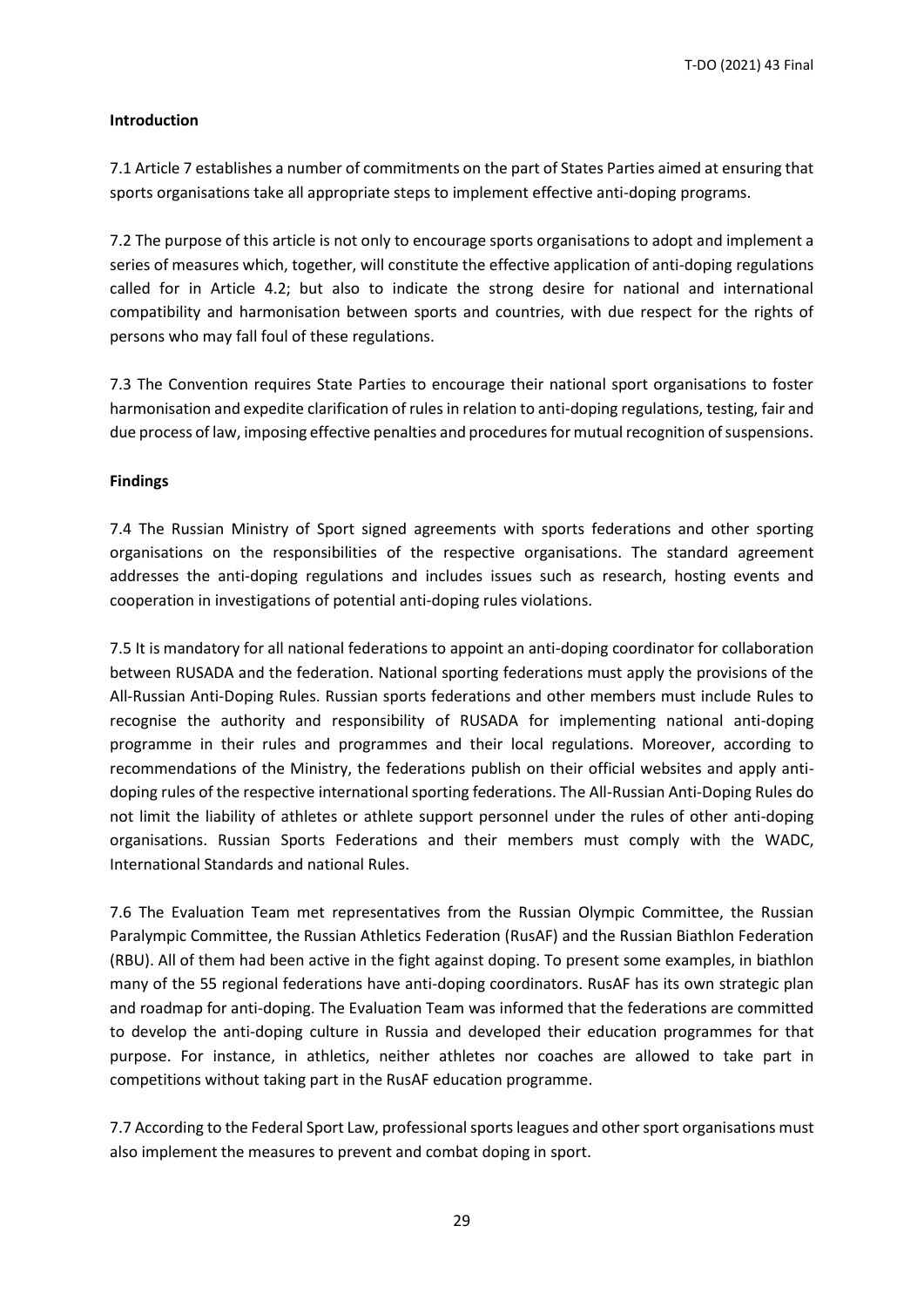7.8 Moreover, the Evaluation Team met with representatives of RUSADA to analyse anti-doping testing programme. Until the date of the Evaluation Visit, RUSADA collected 7087 samples from the beginning of 2021 of which 2636 from athletes represented in the summer Olympic sports.

7.9 The Evaluation Team was informed by RUSADA that it plans to collect eleven hundred (11000) samples in 2021. Samples are collected primarily by a team of RUSADA Doping Control Officers (DCOs) and service providers. Currently RUSADA employs 66 DCOs and 19 chaperones. RUSADA maintains a Registered Testing Pool, and the number of Athletes providing whereabouts information varying each year in the range of 400 Athletes. Also, RUSADA carries on a programme of Testing Pool, which is a wide range of athletes obliged to deliver general whereabouts, consisting of 1673 athletes. According to Annual reports from 2018 and 2019 it is clear that the number of out of competition tests and individual tests have increased significantly in comparison to previous years. Unfortunately, it was impossible to analyse statistics from 2020, as the annual report was not available.

7.10 RUSADA aims to develop their programme and increase the testing (test every twentieth athlete each year) which would require increased funding in the coming years.

7.11 The Federal Sports Law serves as the basis for the relation between the public authorities and the respective national Sport Federations (so called All-Russia Sports Federation). A sports federation is defined as a public organisation which is established on a membership basis in order to promote a particular or several sports, organise and hold sporting events and training of sportsmen-members of sports combined teams.

7.12 The Federal Sports Law establishes a system of state accreditation of all-Russia Sport Federations (Article 6.7) and requires that the setting up, operation, reorganisation and liquidation of National Sports Federations be in accordance with the legislation on public associations (Article 14.1). Only one public organisation may be accredited in respect of one sport on the territory of the Russian Federation and granted the status of all-Russia Sport Federation.

7.13 The state accreditation is carried out by the federal executive governmental body/authority in the field of physical education and sport and can be suspended or even terminated under certain circumstances. As a consequence, the vast majority of rights and obligations of National and Regional Sport Federations are stipulated by law. Sports and Sport Disciplines have to be recognised within a special procedure by the federal executive governmental body (Article 21 of the Federal Sports Law) and incorporated in the all-Russia Register of Forms of Sport. The rules of the forms of sports shall be prepared by the respective all-Russia Sports federation with regard to the rules established by the International Federations.

7.14 The rules allow an all-Russian Sport Federation to join the relevant international sport organisation and acquire rights and bear obligations corresponding to the status of a member whereas rights and obligations under national law shall prevail (Article 16.1.12 of the Federal Sports Law).

7.15 All-Russian Sports Federations are obliged to take part in the prevention of doping in sports and the fight against it (Article 16.3.6 of the Federal Sports Law) and to take the following measures (Article 26.10.1-10.6):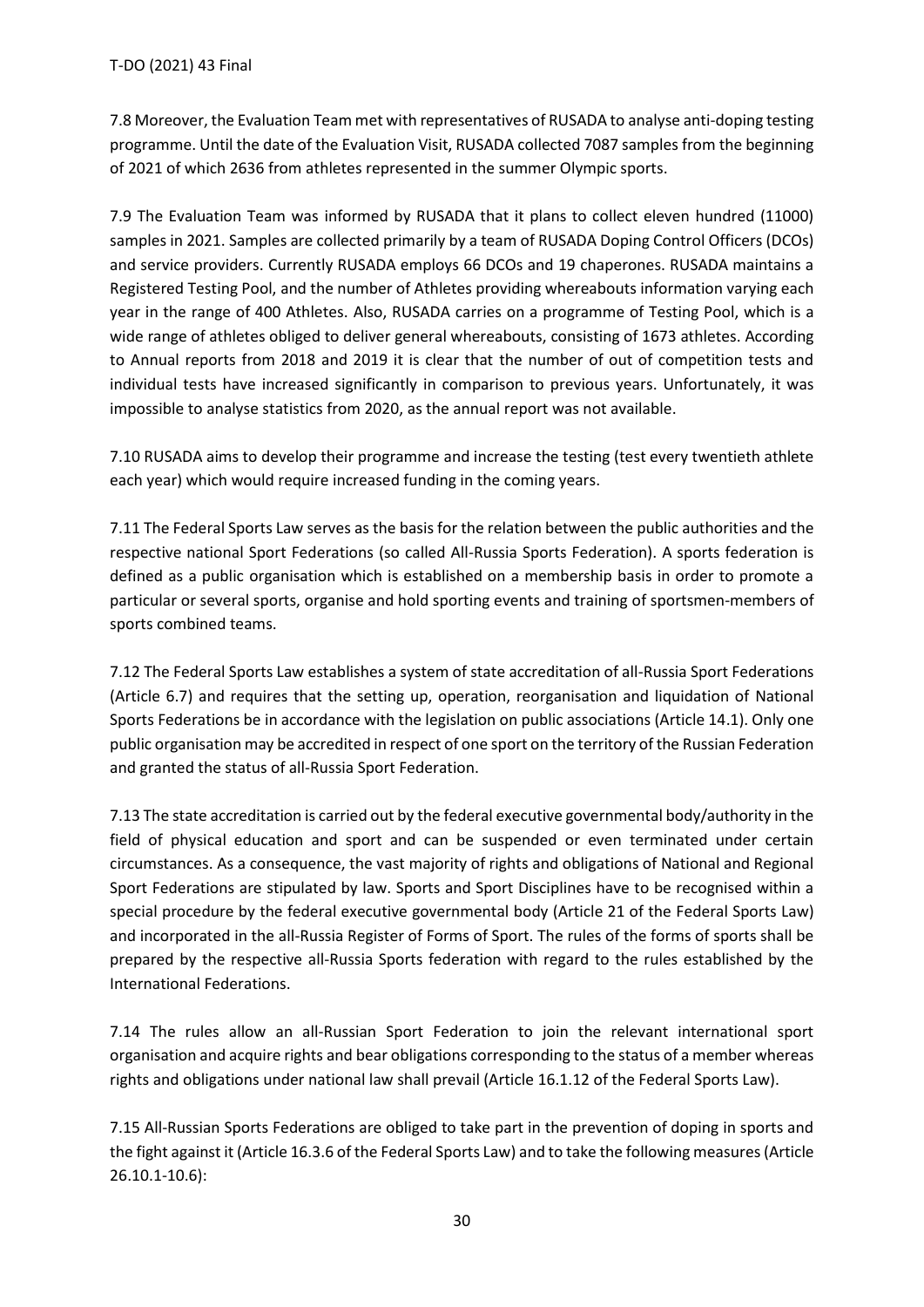- to publish the all-Russia anti-doping rules and those approved by the international sports federation;
- to supply information necessary for inclusion of the compiling of a list of sportsmen and sportswomen for conduction testing and to notify accordingly;
- to render assistance in carrying out testing;
- to apply the sanctions on the grounds of the corresponding decision of the anti-doping organisation;
- inform about sanctions applied.

7.16 Moreover, the Russian Anti-Doping Rules apply to all-Russia Sports Federations and define their roles and responsibilities for them.

7.17 The Russian Anti-Doping Rules provide for regulations as to what establishes anti-doping rule violations, the publication and revision of the Prohibited List, regulations on testing and investigations, sample analysis, results management, disciplinary procedures, consequences and sanctions, reporting and enforcement of decisions.

7.18 Through these aforementioned Russian Anti-Doping Rules, the National Federations are obliged to incorporate the Rules into their internal norms or to be able to enforce the Anti-Doping Rules directly on athletes or other persons under their authority (Article 3.3.). Further, regulations and actions have to be undertaken by the all-Russia Sport Federations in order to comply with International Standards for Testing and Investigation to ensure that cases of violations of Anti-Doping Rules are adjudicated by the established Disciplinary Anti-Doping Committee. The sports federations are further obliged to have disciplinary rules in place that prevent Athlete Support Personnel from providing support to Athletes in case of violation of Anti-Doping Regulations.

7.19 These Rules establish a legal framework for cooperation between the all-Russia Sport Federations and RUSADA. This includes the recognition, abidance and implementation of decisions of RUSADA or the relevant disciplinary body imposing sanctions by all-Russia Sport Federations. Pursuant to Article 10.9. of the Rules the all-Russian Sports-Federations are obliged to apply decisions rendered by the relevant disciplinary panels (RUSADA) within five days of receipt of the decision.

7.20 The Russian Anti-Doping Rules require that testing shall be conducted pursuant to the provisions of the International Standard for Testing and Investigation and awards the testing authority for In-Competition Testing as well as Out-Of-Competition Testing to RUSADA (to the exception of specified testing during events). The responsibility for conducting results management lies either within RUSADA or within the relevant International Federation.

7.21 The disciplinary procedures are set forth in Part X of the Russian Anti-Doping Rules and establish a disciplinary committee within RUSADA to hear cases of potential violation of the Russian Anti-Doping Rules. Further regulations as to the organisation, membership, independence, impartiality or nature of the hearing are not foreseen, but should be established. Violation of the Russian Anti-Doping Rules by International-Level or National-Level Athletes or other Persons may be heard in a single hearing directly by the CAS with the consent of the Athlete, other Person, RUSADA or WADA.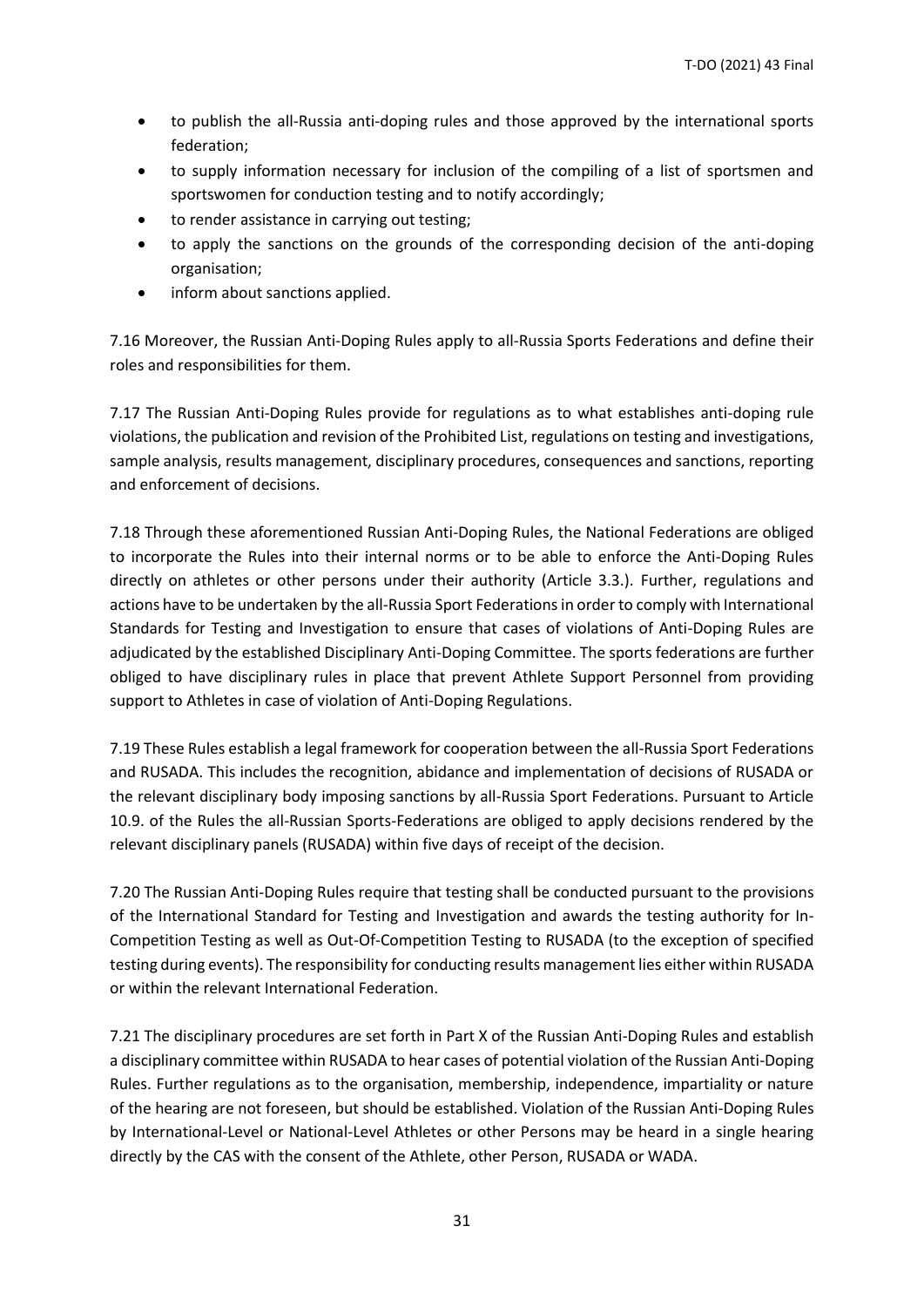7.22 Procedural rights and obligations of athletes and/or other persons are stipulated in Art 10.6 of the Anti-Doping Rules. The right of access to a hearing is provided for as well as the right to be represented and basic rules referring to the right of presentation of evidence.

7.23 The general rules for appeals are defined in Part XV of the Russian Anti-Doping Rules whereas different proceedings are established. Depending on the addressee of the decision, appeals of decision may be launched before the CAS or the National Appeal Body, namely duly appointed arbitration panels adjudicating sports disputes within the permanent arbitration institution, the National Centre for Sports Arbitration. The Centre is a non-commercial organisation, founded by the Russian Olympic Committee.

7.24 The Russian Anti-Doping Rules introduce the WADC-based definition of Athlete Support Personnel which includes any coach, trainer, manager, agent, team staff, official, medical, paramedical personnel working with, training or assisting an athlete participating for a sports competition and provides sportrelated disciplinary sanctions against such persons. However, the Evaluation Team was not able to examine whether further penalties for such persons (e.g., from their respective administrative or professional authorities) could be applied in cases of anti-doping rule violations.

7.25 The Russian Anti-Doping Rules incorporate, in Article 18.1 the WADC-based provisions on the mutual recognition of sanctions which cover the requirements under the Convention.

7.26 Regarding the implementation of the Disciplinary proceedings/appeals the Evaluation Team was not able to explore further rules and regulations of the "Sports Arbitration Chamber" respectively the structural unit "National Sports Arbitration Centre" which are established under the Federal Law (No 382-FZ of 29 December 2015) on arbitration proceedings and the relevant Decree No 250-p of 25 April 2019 of the Russian Ministry of Justice on providing the right to exercise the functions of a permanent arbitration institution.

7.27 As a general remark, the Evaluation Team would like to share the observation that the newly enacted Russian Anti-Doping Rules and the Federal Sports Law sometimes seem to lack coherence within the use of terminology or appliance of objectives and principles or seem to duplicate content more that it would require based on the legal (sub)ordination of these two legal acts.

7.28 The Federal Sports Law provides in Article 3.3 for the combination of state-regulation and selfregulation in the field of physical culture and sports as a basic principle of legislation, but it is noted by the Evaluation Team that state regulation is the predominant way of determining the rules of establishment of sport federations. Also the Sports Disciplines and Rules of Sports are entered in into an all-Russia Register of Forms of Sport after approval through the relevant state authority.

7.29 The Evaluation Team considers that it creates greater control and regulation powers in order to facilitate harmonisation of rules for sports federations but on the other hand bears greater responsibility and accountability for the State to establish balanced, fair, proportionate rules and regulations adhering to and respecting human rights.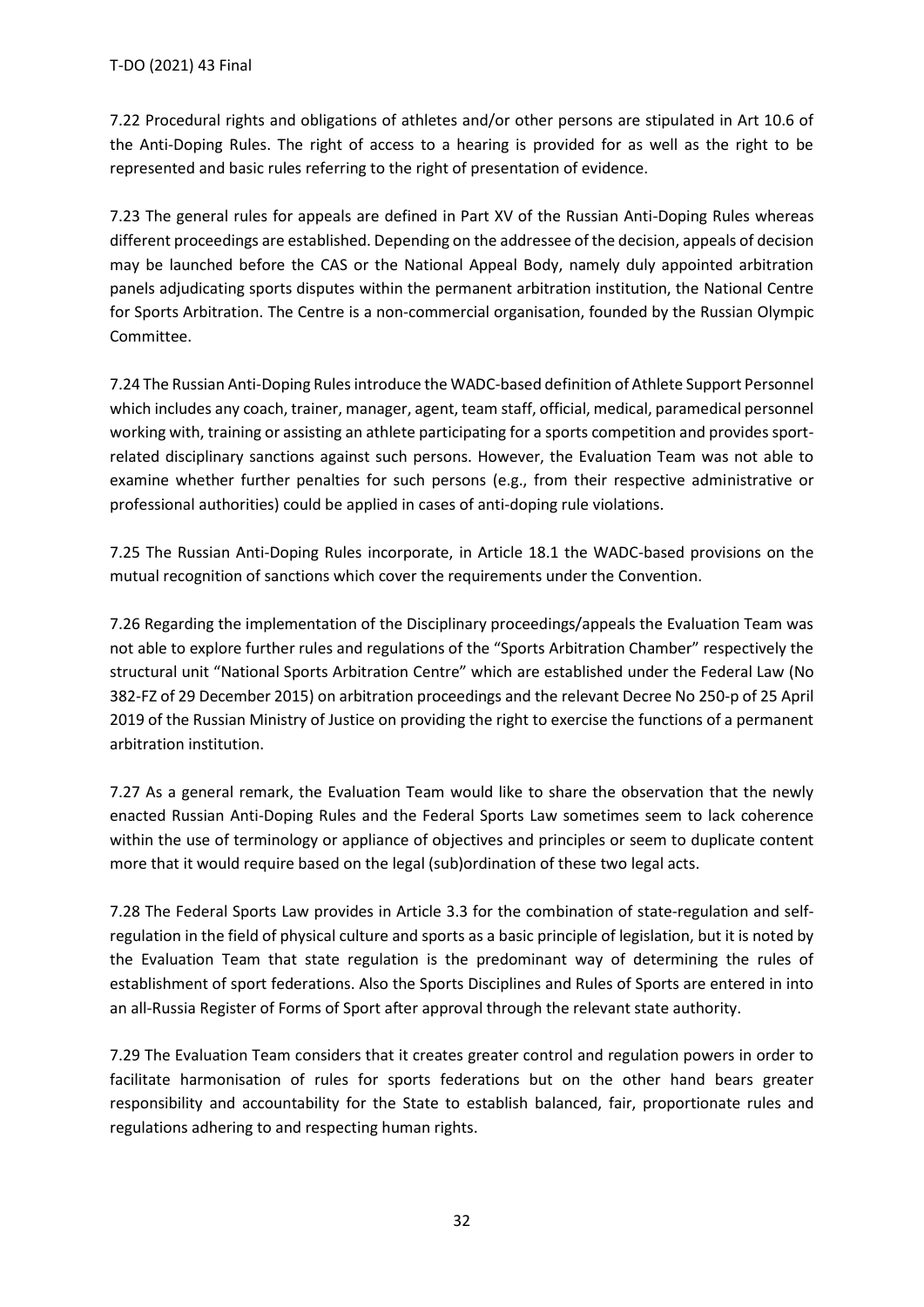### **Conclusions**

7.30 The Evaluation Team finds that the Russian Federation fulfils the commitments under article 7 of the Convention.

#### **Recommendations**

7.31 Organisations must be provided with the necessary resources and support for effective antidoping work.

7.32 Having in mind the size of the country (spread among nine time zones), it is suggested to analyse the efficiency of the current testing programme to ensure that Doping Controls Officers have a possibility to conduct tests in the whole territory of the Russian Federation.

7.33 The Russian authorities should consider introducing more severe consequences, including administrative, professional or criminal for athlete support persons who commit anti-doping rule violations (e.g., possession, trafficking or administration of doping substances) apart from sportrelated consequences; and develop policies and procedures in place for reporting to the competent authorities any such cases.

7. 34 Based on the principle of prevailing State regulation within sports, the principles of anti-doping (protecting the integrity of sports, protecting clean athletes and promoting fair and clean sports) should be stressed and incorporated as a basic principle and a sign of strong commitment of the Russian Federation within the basic principles of Legislation on Physical Culture and Sports.

7.35 The Evaluation Team wished to draw the attention of the State Authorities to the Recommendation on ensuring the independence of hearing panels (bodies) and promoting fair trial in anti-doping cases of the Monitoring Group (T-DO/Rec (2017). It recommends including the higherranking principles for anti-doping proceedings (e.g., operational independence, impartiality of members of the disciplinary panels) within the Anti-Doping Rules.

7.36 The Evaluation Team highlights the importance of maintaining testing programmes on a high level of quality, intelligence and good practices which require adequate resources and proper administration and operational measures.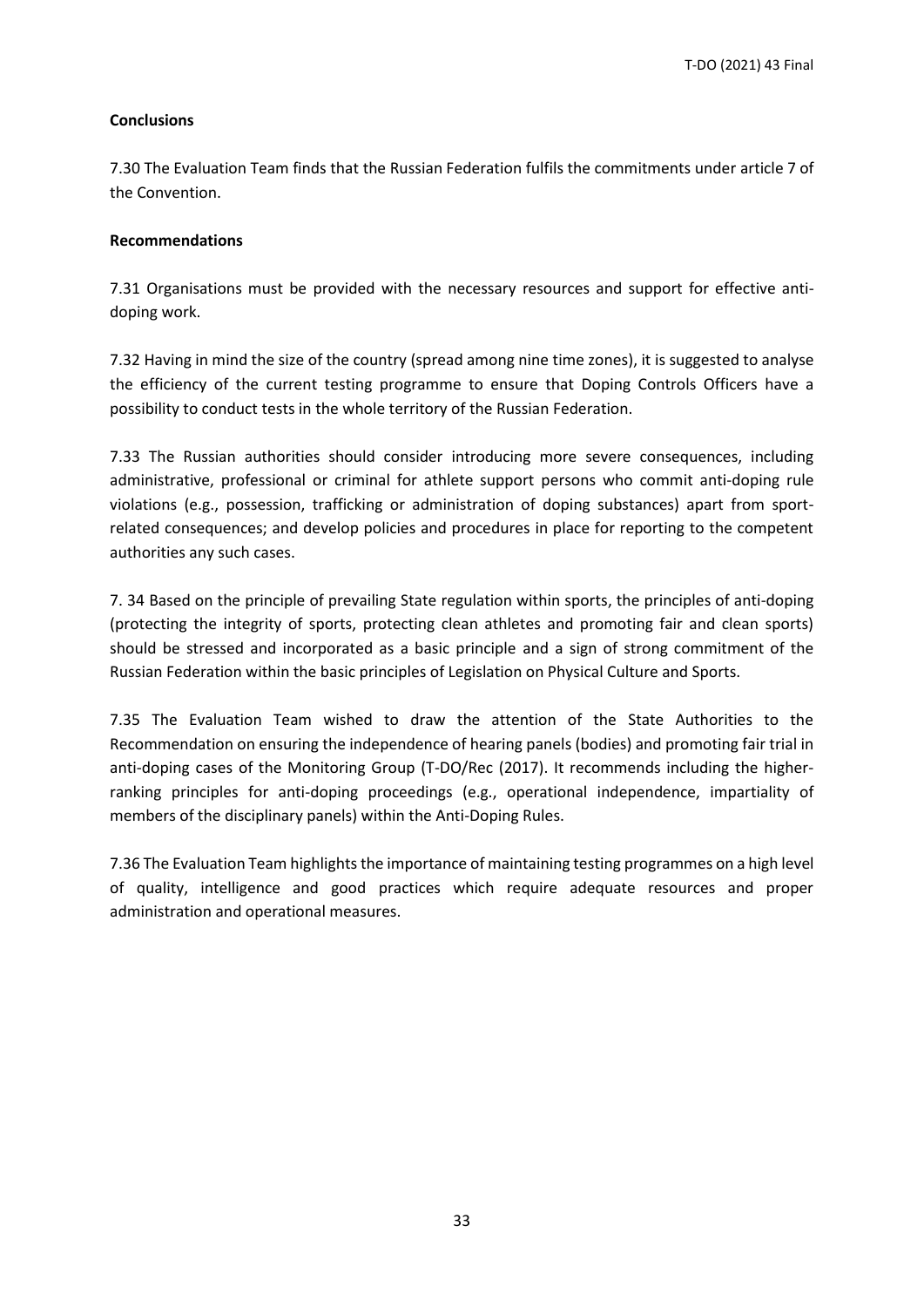# <span id="page-33-0"></span>ARTICLE 8 - INTERNATIONAL CO-OPERATION

*8.1 The Parties shall co-operate closely on the matters covered by this Convention and shall encourage similar co-operation amongst their sports organisations.* 

*8.2 The Parties undertake:* 

*a. to encourage their sports organisations to operate in a manner that promotes application of the provisions of this Convention within all the appropriate international sports organisations to which they are affiliated, including the refusal to ratify claims for world or regional records unless accompanied by an authenticated negative doping control report;* 

*b. to promote co-operation between the staffs of their doping control laboratories established or operating in pursuance of Article 5; and* 

*c. to initiate bilateral and multilateral co-operation between their appropriate agencies, authorities and organisations in order to achieve, at the international level as well, the purposes set out in Article 4.1.* 

*8.3 The Parties with laboratories established or operating in pursuance of Article 5 undertake to assist other Parties to enable them to acquire the experience, skills and techniques necessary to establish their own laboratories.*

## **Introduction**

8.1 Articles 8.1 and 8.2.c of the Convention emphasise the importance of coordination and cooperation among States Parties to the Convention at the international level. A main channel for such cooperation is the Monitoring Group of the Anti-Doping Convention (T-DO) set up by virtue of Article 10 of the Convention as well as the Advisory Groups and the ad hoc groups of experts established by virtue of Article 11.2 of the Convention, to support the work of the Monitoring Group. Another important channel of cooperation at the Council of Europe level is the Ad hoc European Committee for the World Anti-Doping Agency (CAHAMA), which is responsible for the coordination of the positions of all States Parties to the European Cultural Convention, with regard to questions and policy relating to WADA, WADA policies and WADA's operational activities.

8.2 Articles 8.2b and 8.3 are a logical extension of the principle of Article 5 and seek to ensure that all Parties have equal access to high-quality laboratories, as provided for in Article 5.

## **Findings**

8.3 Representatives of the Ministry of Sport of the Russian Federation and RUSADA regularly attend the meetings of the T-DO and its four Advisory Groups as well as the meetings of CAHAMA.

8.4 Outside the structures of the Council of Europe, the cooperation of the Ministry of Sport of the Russian Federation and RUSADA in the field of anti-doping includes collaboration with UNESCO and the Conference of Parties to the International Convention against Doping in Sport, WADA and the Institute of National Anti-Doping Organisations (iNADO) as detailed below:

• Representatives of the Ministry of Sport of the Russian Federation attend the Conference of Parties to the International Convention against Doping in Sport of UNESCO. Mr Oleg Matytsin,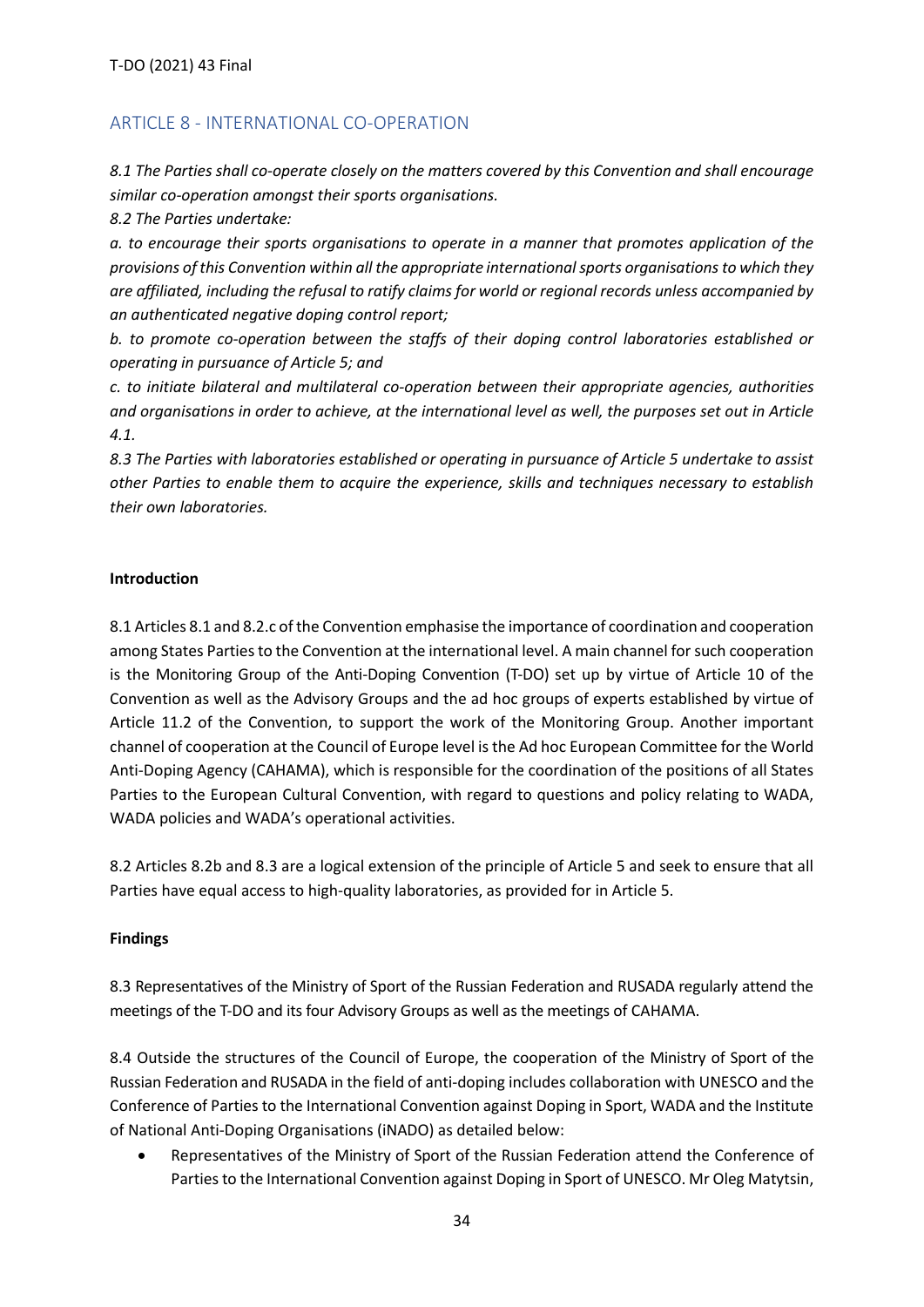Minister of Sport of the Russian Federation was the Vice-Chair of the Bureau of the seventh session of the Conference of Parties (COP) and was re-elected as Vice-Chair of the Bureau of the eighth COP;

- RUSADA is a Signatory to the WADC, and thussubject to the WADA compliance and regulatory processes, and;
- RUSADA has been a member of iNADO since 2013.

8.5 Based on the information provided in the National Report, at an operational level, RUSADA collaborates with at least 16 European and Non-European National Anti-Doping Organisations, mainly for testing, education and development of anti-doping programmes in general.

8.6 Regarding the regulation referred to in Article 8.2.a, the Evaluation Team was informed that the rules for certain sports (e.g., swimming) provide that if an athlete or team break a national, European or world record, they must be subjected to testing and their records are recognised only if accompanied by a negative doping control. However, it is not clear if all national federations have similar provisions in their rules.

8.7 Finally, regarding Articles 8.2b and 8.3, please see comments under Article 5.

#### **Conclusions**

8.8 The Evaluation Team concludes that the Russian Federation fulfils the commitments under Article 8 of the Convention.

#### **Recommendations**

8.9 The Ministry of Sport together with national federations and other key sport stakeholders should consider adopting a harmonised approach regarding the recognition of national, European or world records.

8.10 The Evaluation Team encourages the Ministry of Sport and RUSADA to continue participating actively in the T-DO and CAHAMA activities as well as other international activities regarding the fight against doping in sport.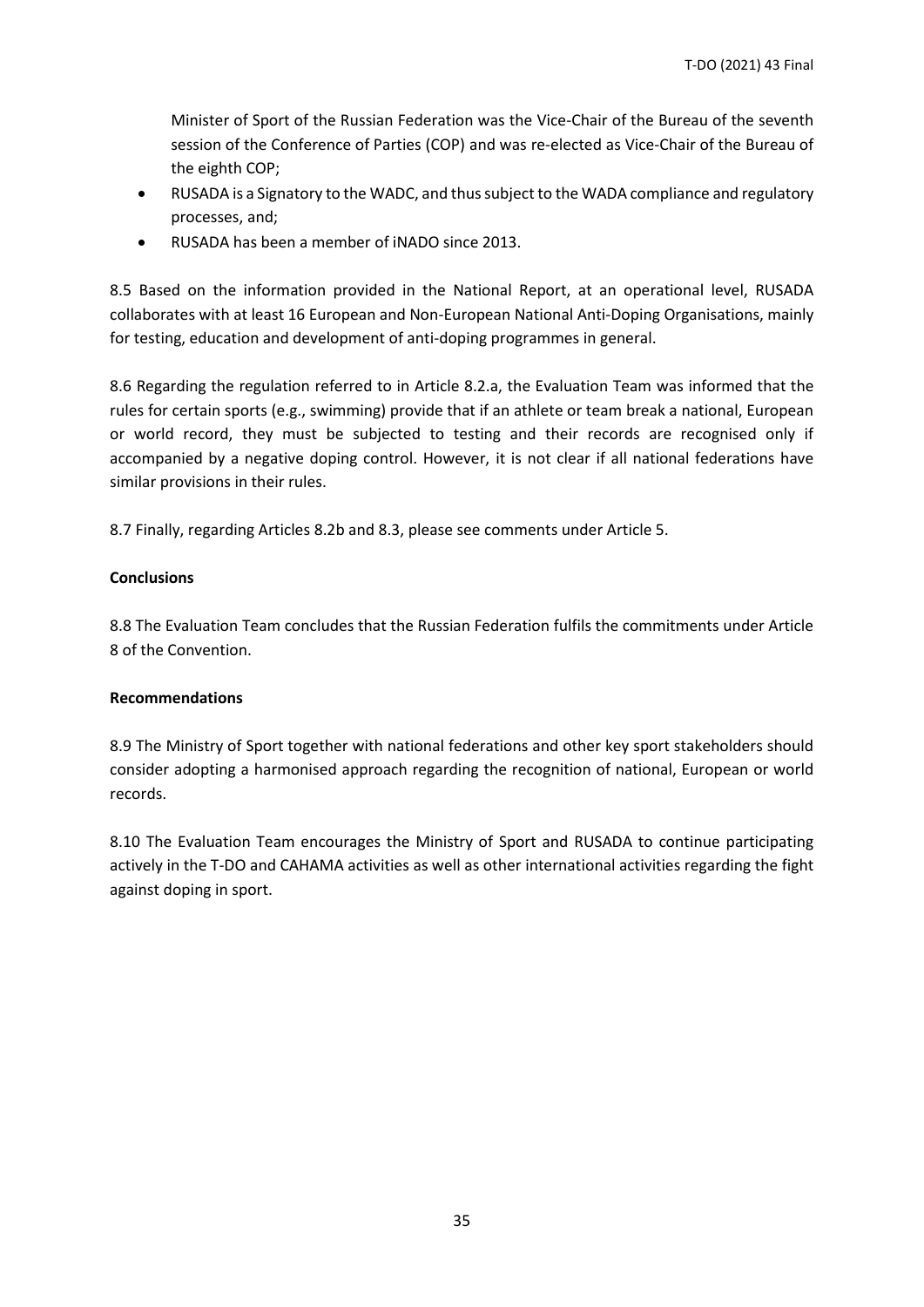# <span id="page-35-0"></span>ARTICLE 9 - PROVISION OF INFORMATION

*Each Party shall forward to the Secretary General of the Council of Europe, in one of the official languages of the Council of Europe, all relevant information concerning legislative and other measures taken by it for the purpose of complying with the terms of this Convention.* 

### **Introduction**

9.1 The Convention requires States Parties to exchange information and experiences between Parties about issues related to the implementation of the Convention. The meetings of the Monitoring Group of the Convention serve as a suitable occasion for providing and exchanging such information.

## **Findings**

9.2 Representatives of the Russian Ministry of Sport and RUSADA attend the meetings of the Monitoring Group and report to the Monitoring Group on legislative and other measures taken for the purpose of the implementation of the provisions of the Convention as well as on any developments made for the fight against doping in the Russian Federation.

9.3 The Government of the Russian Federation regularly replies to the annual questionnaire that is set up by the Monitoring Group providing information about the implementation of the Convention.

9.4 Additionally, the Government of the Russian Federation and RUSADA report through other antidoping compliance monitoring tools. The Government of the Russian Federation replies to the UNESCO questionnaire (Anti-Doping Logic) measuring the implementation of the International Convention against Doping in Sport. Likewise, RUSADA replies to the WADA Code Compliance Questionnaire (CCQ) measuring the implementation of the Code and International Standards. RUSADA responded to the CCQ in 2017 and shared its responses with the Monitoring Group.

9.5 RUSADA prepares and publishes annual reports on its doping control and other activities, as required by Article 14.4 of the WADC.

9.6 In the preparation of this Visit, the Russian Ministry of Sport provided the Evaluation Team with a National Report on the implementation of the Convention and a series of related documents. In addition, a list of questions was prepared and submitted by the Evaluation Team and answered by the Russian Ministry of Sport prior to the Visit.

## **Conclusions**

9.7 The Evaluation Team concludes that the Russian Federation fulfils the commitments under Article 9 of the Convention.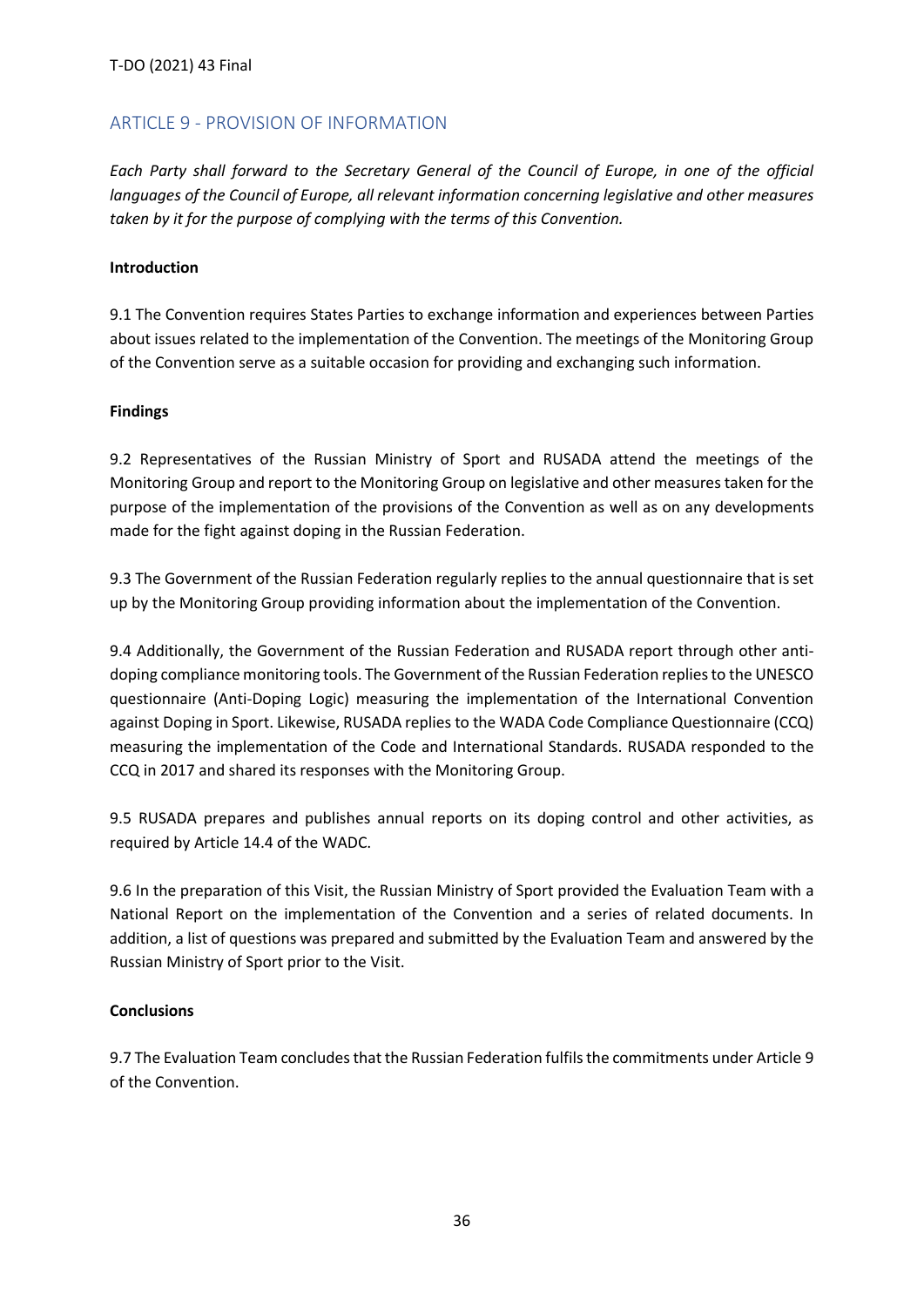## **Recommendations**

9.8 The authorities of the Russian Federation should continue providing information to the Monitoring Group on the legislative and other measures they take for the purpose of the implementation of the provisions of the Convention and the development, at the national level, of the fight against doping in the country.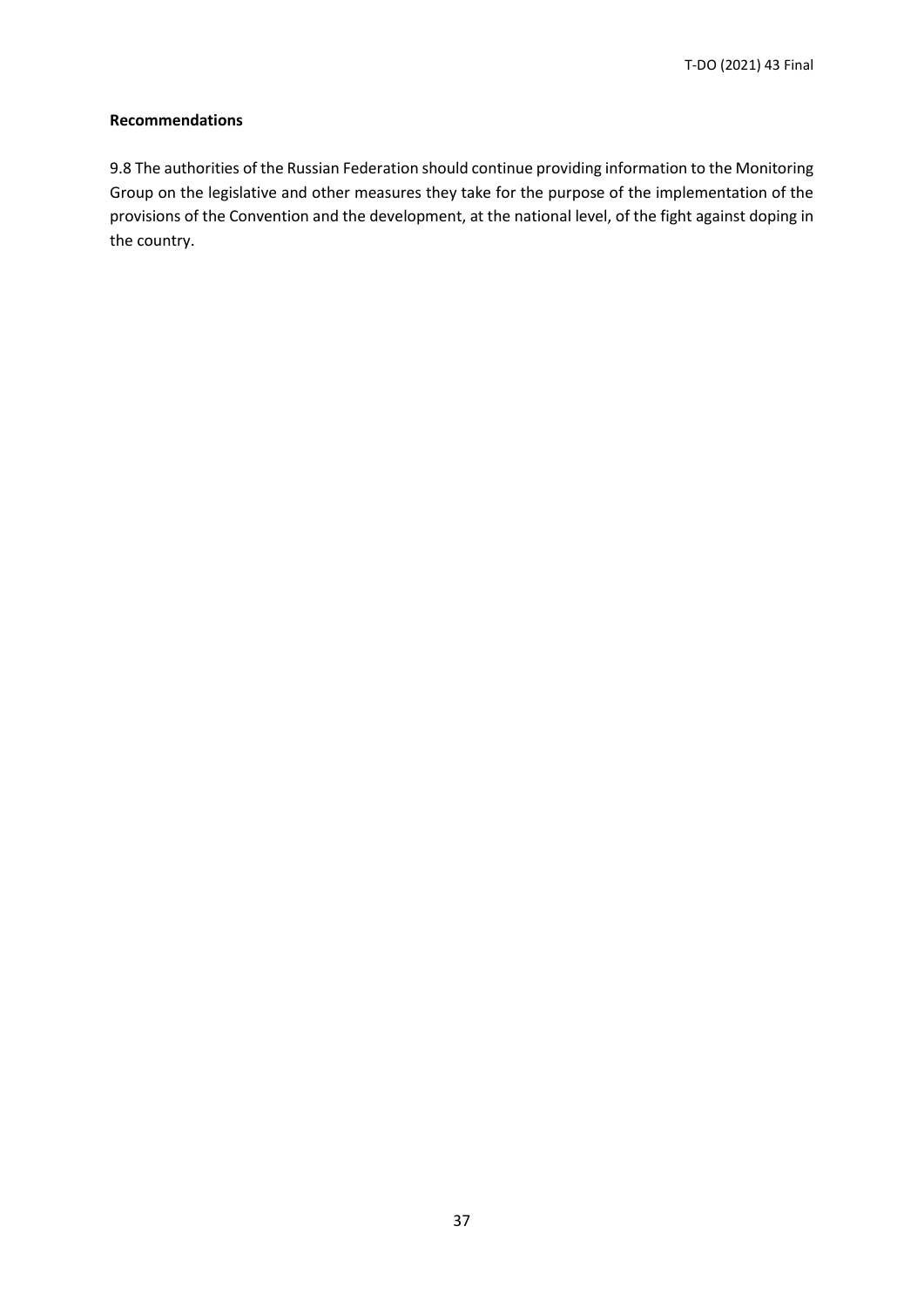# <span id="page-37-0"></span>SUMMARY OF RECOMMENDATIONS

## **Article 1**

1. The Russian authorities should consider ratifying the Additional Protocol to the Anti-Doping Convention of the Council of Europe.

2. The Russian authorities should consider developing and adopting an anti-doping specific law to regulate all aspects of the fight against doping in sport in the Russian Federation. When drafting or revising the specific law, a particular attention should be paid to the transposition of the definitions mentioned in the Convention and in the World Anti-Doping Code to eliminate any potential legal collisions between the new law and existing norms of the Russian legal system.

3. The Russian authorities should indicate in the respective legislation that the fight against doping in the country shall respect and be governed by the Convention.

4. The Russian authorities are encouraged to take all necessary steps in order to further facilitate the implementation of the CAS Award by RUSADA in order to regain its compliance with the World Anti-Doping Code.

## **Article 2**

1.The Evaluation Team recommends a more stringent use of the terms "Sportsman/sportswoman" and "Athlete" with the underlying meaning and definition of each term. A balanced and adjusted use of terminology should be introduced.

2. The Evaluation Team recommends the development of criteria for the application of terms such "sportsman/sportswoman" and "athlete".

## **Article 3**

1. The functioning of national coordination should be further strengthen ensuring an appropriate level of co-operation and exchange of information among all anti-doping stakeholders.

2. The Evaluation Team recommends that the Russian authorities and the governing bodies of RUSADA review the concept of the Agency's independence and its role as an autonomous actor. Attention should be given to the transparency of the governance and Agency's ability to act effectively in its executive role. The Recommendation on the operational independence of National Anti-Doping Organisations (T-DO/Rec (2018) 1) of 31 August 2018) offers tools for such a review.

## **Article 4**

1. The Evaluation Team recommends that, as part of its follow-up activities in relation to the Evaluation Report, the Russian Authorities provide the Monitoring Group with information and documentation on the methodology adopted in relation to the withholding of public funding and/or publicly funded benefits to sports organisations that do not comply with the World Anti-Doping Code, and/or sportspersons who have committed violations of the Anti-Doping Sport Rules.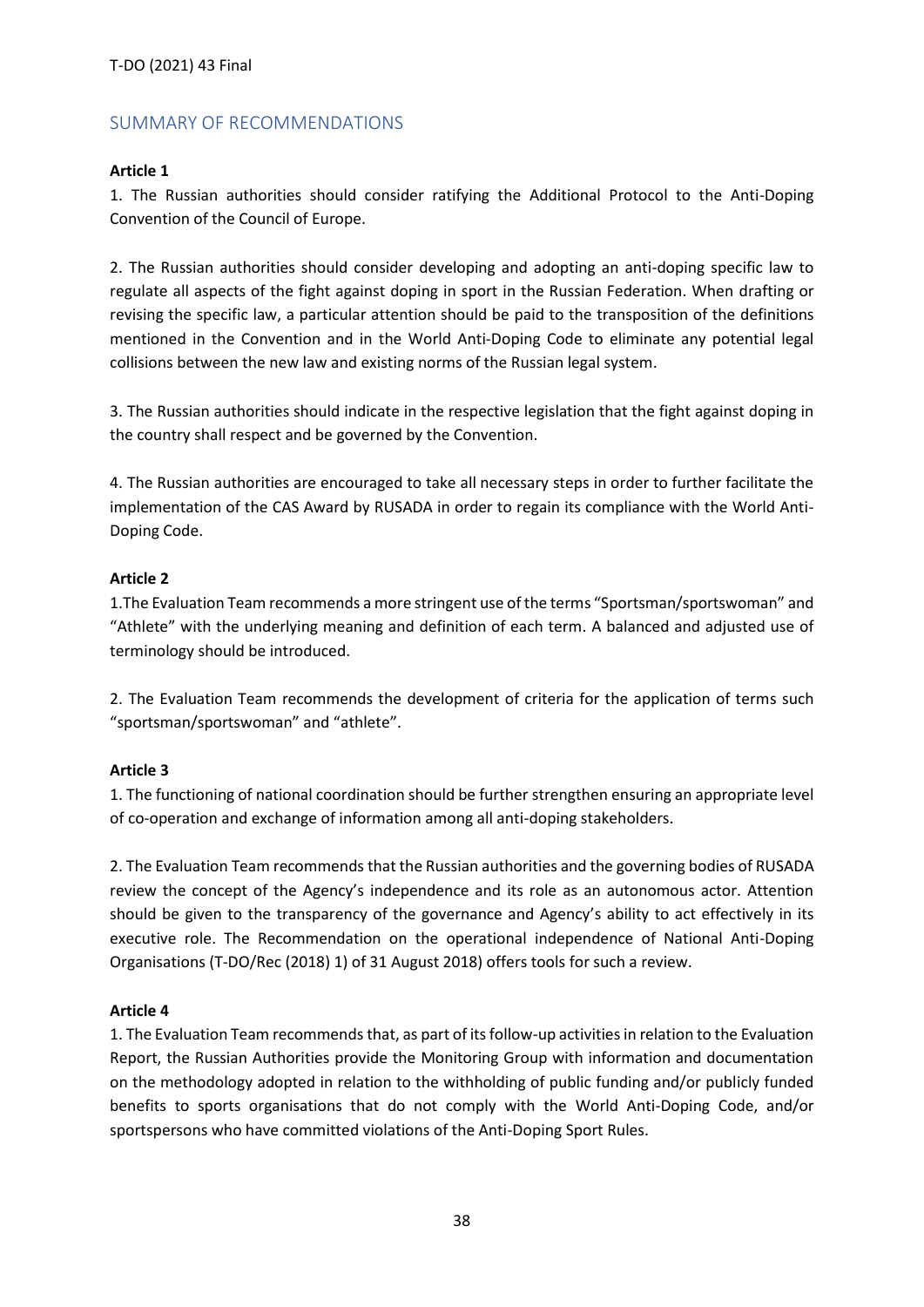2. The Evaluation Team recommends to further develop RUSADA's effective and expedient testing activities. It should also cooperate with foreign National Anti-Doping Organisations for testing outside the Russian Federation and allocate the necessary resources for this.

#### **Article 5**

1. The Russian authorities should conduct a thorough analysis of the need to have a WADA-accredited laboratory in their country. It is important to ensure that such laboratory will have the required independence from the Government, the sport movement and RUSADA and implement the requirements of the ISL. Such a laboratory could be the National Anti-Doping Laboratory as a part of the Lomonosov Moscow State University.

2. It is important to ensure that a WADA-accredited laboratory in the Russian Federation can have cooperation with stakeholders in the anti-doping field, notably RUSADA, and relevant governmental organisations. To ensure independency for all parts, this has to be transparent and structured in a way to strengthen the anti-doping system.

3. The National Anti-Doping Laboratory is encouraged to collaborate with the relevant departments of the Lomonosov Moscow State university and of other research institutions in the Russian Federation and other countries for the scientific development of its staff.

4. The National Anti-Doping Laboratory is encouraged, in collaboration with universities and research institutions in the Russian Federation and other countries, to implement scientific research programmes and publish their results in peer-reviewed scientific international journals.

#### **Article 6**

1. The Russian authorities shall ensure that RUSADA is the main authority on anti-doping education in the country, in close cooperation with Russian sports federations, the Olympic Committee of Russia, the Paralympic Committee of Russia, but also the Russian Ministry of Sport and other Ministries and governmental departments or institutions concerned.

2. The Russian authorities shall ensure that all Russian sports federations develop their anti-doping strategy and regularly inform RUSADA and the Russian Ministry of Sport on their implementation; and make these requirements a condition of accreditation and/or receiving financial and/or other assistance from the government of the Russian Federation, the Olympic Committee of Russia or the Paralympic Committee of Russia, based on clearly defined criteria.

3. RUSADA should encourage and fund research studies related to anti-doping by academic and other interested institutions in the country.

4. RUSADA should play a role in the coordination of the research activities on anti-doping in the Russian Federation.

5. The Russian authorities should encourage RUSADA and academic institutions to publish the results of their research in peer-reviewed and indexed scientific journals.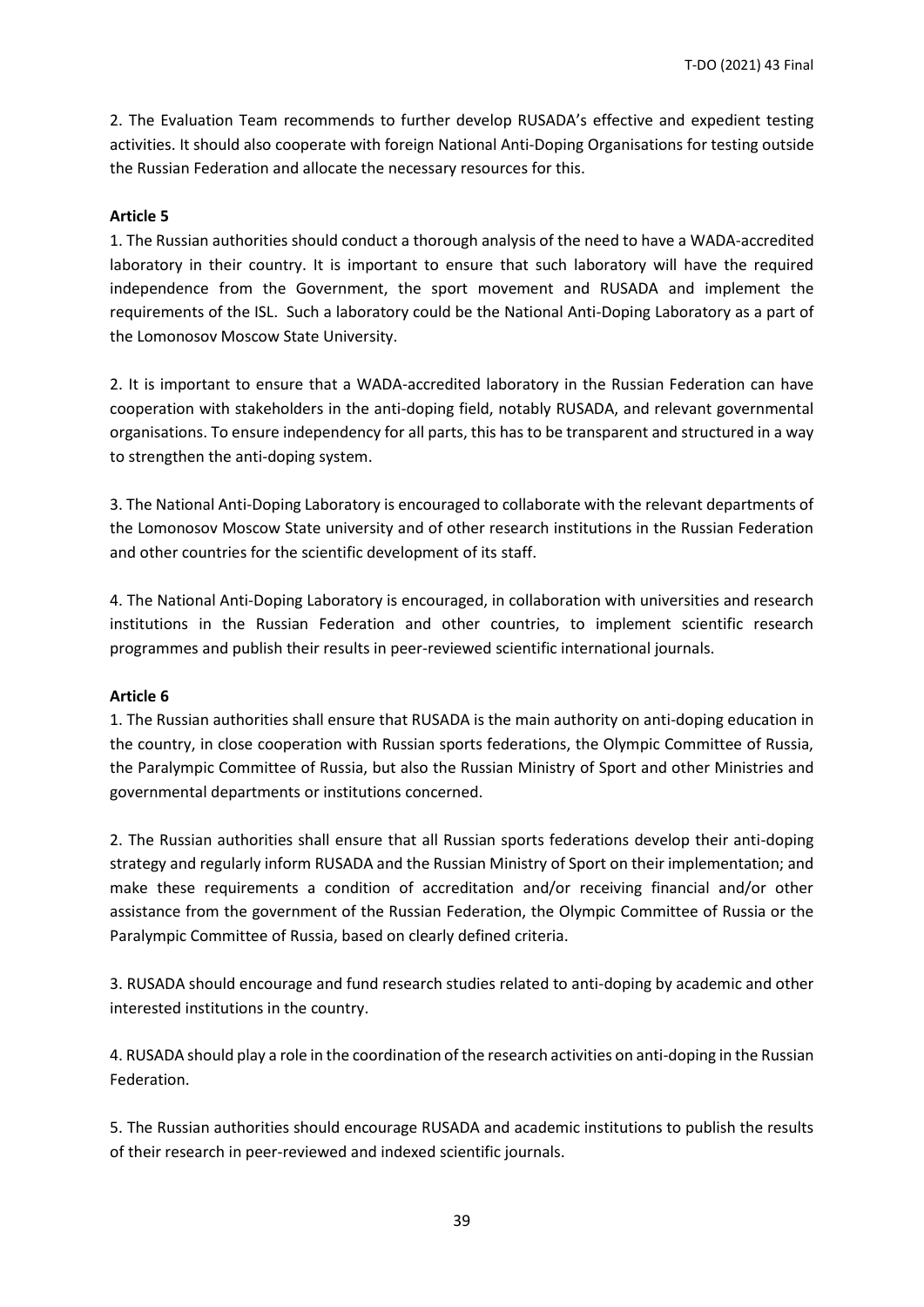6. National sports federations, in cooperation with RUSADA and possibly with the Ministry of Sport and other relevant stakeholders, could launch campaigns, exchange good practices and boost education and awareness raising in order to spread positive messages towards anti-doping work at local, regional and federal levels.

## **Article 7**

1. Organisations must be provided with the necessary resources and support for effective anti-doping work.

2. Considering the size of the country (spread among nine time zones), it is suggested to analyse an efficiency of current testing program to ensure that Doping Controls Officers have a possibility to conduct tests in the whole territory of the Russian Federation.

3. The Russian authorities should consider introducing more severe consequences, including administrative, professional or criminal for athlete support persons who commit anti-doping rule violations (e.g., possession, trafficking or administration of doping substances) apart from sportrelated consequences; and develop policies and procedures in place for reporting to the competent authorities any such cases.

4. Based on the principle of prevailing State regulation within sports the principles of anti-doping (protecting the integrity of sports, protecting clean athletes and promoting fair and clean sports) should be stressed and incorporated as a basic principle and a sign of strong commitment of the Russian Federation within the basic principles of Legislation on Physical Culture and Sports.

5. The Evaluation Team wished to draw the attention of the State Authorities to the Recommendation on ensuring the independence of hearing panels (bodies) and promoting fair trial in anti-doping cases of the Monitoring Group (T-DO/Rec (2017). It recommends to include the higher-ranking principles for anti-doping proceedings (e.g. operational independence, impartiality of members of the disciplinary panels) within the Anti-Doping Rules.

6. The Evaluation Team highlights the importance of maintaining testing programs on a high level of quality, intelligence and good practices which requires adequate resources and proper administration and operational measures.

## **Article 8**

1. The Ministry of Sport together with national sport federations and other key sport stakeholders should consider adopting a harmonised approach regarding the recognition of national, European or world records.

2. The Evaluation Team encourages the Ministry of Sport and RUSADA to continue participating actively in the T-DO and CAHAMA activities as well as other international activities regarding the fight against doping in sport.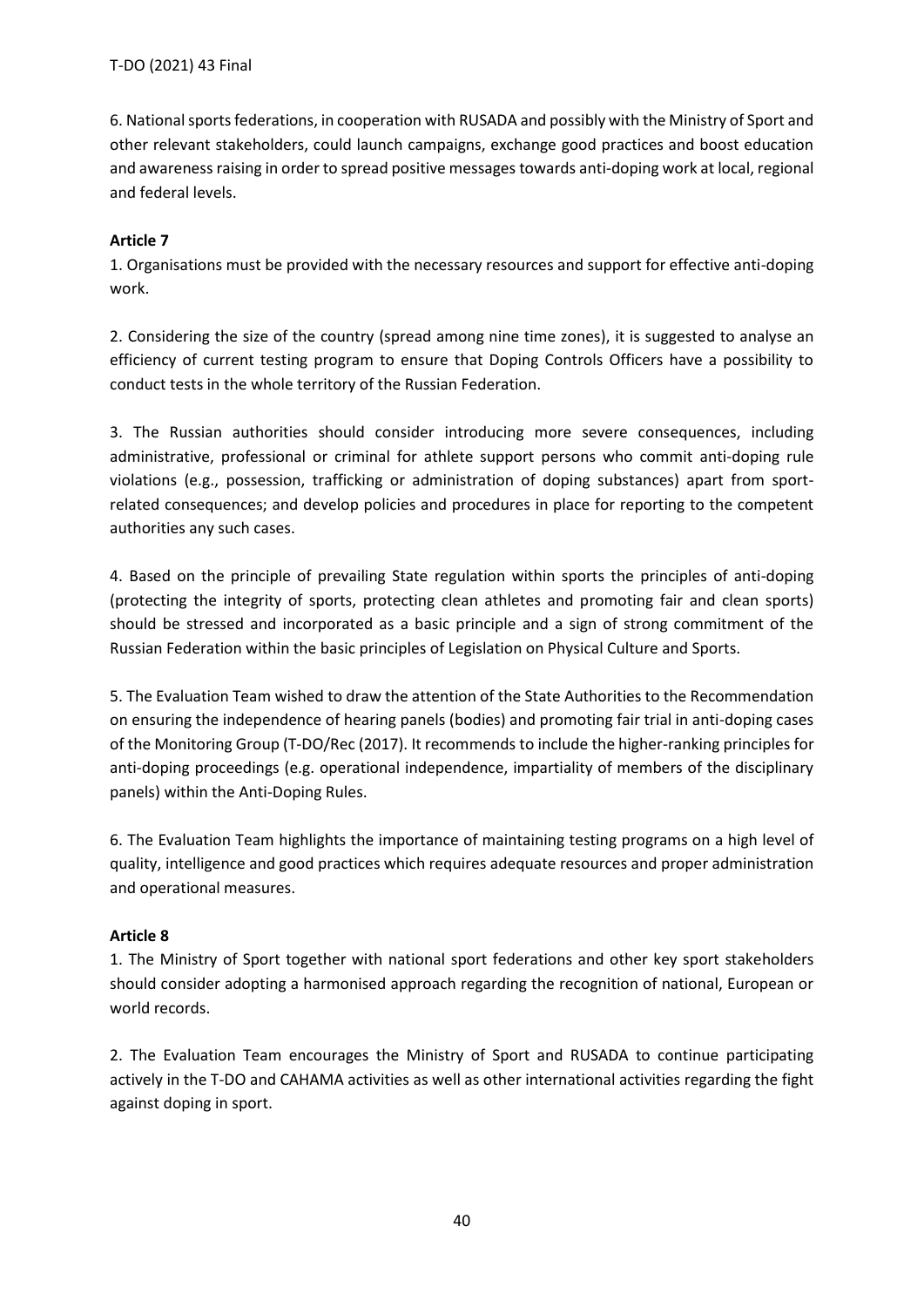## **Article 9**

1. The authorities of the Russian Federation should continue providing information to the Monitoring Group on the legislative and other measures they take for the purpose of the implementation of the provisions of the Convention and the development, at the national level, of the fight against doping in the country.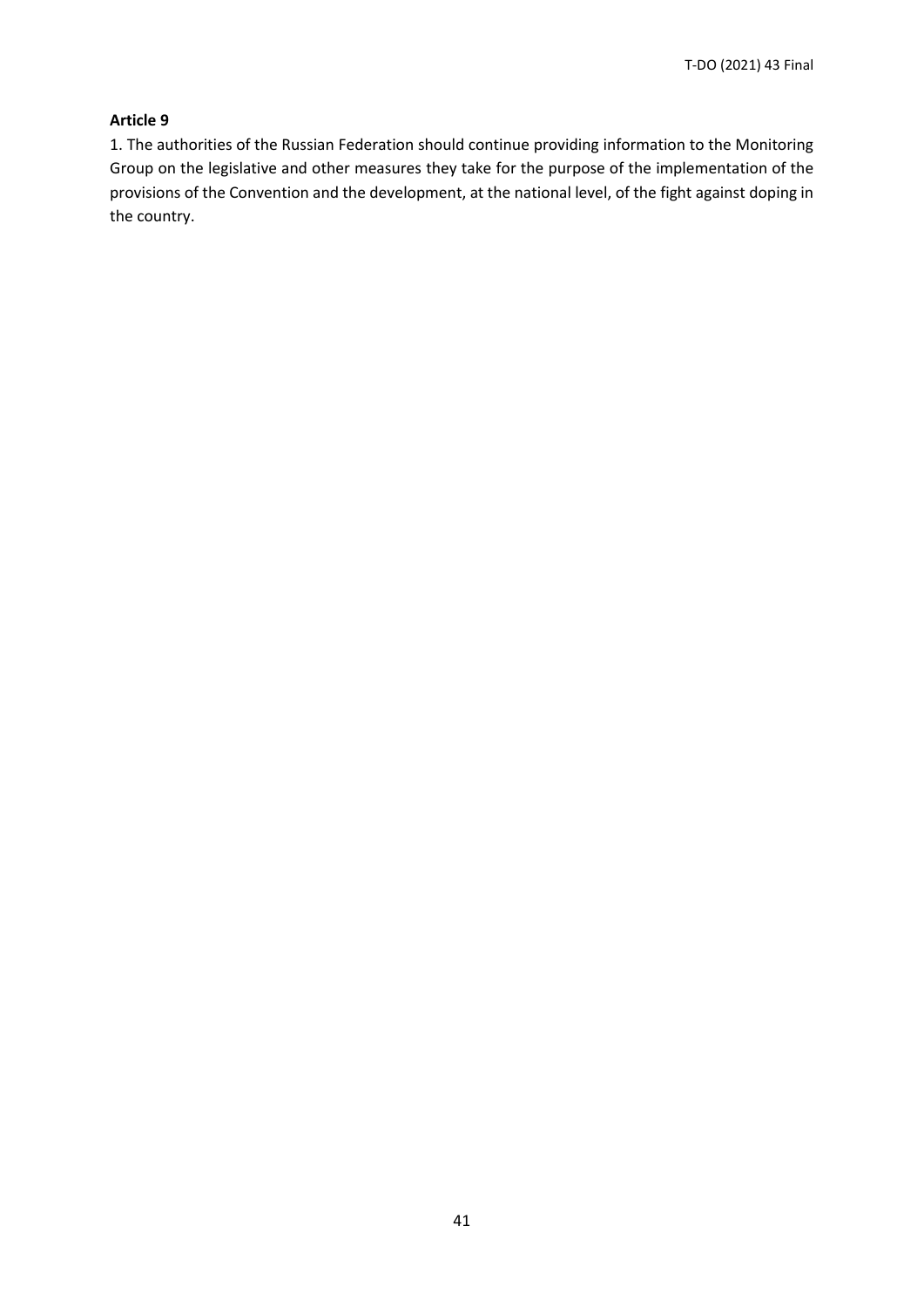T-DO (2021) 43 Final

## <span id="page-41-0"></span>ANNEX 1 – NATIONAL REPORT OF RUSSIAN FEDERATION

### 23 August 2021

ANTI-DOPING CONVENTION (CETS No. 135)

# AUTO-EVALUATION REPORT on compliance with the commitments under the Convention

The report provides background information and an overview on the application and implementation of the provisions of the Anti-Doping Convention in Russia.

> The report was amended and revised in accordance with the questions posed by the T-DO Evaluation Group in August 2021.

The document was prepared by the Ministry of Sport of the Russian Federation.

Moscow, Russia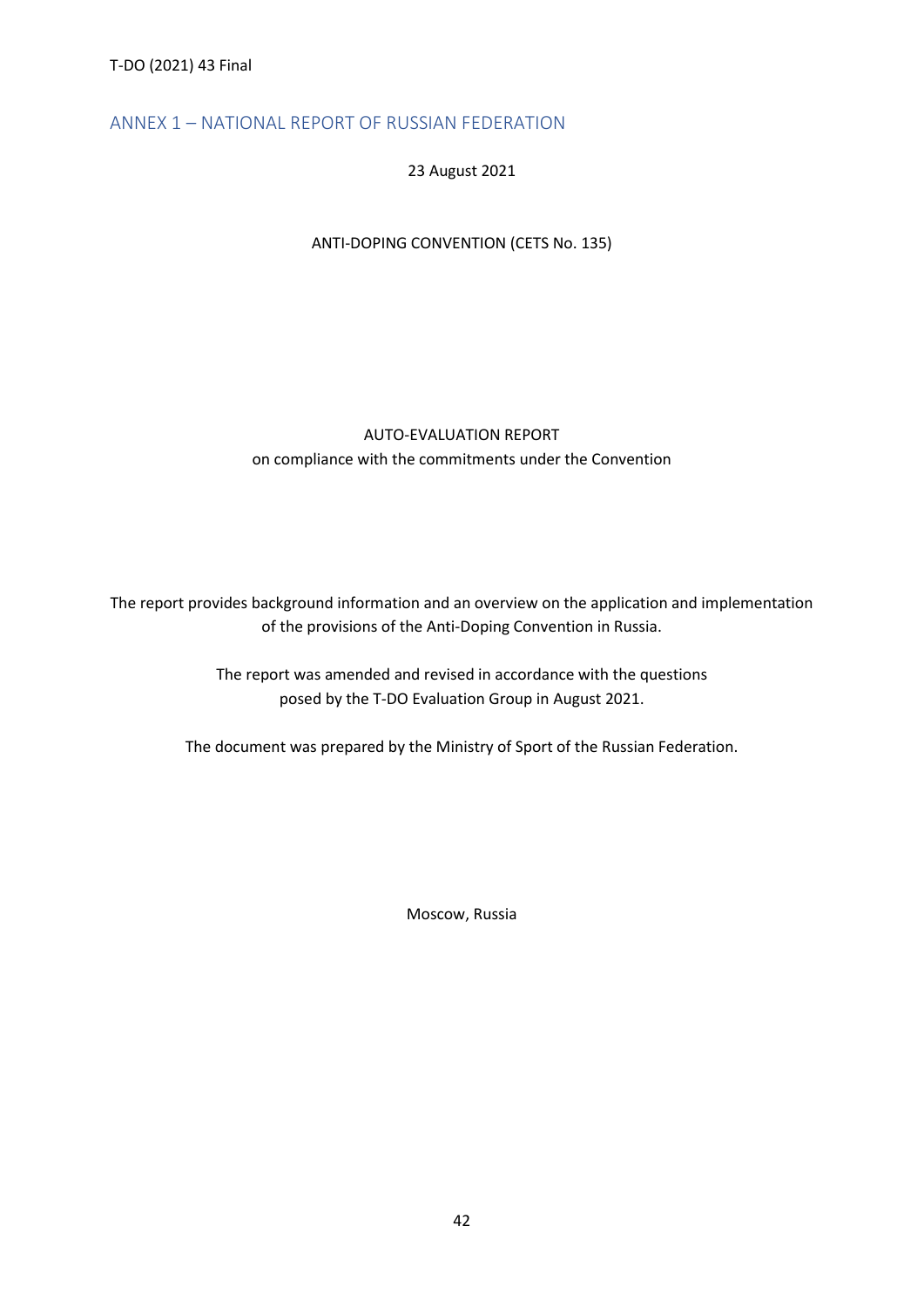T-DO (2021) 43 Final

#### Article 1 – Aim of the Convention

The Parties, with a view to the reduction and eventual elimination of doping in sport, undertake, within the limits of their respective constitutional provisions, to take the steps necessary to apply the provisions of this Convention.

Russia is a party to the Anti-Doping Convention of the Council of Europe, which it ratified on 12 February 1991 . Russia is also a party to the International Convention Against Doping in Sport (the "Anti-Doping Convention"), done in Paris on 19 October 2005 . The Russian Olympic Committee (the "ROC"), the Russian Paralympic Committee (the "RPC") and All-Russian anti-doping organization - the Russian Anti-Doping Agency ("RUSADA") are signatories of the World Anti-Doping Code (as amended) (the "WADC") . The Russian national sporting federations undertake to comply with the WADC's provisions through their membership within the respective international sporting federations which are the WADC signatories.

Given the above Russia does its best to comply and fulfill its obligations under the mentioned international instruments.

The Russian Ministry of Sport (the "Ministry") prepared this report based on the provisions of the Russian legislation, sporting organizations' statutory acts and publicly available information. For the purposes of describing certain specific issues relating to RUSADA activities, the Ministry had approached RUSADA's founders which in turn asked RUSADA's Acting General Director to provide the Ministry with the necessary information (the "RUSADA enquire"). This information is contained in RUSADA Letter No. МВ-2999 dated July 21, 2021 (the "RUSADA Letter").

## I. SPORTS STRUCTURE AND MAIN RESPONSIBILITIES OF EACH STAKEHOLDER

The national government body responsible for coordinating state policy in the field of fighting doping in sport is Ministry. The Ministry is a federal executive body formulating and implementing state policy in the field of physical culture and sports. The respective Ministry's anti-doping division is responsible for (1) formulating and enforcing the Russian state anti-doping policy, (2) approving anti-doping regulations, (3) cooperating with other Russian governing bodies for the purposes of eliminating and combating doping and (4) representing Russia when dealing with international organisations responsible for fighting with doping.

The following state governing bodies also take part in fighting with the scourge of doping:

 $\overline{2}$ the Ministry of Internal Affairs which supervises the Russian police (investigating persons' involvement in violating anti-doping rules);

 $\overline{2}$ the Ministry of Finance which supervises the Federal Customs Service (combating drugs trafficking across the Russian borders);

RUSADA was established according to the provisions of Article 26.1 of the Sports Law. RUSADA's functions include and are not limited to: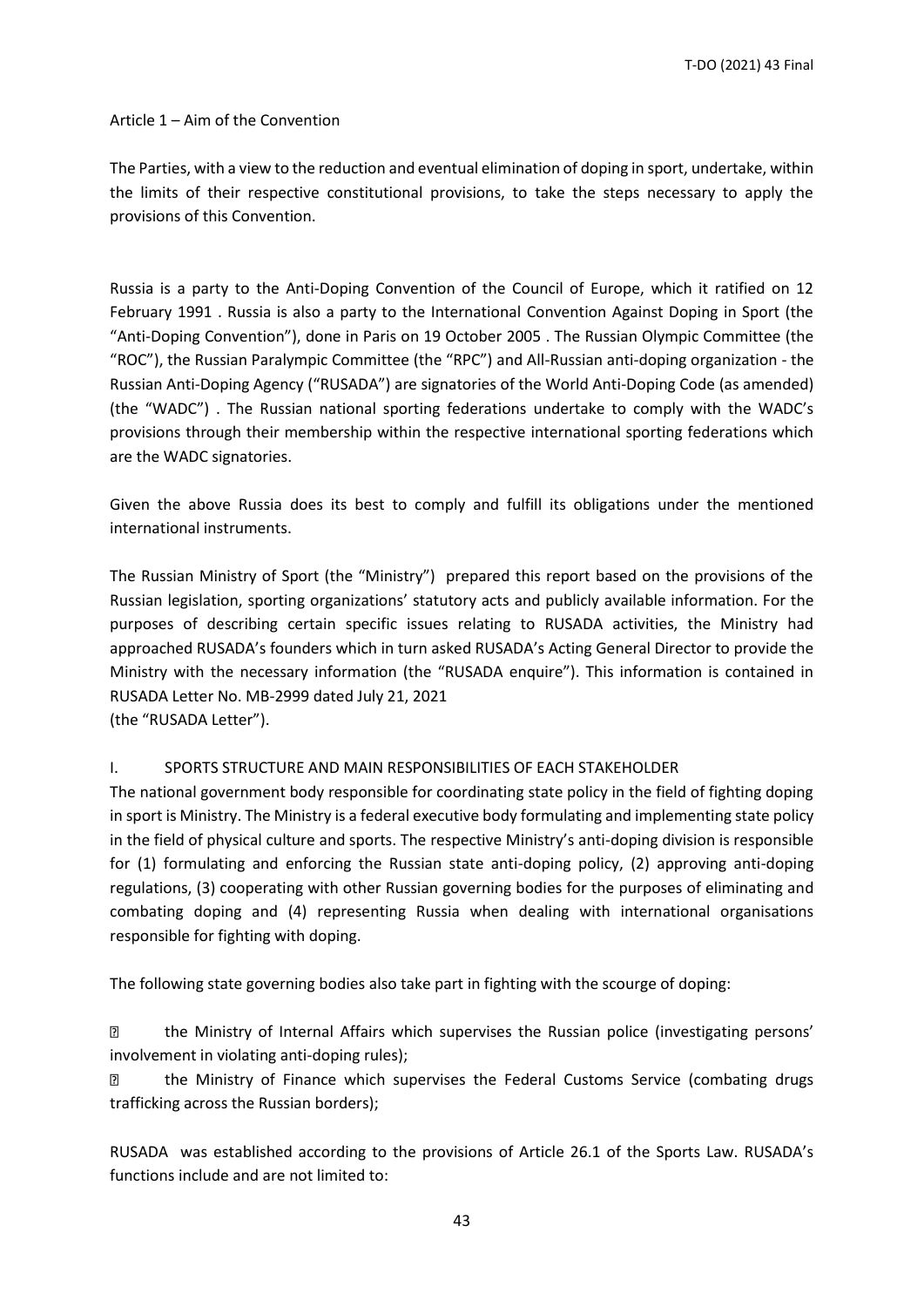$\overline{?}$ planning, coordinating, performing, exercising control over and improving the doping control procedure;

 $\overline{?}$ cooperating with other stakeholder organizations and agencies and other anti-doping organizations;

 $\overline{?}$ encouraging scientific research in the field of preventing and fighting doping in sport;

vigorously pursuing all potential anti-doping rules violations within its jurisdiction, including  $\overline{?}$ investigating whether athlete support personnel or other persons may have been involved in each case of doping and ensuring proper enforcement of sanctions;

 $\boxed{2}$ planning, performing, assessing and promoting anti-doping educational programs;

 $\overline{?}$ conducting a mandatory investigation of athlete support personnel within its authority in the event of any violation of anti-doping rules by a protected person and conducting an automatic investigation of any athlete support personnel who provided support to more than one athlete found to have committed an anti-doping rule violation;

cooperating fully with WADA in connection with investigations conducted by WADA within its  $\overline{?}$ authority.

## Update

In addition to the above mentioned authorities, the following institutions are involved in the preparation of the National teams' athletes for participation in competitions, as well as in the formation of the sports reserves:

The Russian Federal Medical-Biological Agency is a federal state executive body ensuring the radiation, chemical, and biological safety of the country and population, as well as organizing the health protection system at enterprises in strategically important industries with particularly hazardous working conditions. It is directly supervised by the Russian Government. The Agency provides medical and biological support for the National teams' athletes (in agreement with the Ministry of Sports of the Russian Federation); as well as conducts preliminary and periodic medical examinations of the National teams' members.

The Federal Sports Training Center (the "CSP") is responsible for preparing high level athletes in respective sports. In particular, the CSP (1) implements special training for high level athletes for the purposes of participating in international and national sporting competitions, (2) organizes coach professional development programs, and (3) keeps the mentioned athletes in sporting equipment, medical and (4) provides scientific support.

The ROC and the RPC are the WADC signatories and ensure the implementation of the anti-doping program within their powers.

The ROC is responsible for developing, promoting and protecting the Olympic Movement in Russia, in accordance with the Olympic Charter's provisions. The ROC should also promote the ideas and values of Olympism, encourage the development of high-performance sports as well as sports for all, take action against any form of discrimination and violence in sports.

The RPC is an all-Russia organization, legally established as a non-commercial organization representing para-athletes in compliance with the Paralympic standards. RPC is a non-commercial,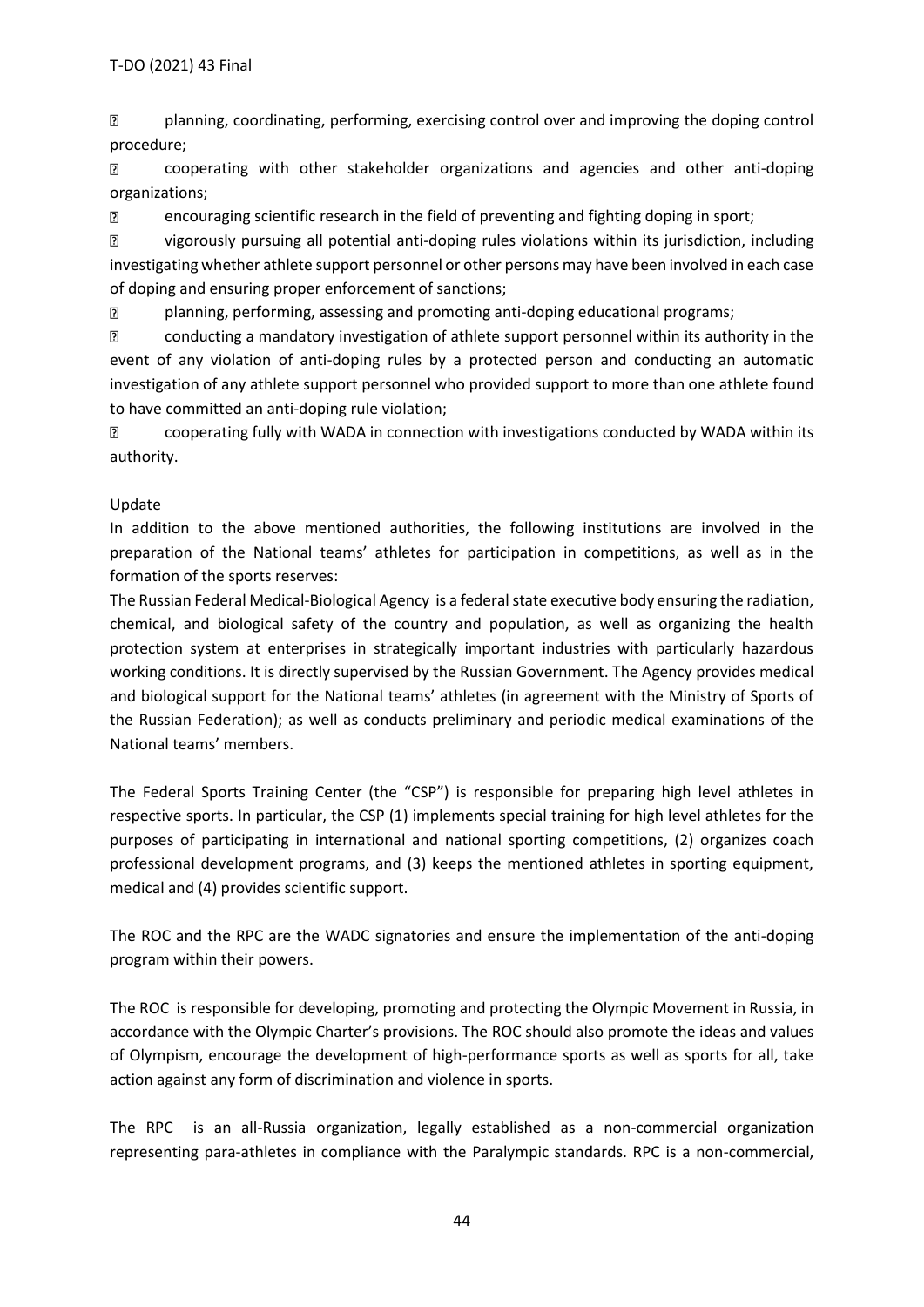corporate, socially oriented independent, voluntary, non-governmental, self-regulating organization in the field of physical fitness and sports, and is recognized by the International Paralympic Committee.

The Russian national sporting federations are responsible for developing the respective sports (football, swimming, boxing etc.) within the Russian territory. Only one national sporting federation can be accredited by the Ministry for developing the respective sport.

According to the Sport Law, the Russian national sporting federations, professional sports leagues and other sporting organisations implement the following measures to prevent and combat doping in sport:

 $\overline{2}$ publishing anti-doping rules approved by international federations of the respective sports, in Russian, in Russian printed periodicals and/or place them on their official website;

providing information which RUSADA needs to form the list of athletes for conducting in- $\overline{?}$ competition and out-of-competition testing;

 $\overline{2}$ informing athletes on inclusion into the list of athletes to be tested in-competition and out-ofcompetition;

 $\boxed{2}$ assisting in conducting testing pursuant to the doping control procedure;

applying sanctions (including sporting ineligibility) based on and pursuant to the decision of  $\overline{2}$ the respective anti-doping organization on a violation of anti-doping rules by athletes, athlete support personnel, other persons or personnel with respect to animals taking part in a competition;

 $\overline{?}$ informing a particular international sporting federation, RUSADA, a federal executive authority for physical culture and sport, the executive authorities of the respective constituent entities of the Russian Federation of sanctions applied;

determining officials responsible for organizing the work of a Russian sporting federation  $\overline{2}$ and/or professional league for preventing and combating doping in sports in cooperation with the Ministry, a federal executive authority authorized to provide biomedical support to athletes of combined sports teams of the Russian Federation, RUSADA;

 $\overline{2}$ cooperating with RUSADA in conducting educational anti-doping programs; exercise control over the anti-doping education level of their members and maintain records of persons (including athletes and athlete support personnel) who have completed educational programs aimed at preventing violations of anti-doping rules;

transmitting to RUSADA any information indicating a violation or related to an anti-doping  $\boxed{2}$ rules violation, provide assistance in investigations conducted by RUSADA.

It is not clear what set of anti-doping rules national federations apply: the ones drafted by RUSADA or their own rules, following the approval of their international federation. Also, it is important to see how RUSADA's anti-doping rules bind national level athletes.

National sporting federations must apply the provisions of the All-Russian Anti-Doping Rules. Moreover, according to recommendations of the Ministry, the federations publish on their official websites and apply anti-doping rules of the respective international sporting federations. The All-Russian Anti-Doping Rules are not designed to limit the liability of athletes or athlete support personnel under the rules of other anti-doping organizations which also have jurisdiction over them. Pursuant to the provisions of Para.3.1 of the All-Russian Anti-Doping Rules "All Russian Sports Federations and members thereof shall comply with the Code, International Standards and these Rules. Russian sports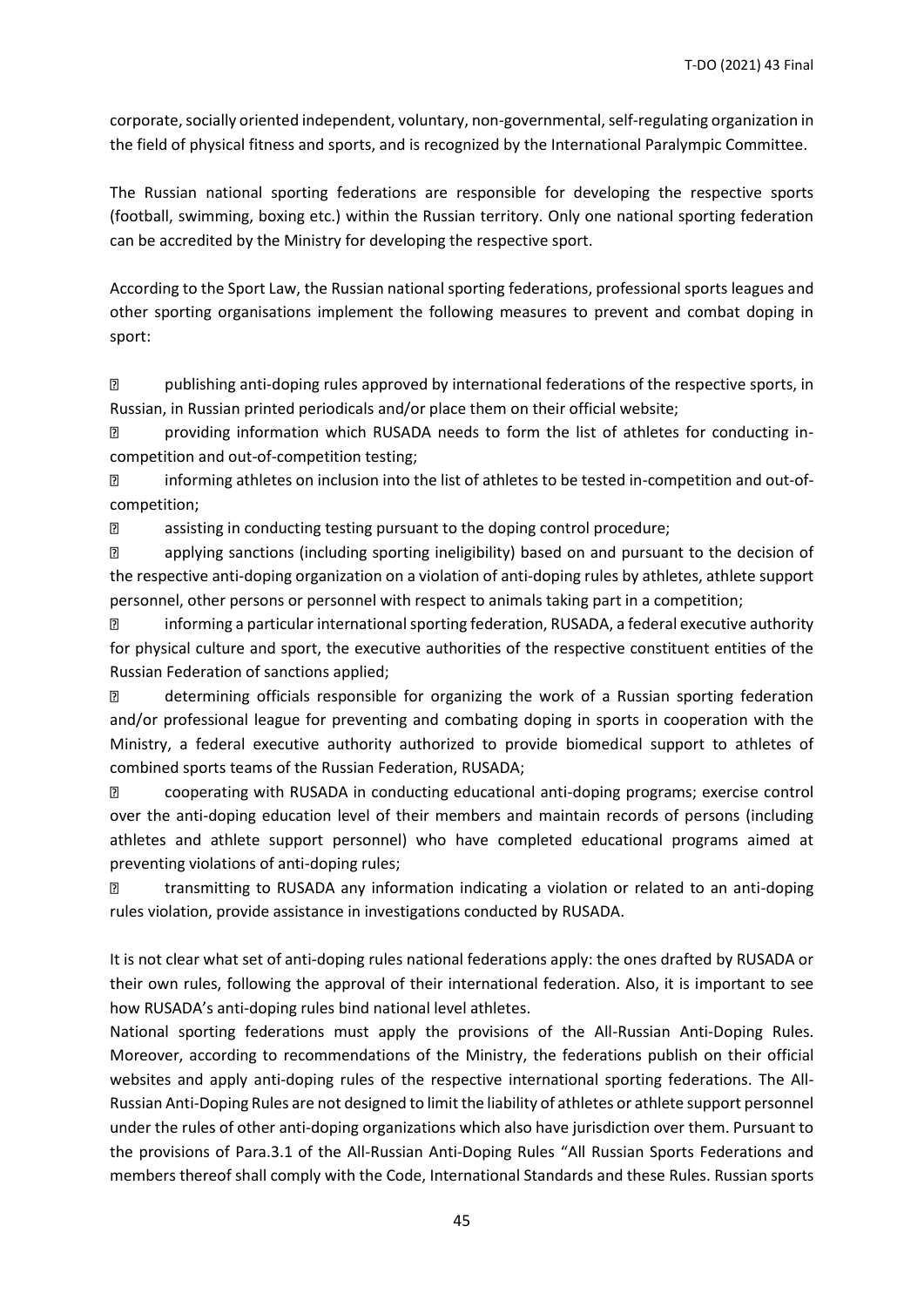federations and other members shall include in their rules and programs (other local regulations) the provisions necessary to recognize the authority and responsibility of RUSADA for implementing national anti-doping program and enforcing these Rules (including carrying out Testing) directly in respect of Athletes and other Persons under their authority as specified in Chapter I of the Rules. Each Russian Sports Federation shall incorporate these Rules directly or by reference into their local regulations, constitution so that they may enforce the Rules directly in respect of Athletes and other Persons under their authority. Implementation and application of the Rules shall establish a legal framework for cooperation between Russian Sports Federations and RUSADA. They shall also recognize abide by and implement the decisions made pursuant to the Rules, including the decisions imposing sanctions on Persons under their authority. All Russian Sports Federations shall take appropriate actions to enforce compliance with the Code, International Standards, and these Rules". For instance, in athletics member federations must comply with the provisions of the WADC and WADA International Standards. The member federations must also develop and implement their own national anti-doping polices compliant with the WADA regulations (2021 World Athletics Anti-Doping Rules). In biathlon the provisions of the WADC and International Standards prevail in case of discrepancies between them and the International Biathlon Union's anti-doping regulations (International biathlon union

integrity code). So, the national federations must apply the WADA regulations as well as International biathlon union's acts.

## Withdrawal of funding from national federations:

In accordance with the provisions of Para. 3.2 of the All-Russian Anti-Doping Rules "Each Russian Sports Federation shall accept and abide by the spirit and terms of the national anti-doping program and these Rules as a condition of receiving financial and/or other assistance from the government of the Russian Federation and/or Russian Olympic Committee, Russian Paralympic Committee, Russian Committee for Sport of Deaf". As also prescribed by the provisions of Para. 14.1 of the All-Russian Anti-Doping Rules RUSADA may send an application to the Sports Ministry requesting the latter to consider the expediency of financing a Russian sporting federation or apply other non-financial measures for the failure of a Russian sporting federation to comply with the All-Russian Anti-Doping Rules, including a failure to provide assistance to RUSADA

#### II. LEGAL FRAMEWORK

The main legislative act governing sport in Russia is Federal Law No. 329-FZ "On Physical Culture and Sport in the Russian Federation" dated December 4, 2007 (as amended) (the "Sports Law"). The provisions of Articles 26 and 26.1 of the Sports Law defines "doping", "anti-doping rules violation", "doping control", "testing" and "all Russian anti-doping organization". These provisions also provide for measures aimed at preventing doping, prescribe the Russian sporting organizations' obligations with regard to preventing doping. Finally, the Russian national anti-doping organization's powers are specified. The Sports Law contains other provisions regulating certain issues relating to preventing and combating doping.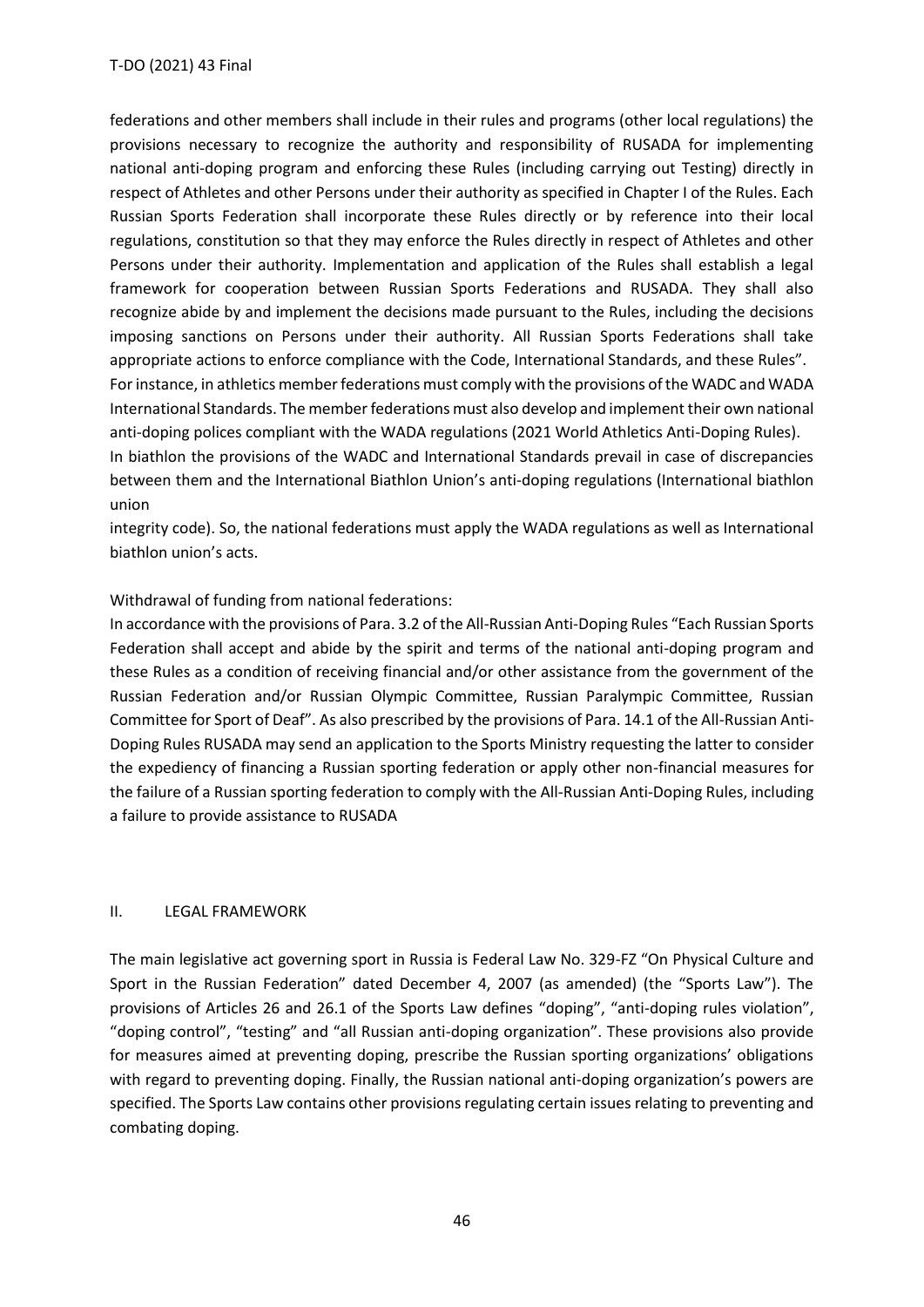The effective Russian legislation provides for criminal and administrative liability for violating antidoping rules.

Thus, Russian Criminal Code No.63-FZ dated June 13, 1996 (as amended) (the "Criminal Code") imposes criminal liability for (1) "inducing an athlete to using substances or methods prohibited in sport" (Article 230.1) and (2) "using substances or methods prohibited in sport in respect of an athlete" (Article 230.2). The provisions of Article 230.1 apply to coaches, sports medicine officials and to other physical culture and sport specialists. The criminal sanctions include fines (up to 300,000 Rubles), the prohibition on engaging in certain activities for some period and the imprisonment for the period up to three years. The provisions of Article 230.2 apply to coaches, sports medicine officials and to other physical culture and sport specialists as well. The criminal sanctions include fines (up to 1,000,000 Rubles), the prohibition on engaging in certain activities for some period and the imprisonment for the period up to three years.

#### Update

For the purposes of imposing criminal liability for offences under Articles 230.1 and 230.2 of the Criminal Code, Decree No. 339 of the Government of the Russian Federation of 28 March 2017 "On Approval of the List of Substances and (or) Methods Prohibited for Use in Sport for the Purposes of Articles 230.1 and 230.2 of the Criminal Code of the Russian Federation" approved the list of substances and (or) methods prohibited for use in sport. At the initiative of the Russian Ministry of Internal Affairs, additions from WADA's Prohibited List are made to this regulation. Further additions are submitted for approval of the Government of the Russian Federation in July 2021.

The provisions of Article 6.18 of the Russian Administrative Violations Code No. 195-FZ dated December 30, 2001 (as amended) provide for administrative liability for "violating the requirements prescribed by the Russian physical culture and sports legislation regarding preventing and combating doping". The provisions of Part I of the mentioned article provide for administrative liability for "intentional violation by an athlete of the requirements for preventing and combating doping in sport consisting in using or attempting to use a prohibited substance or method". The sanction is the administrative fine in the amount of 30,000 – 50,000 Rubles. The provisions of Part II of this article impose administrative liability for "distributing (by an athlete, coach, sports medicine official or another physical culture and sports specialist) a prohibited substance of method, if these actions are not punishable pursuant to the provisions of the Criminal Code". The sanction is the administrative fine in the amount of 40,000 – 80,000 Rubles.

The existing Russian labor legislation stipulates that labor relationships may be unilaterally terminated by an employer if an employee – athlete has violated anti-doping rules (Article 348.11 of the Russian Labor Code No. 197-FZ dated December 30, 2001 (as amended).

The provisions of the Sport Law are enforced through the All-Russian Anti-Doping Rules 2021 (the "Rules") approved by Ministry on June 24th, 2021 (Decree No. 464 of the Ministry dated June 24, 2021 "On approving the All-Russian Anti-Doping Rules"). The Rules were drafted in strict accordance with the provisions of the Anti-Doping Convention, Sports Law, WADC and other documents issued by the World Anti-Doping Agency ("WADA"). Given that the effective WADC entered into force on January 1,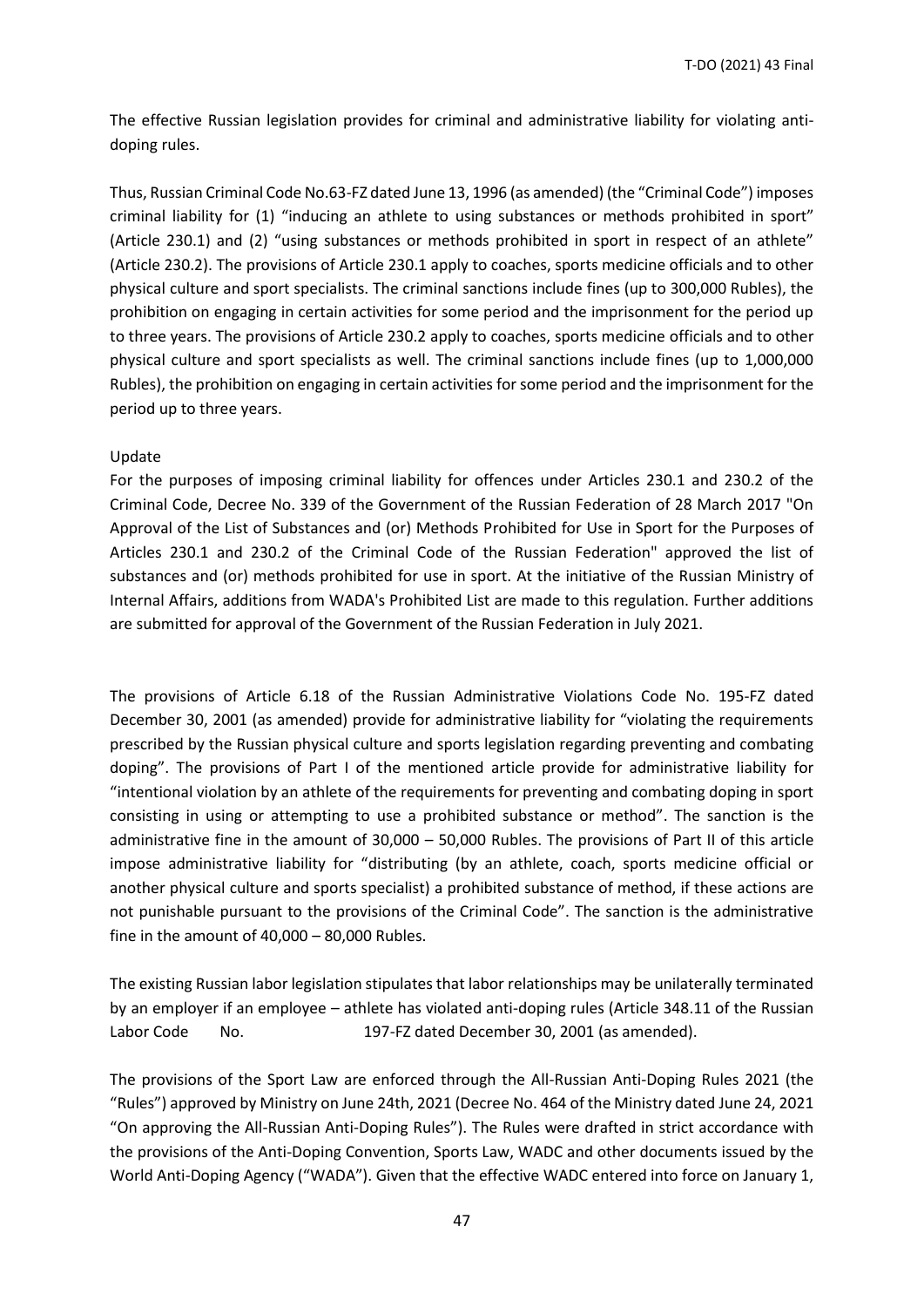2021, RUSADA redrafted the Rules in 2021 as well (the Rules include all new provisions contained in the 2021 WADC).

The Rules govern the following main issues:

- $\overline{?}$ the obligations of athletes and other persons;
- what "doping" is;  $\overline{2}$
- adducing evidence in doping cases;  $\overline{2}$
- $\boxed{2}$ the prohibited list's contents;
- $\overline{?}$ the procedure for analyzing doping samples;
- $\overline{?}$ the disciplinary procedure;
- $\overline{2}$ imposing sporting sanctions;
- $\overline{2}$ filing appeals.

## III. LEGAL STATUS OF RUSADA

RUSADA is not-for-profit organization duly incorporated under the Russian laws. RUSADA performs its activities in strict accordance with the provisions of the Russian laws, international treaties, WADC and International Standards.

RUSADA's main activities include and are not limited to:

- $\overline{?}$ preventing, combating and eliminating doping in sport;
- $\overline{2}$ drafting and enforcing the Rules;
- $\overline{2}$ assisting other sporting organisations in achieving the goal to eliminate doping.

RUSADA is organization acting completely independently from any Russian governing bodies and national sporting institutions.

In anticipation of the entry into force of the provisions of the updated WADA-2021 Code concerning the operational independence of National Anti-Doping Agencies (Art.20.5.1), the composition of the founders (members) of RUSADA has changed.

In replacement of the Russian Olympic Committee and Paralympic Committee, RUSADA founders now are the All-Russian Non-Governmental Organisation "Association of Lawyers of Russia" and "International Health Care Center" LLC. Pursuant to the provisions of RUSADA Statutes (the effective version was approved on December 11, 2020) only legal entities complying with the respective WADA requirements can become RUSADA members.

The All-Russian Non-Governmental Organisation "Association of Lawyers of Russia" is the largest non‑governmental association uniting legal practitioners. Its activities are aimed at improving legal culture and legal education, and protecting the constitutional rights of the Russian citizens. The Association also cooperates with public associations, international governmental and nongovernmental organisations. The Association's Sports Law Committee is actively involved in strengthening the Russian legal framework for sport and in protecting the Russian athletes' rights.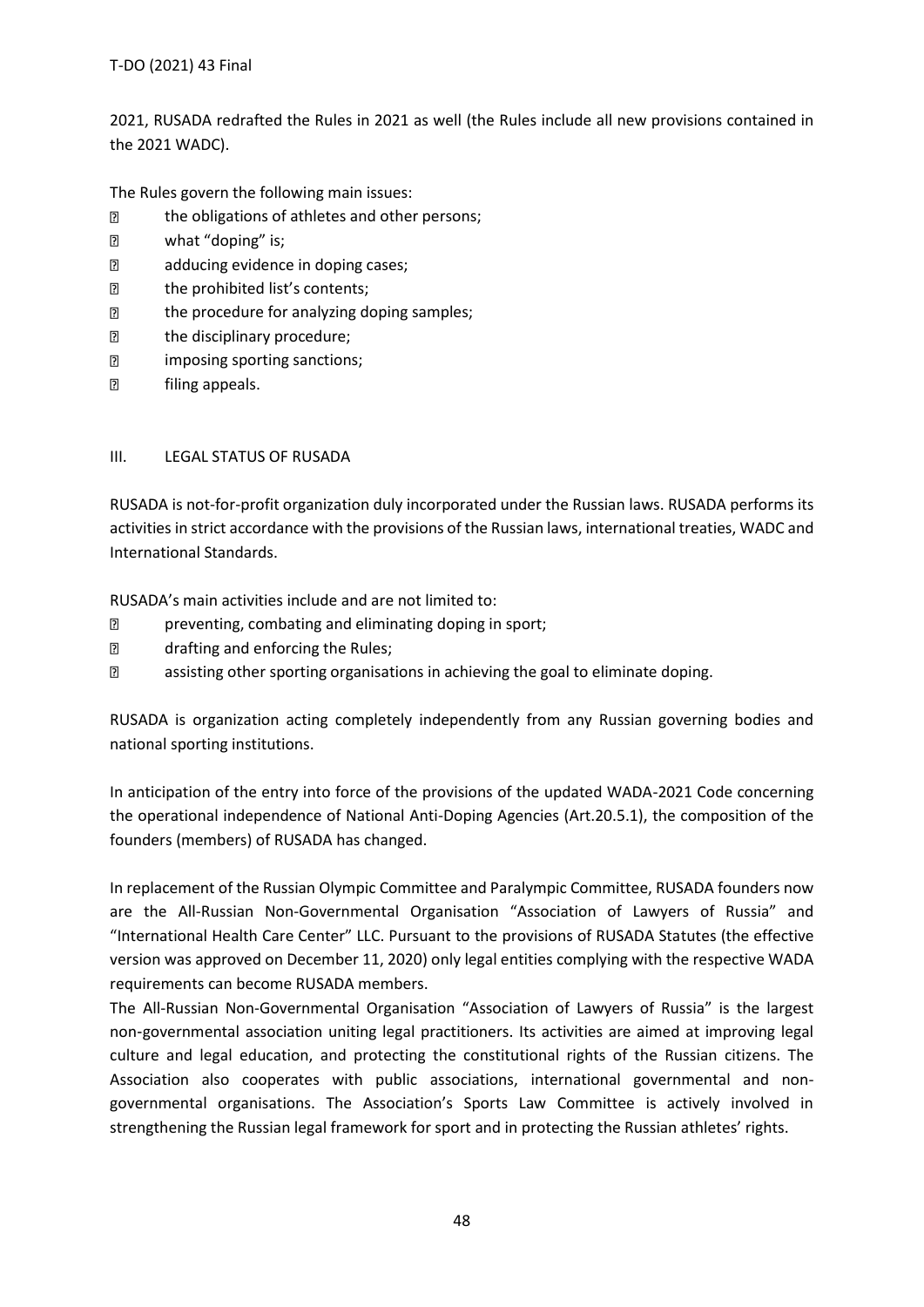"International Health Care Center" LLC is a multidisciplinary medical clinic that has been providing feebased services to Moscow residents for more than 15 years. The Center provides a full range of medical services in accordance with international quality standards. The Center is the only clinic in Russia, which annually confirms the level of quality of services provided by the international TUV certificate.

The Ministry's conclusions relating to the RUSADA's founders are based solely on publicly available information. The Ministry has no indication that RUSADA needs to obtain prior approval from WADA for the renewal of the agency's founding members. The Ministry also is not aware of any specific WADA questions (concerns) with regard to the All-Russian Non-Governmental Organisation "Association of Lawyers of Russia" and "International Health Care Center" LLC.

The provisions of the Russian budget legislation prescribe that RUSADA gets direct funding for providing anti-doping support to the Russian national sports teams. Thus, RUSADA is provided with the subsidy for financial support of activities relating to anti-doping support of the Russian sports teams . The procedure for subsidizing RUSADA is prescribed by the provisions of the Russian Government Decree dated March 3, 2017 No. 248 "On approving the rules for granting subsidies from the federal budget to the organization for financial support of measures to provide anti-doping support to the Russian sports national teams". RUSADA obtains the mentioned subsidy according to provisions of an agreement on granting a subsidy entered into between RUSADA and the Ministry of Finance. RUSADA reports the Russian Government on disbursing these subsidy funds and on achieving its targets.

In 2018 and 2019 RUSADA's subsidy amounted to 545, 551,800 and to  $-556,685,500$  Rubles accordingly . Pursuant to the RUSADA Letter in 2021 the subsidy equals to 501,000,000 Rubles (approximately EUR 5,763,741.8074).

RUSADA's governing bodies include (1) the General Members' Meeting, (2) the Supervisory Board and (3) the General Director.

The General Members' Meeting is the supreme RUSADA body responsible for deciding on the following issues: amending RUSADA Statutes subject to recommendations of the Supervisory Board; approving RUSADA's annual reports upon the recommendation of the Supervisory Board; appointing the General Director upon the recommendation of the Supervisory Board, etc.

The RUSADA Supervisory Board is a collective governing body controlling the other RUSADA executive bodies. The RUSADA Supervisory Board also provides financial and informational support to RUSADA. The RUSADA Supervisory Board and its members are independent from the Russian state governing bodies, the ROC, the RPC, international and national sporting federations and sporting competitions organizers.

Any member is appointed in strict accordance with the WADA requirements (guidelines). Any potential RUSADA Supervisory Board member undertakes to be impartial and independent in exercising his / her powers.

The RUSADA General Director is a standing individual executive body dealing with day-to-day affairs.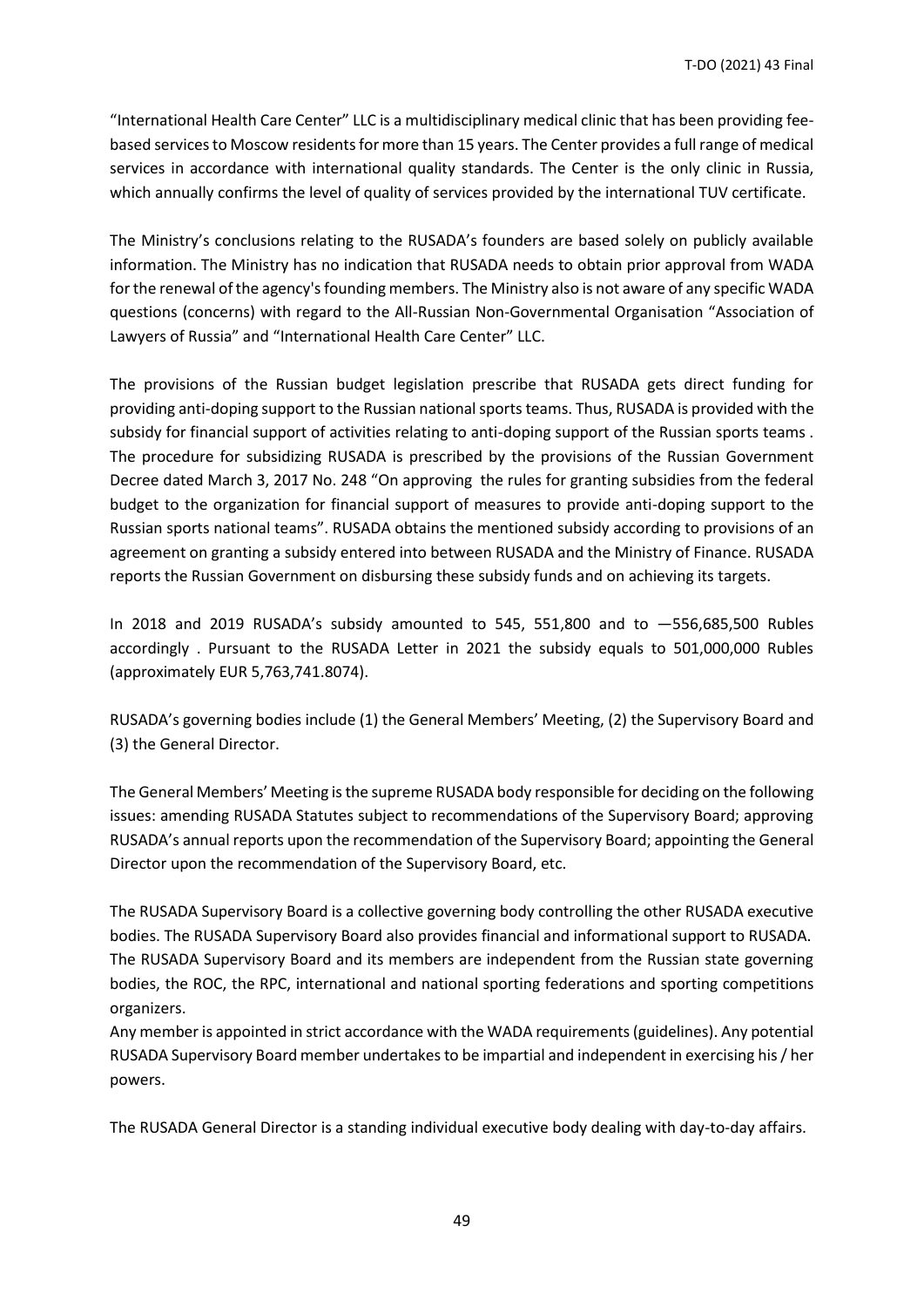As for testing, RUSADA always tries to do its best to fulfil the obligations laid down in the WADC and WADA International Standards. Thus, RUSADA is trying to rise the testing figures notwithstanding the ongoing COVID-19 issues (11,072 samples collected in 2019, 8158 in 2020). According to the RUSADA the plan for 2021 is to collect 7,450 samples (27 samples daily).

Pursuant to the RUSADA Letter the testing plan is compiled in strict accordance with the provisions of the WADA International Standard for Testing and Investigations and given the risk index for a particular sport.

RUSADA and anti-doping officers cooperate based on civil law contracts pursuant to the recommendations of the roadmap relating to the previous RUSADA non-compliance period. Before entering into those contracts RUSADA evaluates CVs of particular candidates (personal information, work experience and language qualifications) and defines whether

a conflict of interest exists as prescribed by the provisions of the RUSADA Ethics Code. Blood collection officers work with RUSADA based on agreements made with medical centers.

Anti-doping officers take training quarterly, but blood collection officers (which are junior medical staff) do not need special training. If a particular anti-doping officer does not participate in anti-doping missions within three months, he / she should be reattested. If a particular anti-doping officer makes lees than five anti-doping missions within three months, he / she may be reattested without schedule.

RUSADA is fully committed to enforcing the decision of the Court of Arbitration for Sport (the "CAS") in respect of case No. CAS 2020/O/6689 World Anti-Doping Agency v. Russian Anti-Doping Agency dated December 17, 2020 (the "Award") and fulfilling all the respective reinstatement conditions to become a compliant WADC signatory again.

Pursuant to the Award:

 $\overline{2}$ RUSADA was found to be non-compliant with the provisions of the WADC in connection with its failure to procure that the authentic LIMS data and underlying analytical data of the former Moscow Laboratory had been received by WADA;

 $\overline{2}$ the CAS imposed the following sanctions for the two-year period: (1) the Russian "Government Representatives" (a) cannot be appointed to sit, and may not sit, as members of the boards or committees (including sub-committees) of any WADC signatory (or its members) or association of signatories; (b) are restricted in obtaining accreditation for certain sporting events; (c) may not participate in or attend certain sporting events; (2) Russia may not host or bid for, or be granted in the right to host any editions of the Olympic and Paralympic Games or any World Championships; (3) the Russian flag may not be flown or displayed in any official venue or area controlled by the WADC a signatory or event organiser appointed by a signatory at certain sporting events; (4) any Russian athlete may participate in the Olympic and Paralympic Games or any World Championships subject to special conditions (no sporting sanctions, uninform;

the CAS ruled that RUSADA must satisfy a number of reinstatement conditions, including  $\overline{?}$ paying certain amounts (as compensations and fines) to WADA, cooperating with WADA for the purposes of investigating any possible anti-doping rules violations.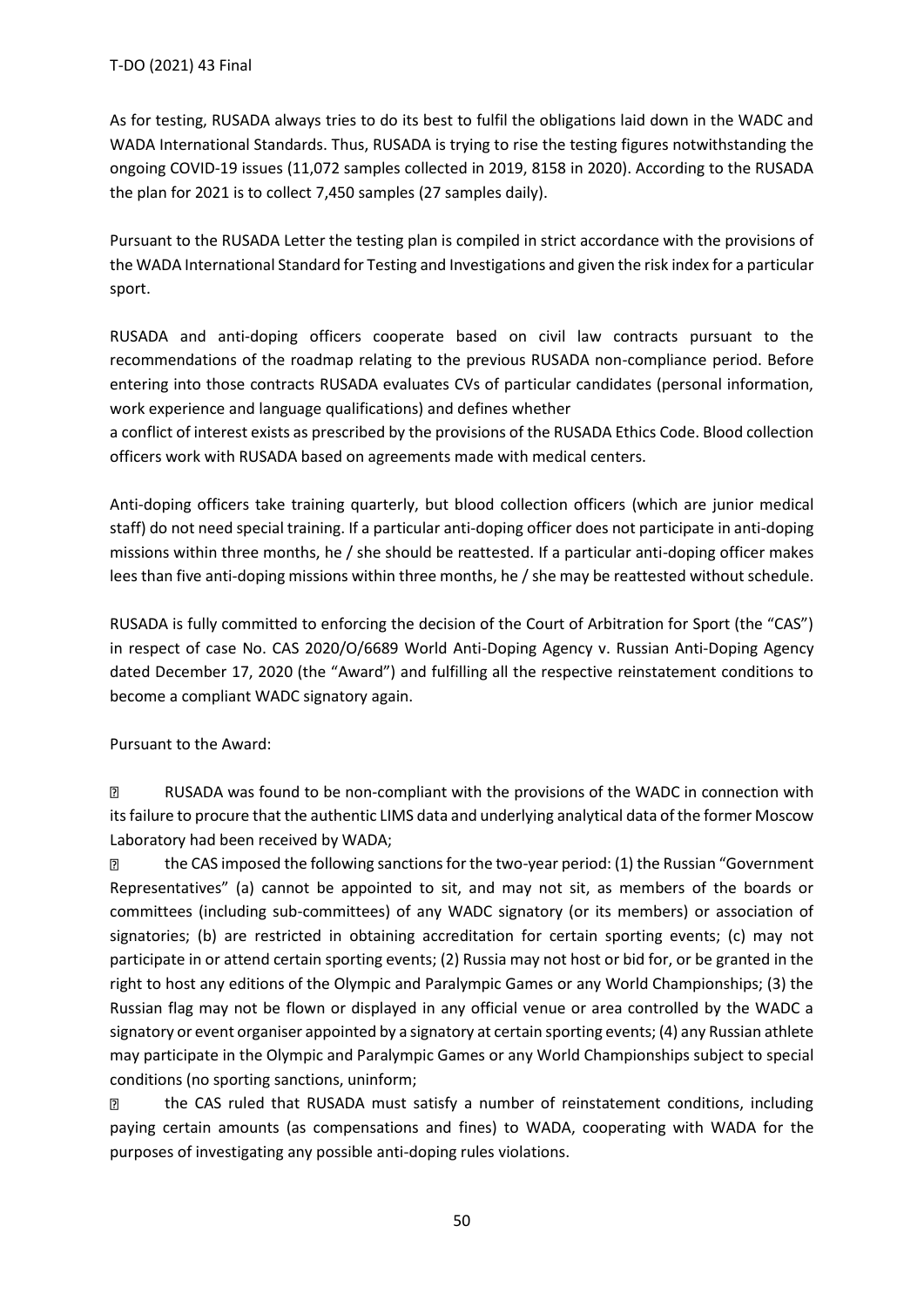RUSADA has been actively working to fully enforce the Award since January 2021. Namely, RUSADA:

 $\overline{?}$ has partially fulfilled its financial obligations;

 $\overline{?}$ provides any assistance to WADA, World Athletics and Athletics Integrity Unit relating to investigating any possible anti-doping rules violations;

is working on implementing the RUSADA reinstatement roadmap.  $\overline{2}$ 

In enforcing the Award RUSADA maintains its independence from any governmental / nongovernmental bodies and organisations.

IV. NATIONAL SITUATION AND COMPLIANCE WITH THE COMMITMENTS UNDER ANTI-DOPING CONVENTION OF THE COUNCIL OF EUROPE

Article 2 – Definition and scope of the Convention

(1) For the purposes of this Convention:

(A) "doping in sport" means the administration to sportsmen or sportswomen, or the use by them, of pharmacological classes of doping agents or doping methods;

(B) "pharmacological classes of doping agents or doping methods" means, subject to paragraph 2 below, those classes of doping agents or doping methods banned by the relevant international sports organisations and appearing in lists that have been approved by the monitoring group under the terms of Article 11.1.b;

(C) "sportsmen and sportswomen" mean those persons who participate regularly in organized sports activities.

(2) Until such time as a list of banned pharmacological classes of doping agents and doping methods is approved by the monitoring group under the terms of Article 11.1.b, the reference list in the appendix to this Convention shall apply.

RUSADA has been the WADC signatory since 2008. The Rules' provisions (doping, athlete) are based on the WADC.

The effective WADA Prohibited List (the "List") (along with the other WADA International Standards) is fully enforced within the territory of Russia without any modifications.

The List has been translated into Russian and its updates are available on RUSADA official website . RUSADA also spreads the effective List to athletes, athletes support personnel, as well as to all persons interested in the problems of anti-doping.

According to the provisions of the Rules (Part IV Definition of Doping and Violation of the Rules) doping is the occurrence of one or more violations: (1) presence of a prohibited substance or its metabolites or markers in an athlete's sample; (2) use or attempted use by an athlete of a prohibited substance or a prohibited method; (3) evading, refusing or failing to submit to sample collection; (4) whereabouts failures; (5) tampering or attempted tampering with any part of doping control by an athlete or other person; (6) Possession of a prohibited substance or a prohibited method by an athlete or athlete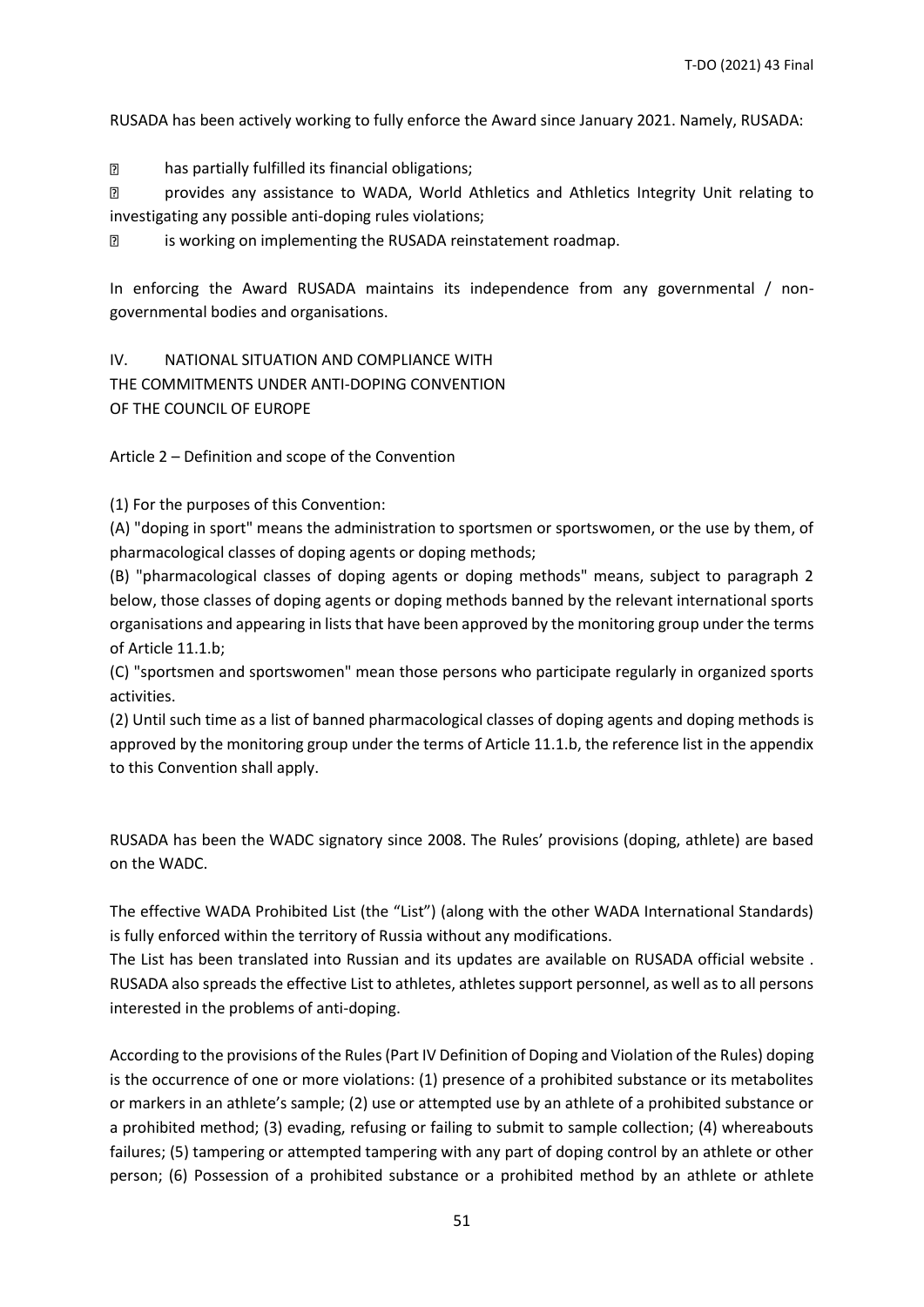support personnel; (7) trafficking or attempted trafficking in any prohibited substance or prohibited method by an athlete or other person; (8) Administration or attempted administration by an athlete or other person to any athlete in-competition of any prohibited substance or prohibited method, or administration or attempted administration to any athlete out-of-competition of any prohibited substance or any prohibited method that is prohibited out-of-competition; (9) Complicity or attempted complicity by an athlete or other person; (10) prohibited association on the part of an athlete or other person; and (11) acts by an athlete or other person to discourage or retaliate against reporting to authorities.

As for the term "athlete", the Rules cover amateur, professional and "Masters" sport providing the following definitions: "athlete"; "recreational athlete"; "international-level athlete" and "nationallevel athlete". For instance, the "athlete" is defined as follows: "Any person who competes in sports at the international level (as defined by each international federation) or the national level (as defined by each national anti-doping organization). An anti-doping organization shall have the right to apply anti-doping rules to an athlete who is neither an international-level athlete nor a national-level athlete, and thus to bring them within the definition of "Athlete".

Article 3 – Domestic co-ordination

(1) The Parties shall co-ordinate the policies and actions of their government departments and other public agencies concerned with combating doping in sport.

(2) They shall ensure that there is practical application of this Convention, and in particular that the requirements under Article 7 are met, by entrusting, where appropriate, the implementation of some of the provisions of this Convention to a designated governmental or non-governmental sports authority or to a sports organization.

As described above, the Ministry, RUSADA and other state governing bodies cooperate to eradicate doping in sport.

Basically, the Ministry is responsible for coordinating all anti-doping efforts within Russia. The Ministry works with the Ministry of Internal Affairs when it comes to investigating particular persons' involvement in violation of anti-doping rules.

The Russian Federal Medical-Biological Agency gives medical and biological support to the Russian national teams in the respective sports. The Agency also provides assistance in relation to the Therapeutic Use Exemptions. Finally, the Agency conducts research on a wide range of different medications and substances.

What is the role of the Agency on the fight against doping (especially if, at the same time, the Agency provides all of the above services to the Russian athletes)? Who directs and who oversees the work of this Agency? The Agency (1) develops methodological and reference materials for medical specialists of the Russian national teams involved in providing medical care to athletes, taking into account the requirements of the WADC; (2) prepares comments to the WADA Prohibited List (relevant issues relating to combating doping in sport from an athlete doctor's perspective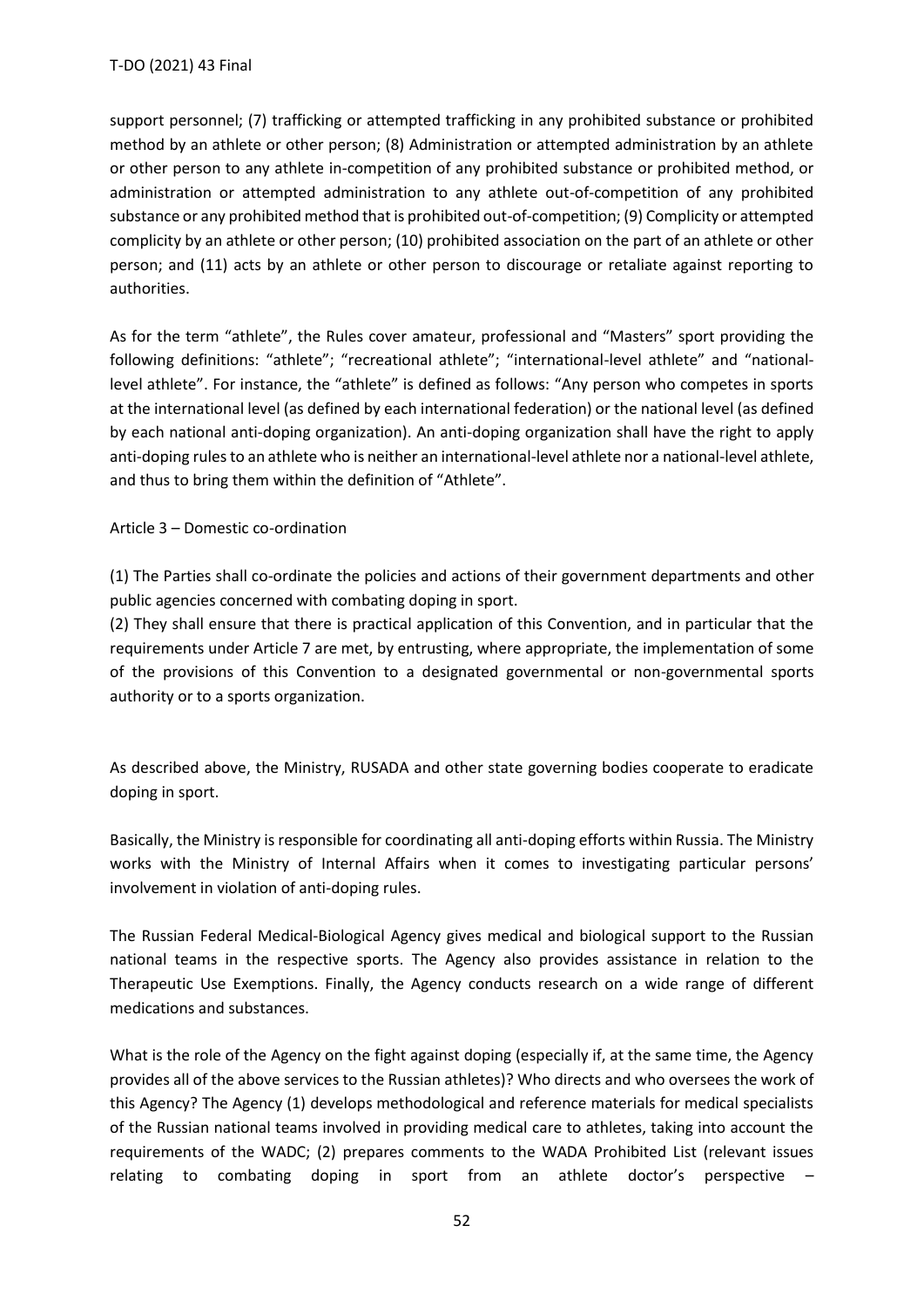https://www.sportfmba.ru/component/jdownloads/send/55-odin-fajl/626-aktualnye-voprosyprotivodejstviya-dopingu-v-sporte-v-praktike-vracha-kommentarij-k-zapreshchennomu-spisku-2018) and (3) drafts recommendations for executing medical documents with regard to Therapeutic Use requests.

In accordance with the provisions of the Russian Government Decree No. 206 dated April 11, 2005 "On the Federal Medical-Biological Agency" the Russian Government supervises the Agency.

RUSADA communicate with the Federal Medical-Biological Agency and the Training Center by exchanging information in strict accordance with the provisions of the WADC and WADA International Standards.

Article 4 – Measures to restrict the availability and use of banned doping agents and methods

(1) The Parties shall adopt where appropriate legislation, regulations or administrative measures to restrict the availability (including provisions to control movement, possession, importation, distribution and sale) as well as the use in sport of banned doping agents and doping methods and in particular anabolic steroids.

(2) To this end, the Parties or, where appropriate, the relevant non-governmental organisations shall make it a criterion for the grant of public subsidies to sports organisations that they effectively apply anti-doping regulations.

(3) Furthermore, the Parties shall:

(A) assist their sports organisations to finance doping controls and analyses, either by direct subsidies or grants, or by recognising the costs of such controls and analyses when determining the overall subsidies or grants to be awarded to those organisations;

(B) take appropriate steps to withhold the grant of subsidies from public funds, for training purposes, to individual sportsmen and sportswomen who have been suspended following a doping offence in sport, during the period of their suspension;

(C) encourage and, where appropriate, facilitate the carrying out by their sports organisations of the doping controls required by the competent international sports organisations whether during or outside competitions; and

(D) encourage and facilitate the negotiation by sports organisations of agreements permitting their members to be tested by duly authorised doping control teams in other countries.

(4) Parties reserve the right to adopt anti-doping regulations and to organise doping controls on their own initiative and on their own responsibility, provided that they are compatible with the relevant principles of this Convention.

Russia fully fulfills its obligations to restrict the availability of any drugs, doping agents and anabolic steroids within its territory.

The Criminal Code's provisions prescribe criminal liability for drugs trafficking. All drug-containing substances may be acquired only by medical prescription. The Russian Government has enacted the list of drugs, psychotropic substances and their precursors subject to Control in Russia (Decree of the Russian Government No. 681 dated June 30, 1998).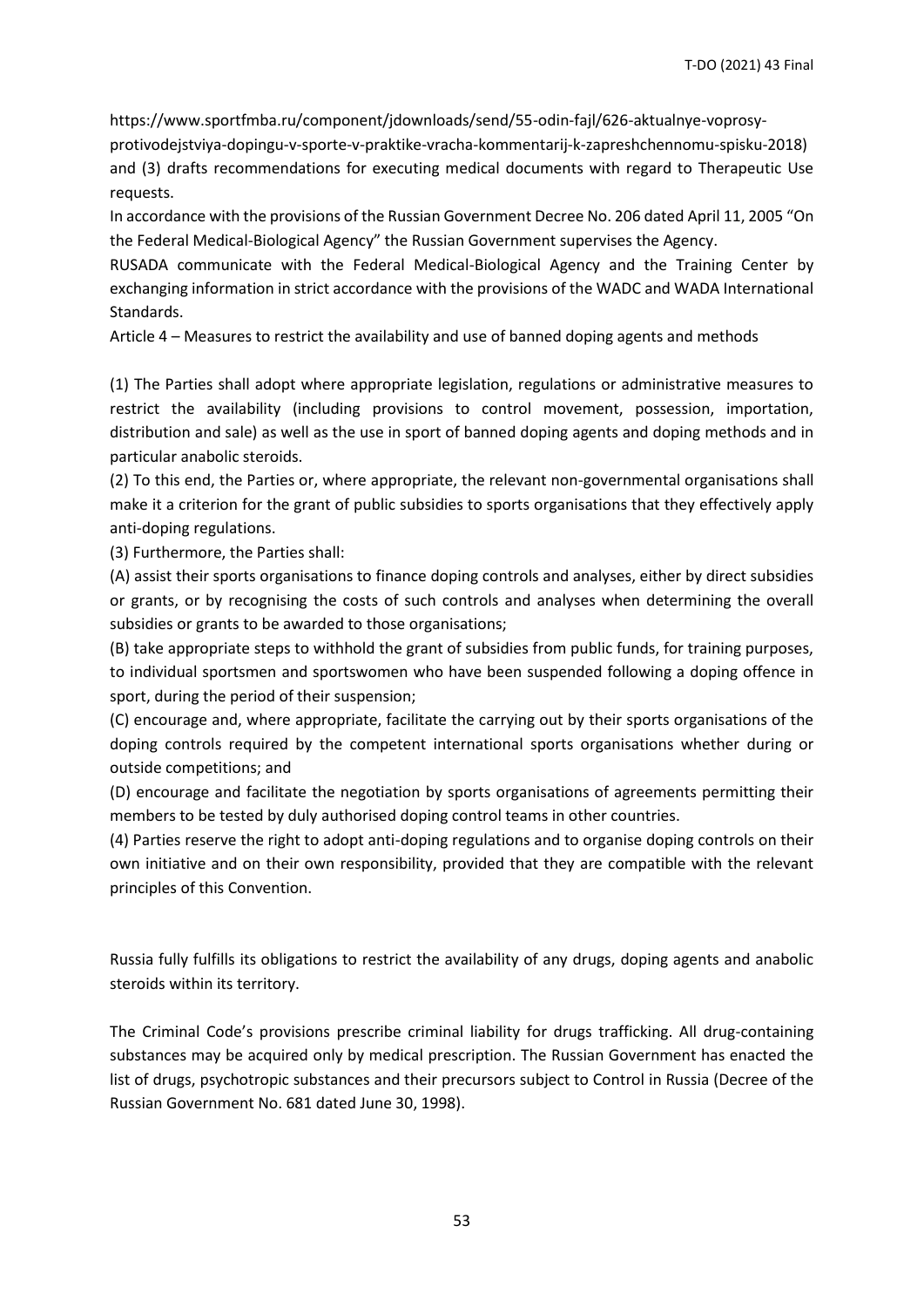Does this list and the Decree provides also for doping substances? If it is in effect since 1998, then I assume it is significantly different from WADA's prohibited List and the list of banned substances that is appended to our Convention.

The List includes the drugs, psychotropic substances and their precursors that may be contained in some medicines. These medicines it turn may be consumed by athletes as well. There is no need to include doping substances into the List since the latter are already included into separate lists approved by the Sports Ministry Order No. 927 dated December 16, 2020 "On approving the lists of substances and (methods) prohibited from using in sport". Basically, these lists are identical to the lists prescribed by ANNEX No. 1 to the Anti-Doping Convention. More importantly, WADA Prohibited List is fully enforced within the territory of Russia without any modifications.

As it was already mentioned above, the effective Russian legislation provides for criminal and administrative liability for violating anti-doping rules.

Moreover, violating anti-doping rules triggers the funding withdrawal from athletes who have been suspended for anti-doping rule violation for the duration of the suspension period.

Withdrawal of funding from suspended athletes: the National Report (on page 14) indicates that "violating anti-doing rules triggers the funding withdrawal from athletes". More information how this is secured and implemented in practice, is needed.

According to the provisions of Para. 12.14.4 of the All-Russian Anti-Doping Rules "Anti-doping rule violations, except for cases when sanctions are reduced under Article 12.5 or 12.6 hereof, will entail a complete or partial withholding of financial support related to the sport activity or other related benefits received by the Rules violating Person in connection with the sport activity in cases where the activity is financed through RUSADA, a federal or regional executive authority for physical culture and sports, a Russian Sports Federation, a professional sports league, or national Olympic or Paralympic committees, directly or through their subordinate organizations, or is otherwise financed out of the budget of the Russian Federation or constituent entities of the Russian Federation". From a practical perspective, a sporting organisation (an employer) terminates the existing employment contract with an athlete (an employee) who has violated anti-doping rules.

Article 5 – Laboratories

(1) Each Party undertakes:

(a) either to establish or facilitate the establishment on its territory of one or more doping control laboratories suitable for consideration for accreditation under the criteria adopted by the relevant international sports organisations and approved by the monitoring group under the terms of Article 11.1.b; or

(b) to assist its sports organisations to gain access to such a laboratory on the territory of another Party. (2) These laboratories shall be encouraged to:

(A) take appropriate action to employ and retain, train and retrain qualified staff;

(B) undertake appropriate programmes of research and development into doping agents and methods used, or thought to be used, for the purposes of doping in sport and into analytical biochemistry and pharmacology with a view to obtaining a better understanding of the effects of various substances upon the human body and their consequences for athletic performance;

(C) publish and circulate promptly new data from their research.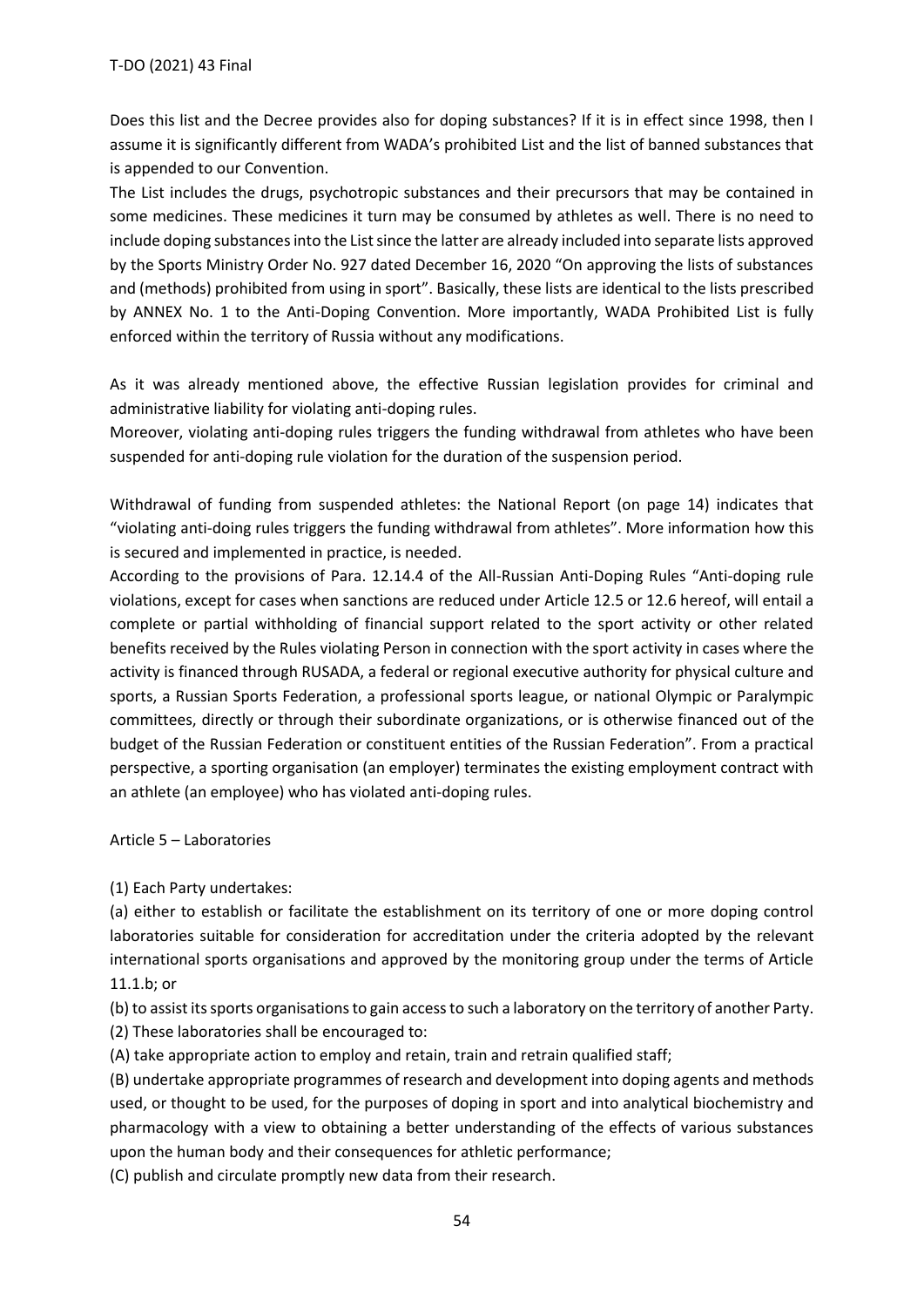The National Anti-Doping Laboratory (Institute) of the Lomonosov Moscow State University ("NADL MSU") is an anti-doping laboratory, founded in 1976, whose main purpose is combating doping in sport in accordance with the effective Russian legislation, the Rules, the WADC and the WADA International Standard for Laboratories .

NADL MSU activities are aimed at providing anti-doping support for the sports teams of the Russian Federation and international sporting federations.

In January 2020 the WADA provisionally suspended the WADA-approved status of NADL MSU (pending formal disciplinary action). This provisional suspension prohibits NADL MSU from carrying out any work related to the analysis of blood samples in connection with the Athlete Biological Passport (the "ABP") program and will remain in place pending disciplinary proceedings to be carried out by an independent Disciplinary Committee. During the period of suspension, all the ABP samples collected prior to the date of the provisional suspension may be analyzed by NADL MSU and the laboratory will need to contact all relevant Testing Authorities to determine whether any stored ABP samples need to be transported to a WADA-accredited or ABP-approved laboratory for further analysis .

Pursuant to the RUSADA Letter NADL MSU is currently storing blood samples which had been sent to NADL MSU before 2019.

The CAS Award does not further (as compared to the abovementioned WADA decision of January 2020) affect the rights and obligations of NADL MSU as it exclusively relates to RUSADA's compliance with the WADC's provisions.

NADL MSU is accredited in accordance with the requirements of GOST ISO/IEC 17025-2019 interstate standard, which confirms the technical competence and functioning of the laboratory quality management system, as well as the compliance with the WADC and the WADA International Standard for Laboratories.

NADL MSU has developed cooperation with other WADA accredited laboratories in Cologne, Lausanne, Beijing and Los Angeles. Scientists from NADL MSU have been trained at the above laboratories for the newest methods of doping analysis.

The Ministry also enquired with the MSU about the current status of the Laboratory. At the time of preparing the said auto-evaluation report, the Ministry had no such data from the MSU. However, there is ongoing interaction with the MSU and the Ministry expects to provide this data as soon as possible.

What kind of support is provided, especially since it is suspended from analysing athletes' samples? The Laboratory's employees conduct research on anti-doping issues and analyze samples on a contractual basis. We have already requested additional information regarding the Laboratory's current activities. The Laboratory is yet to respond.

Article 6 – Education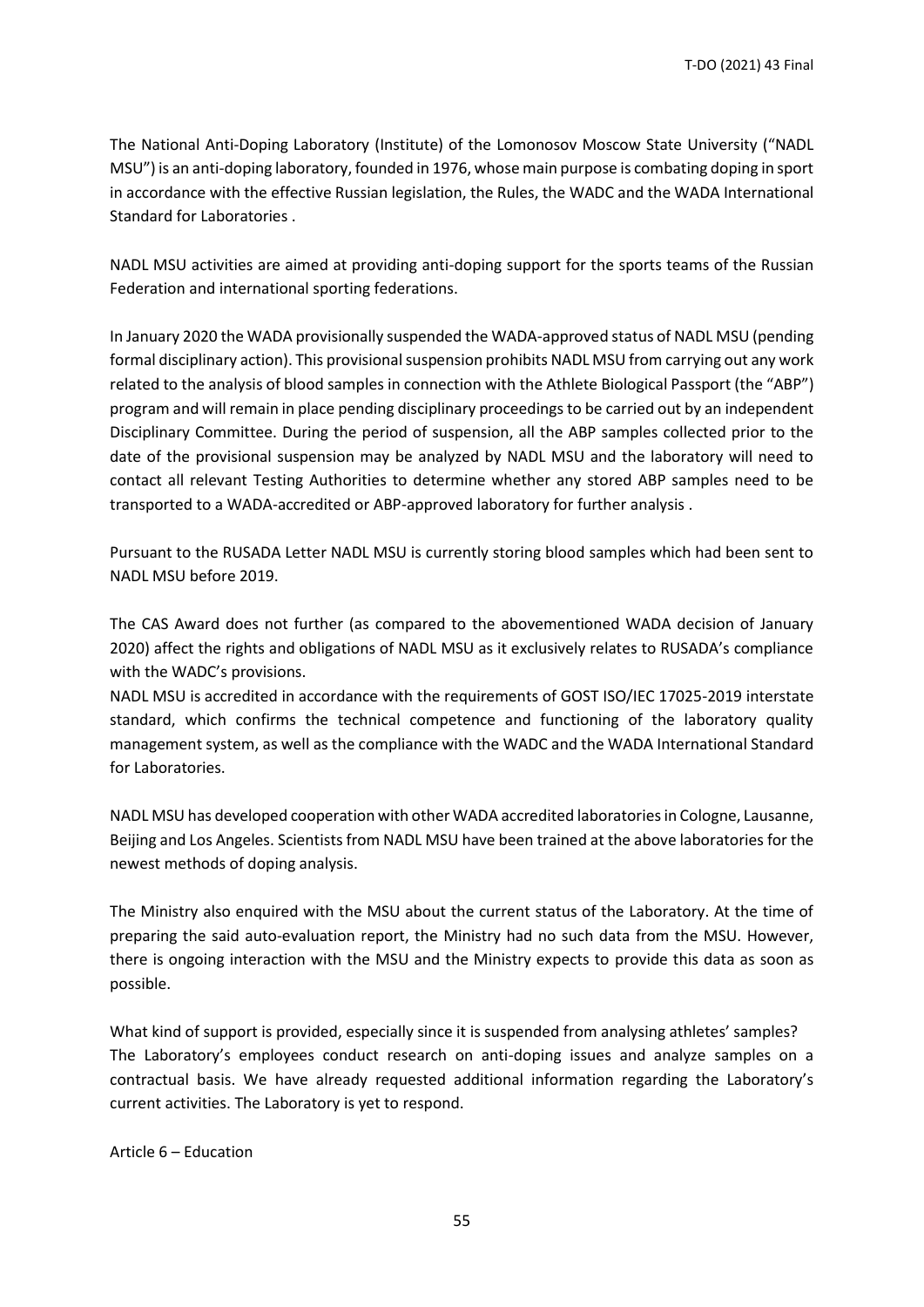(1) The Parties undertake to devise and implement, where appropriate in co-operation with the sports organisations concerned and the mass media, educational programmes and information campaigns emphasising the dangers to health inherent in doping and its harm to the ethical values of sport. Such programmes and campaigns shall be directed at both young people in schools and sports clubs and their parents and at adult sportsmen and sportswomen, sports officials, coaches and trainers. For those involved in medicine, such educational programmes will emphasise respect for medical ethics.

(2) The Parties undertake to encourage and promote research, in co-operation with the regional, national and international sports organisations concerned, into ways and means of devising scientifically-based physiological and psychological training programmes that respect the integrity of the human person.

The target audience of RUSADA educational anti-doping activities is athletes and coaches, doctors and pharmacists, parents and other persons concerned. Thus, RUSADA organizes seminars, conferences, and webinars for athletes and athletes support personnel. In conducting such events RUSADA acts in line with the WADC provisions.

RUSADA has also created an online anti-doping course for those who are interested in enhancing their literacy in the area of anti-doping. The course mainly aims at raising athletes' awareness of the most important anti-doping issues. RUSADA issues e-certificates to those who have successfully completed the course.

Additionally, RUSADA has published on its official website the following materials:

- $\overline{?}$ social implications of doping;
- $\overline{?}$ consequences of anti-doping rules violations, sanctions;
- risks and implications of consuming dietary and nutritional supplements;  $\overline{2}$
- $\overline{2}$ harm from doping to spirit of sport;
- $\overline{2}$ health implications of doping.

The above materials help RUSADA officials to eliminate doping from the Russian sport in its entirety.

Finally, RUSADA has started creating the social educational movement "Russia Without Doping" in June 2021.

Article 7 – Co-operation with sports organisations on measures to be taken by them

(1) The Parties undertake to encourage their sports organisations and through them the international sports organisations to formulate and apply all appropriate measures, falling within their competence, against doping in sport.

(2) To this end, they shall encourage their sports organisations to clarify and harmonise their respective rights, obligations and duties, in particular by harmonising their:

(a) anti-doping regulations on the basis of the regulations agreed by the relevant international sports organisations;

(b) lists of banned pharmacological classes of doping agents and banned doping methods on the basis of the lists agreed by the relevant international sports organisations;

(c) doping control procedures;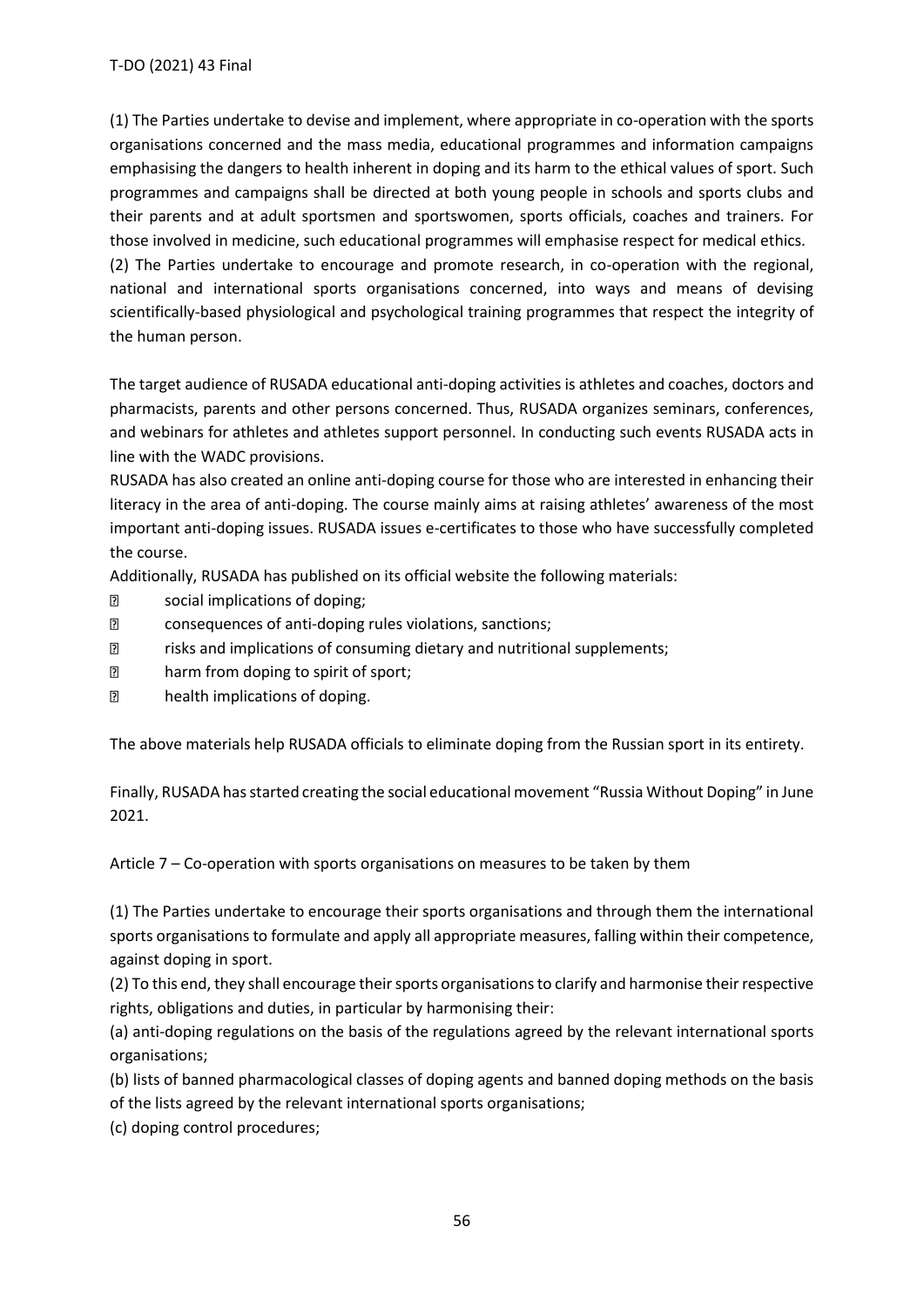(d) disciplinary procedures, applying agreed international principles of natural justice and ensuring respect for the fundamental rights of suspected sportsmen and sportswomen; these principles will include:

(i) the reporting and disciplinary bodies to be distinct from one another;

(ii) the right of such persons to a fair hearing and to be assisted or represented;

(iii) clear and enforceable provisions for appealing against any judgment made;

(e)procedures for the imposition of effective penalties for officials, doctors, veterinary doctors, coaches, physiotherapists and other officials or accessories associated with infringements of the antidoping regulations by sportsmen and sportswomen;

(f) procedures for the mutual recognition of suspensions and other penalties imposed by other sports organisations in the same or other countries.

(3) Moreover, the Parties shall encourage their sports organisations:

(A) to introduce, on an effective scale, doping controls not only at, but also without advance warning at any appropriate time outside, competitions, such controls to be conducted in a way which is equitable for all sportsmen and sportswomen and which include testing and retesting of persons selected, where appropriate, on a random basis;

(B) to negotiate agreements with sports organisations of other countries permitting a sportsman or sportswoman training in another country to be tested by a duly authorised doping control team of that country;

(C) to clarify and harmonise regulations on eligibility to take part in sports events which will include anti-doping criteria;

(D) to promote active participation by sportsmen and sportswomen themselves in the anti-doping work of international sports organisations;

(E) to make full and efficient use of the facilities available for doping analysis at the laboratories provided for by Article 5, both during and outside sports competitions;

(F) to study scientific training methods and to devise guidelines to protect sportsmen and sportswomen of all ages appropriate for each sport.

It is mandatory for the national sporting federations and other sporting organisations to comply with the anti-doping regulations, approved by an order of the Minister of Sports and to implement the WADC and the Anti-Doping Convention. Every national sporting federation has an anti-doping official.

What is included in these agreements? Can we have copies of such (template) agreements?

Indeed, the Ministry enters into such agreement with different sporting organisations. These agreements cover a wide range of issues including combating doping. Basically, the Ministry, the regions and sporting organisations undertake to conduct research, host events, cooperate when it comes to investigating potential anti-doping rules violations, etc

The Ministry has developed a model draft agreement with the regions of the Russian Federation on cooperation and collaboration in the field of physical education and sport. The agreement also deals with issues relating to anti-doping work.

It specifies the powers of the entities to: conduct educational seminars and information programmes, including anti-doping provision, for coaches, sports medicine doctors and other specialists in physical culture and sport; participate in the organization of work in the entity to prevent and combat doping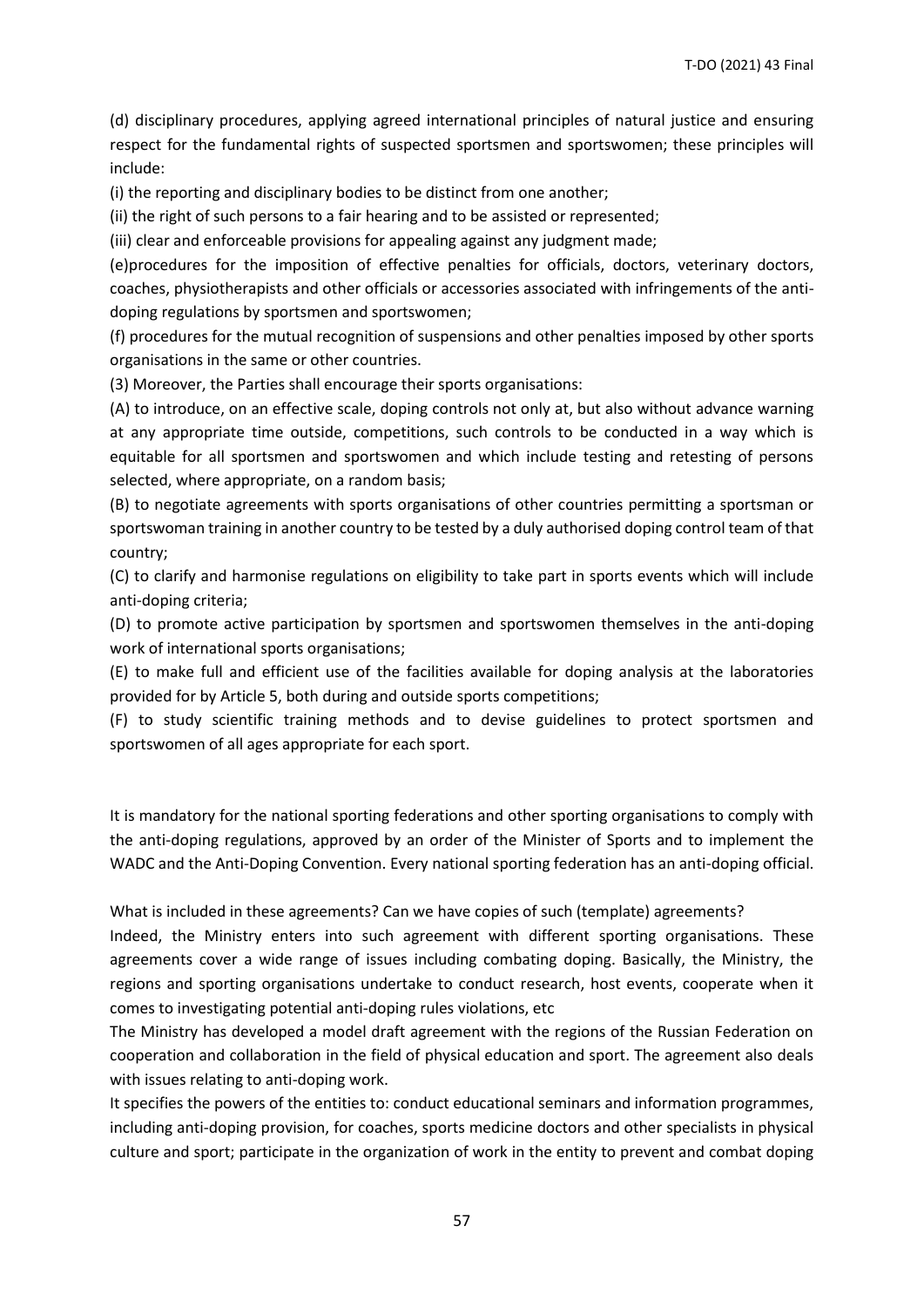in sport and also to combat any forms of discrimination and violence in sport in cooperation with the Russian anti-doping organization, the Ministry, FMBA; and also to carry out anti-doping work. Each region has a person responsible for anti-doping (in consultation with the Ministry), whose functions include interaction with the Ministry, all-Russian and regional sports federations, as well as RUSADA.

## Update

The Ministry has developed a standard draft agreement with the constituent entities of the Russian Federation on cooperation and interaction in the field of physical culture and sports. The agreement also addresses issues relating to the anti-doping regulation.

In particular, local authorities are empowered to: (1) conduct educational seminars and information programmes, including ones in the field of anti-doping support, for coaches, sports physicians and other specialists in the field of physical culture and sports; (2) participate in the organization of activities in the constituent entity aiming at preventing and combating doping, as well as counteracting any forms of discrimination and violence in sports in cooperation with the Russian anti-doping organization, the Ministry, the FMBA of Russia; (3) and implement anti-doping propaganda in local mass media.

At the same time, each constituent entity of the Russian Federation has appointed a responsible person in charge of anti-doping support (as agreed with the Ministry), whose functions include interaction with the Ministry, all-Russian and regional sports federations, as well as with RUSADA.

The results management is handled by RUSADA, if RUSADA has initiated the testing or when there is a possible Whereabouts Failure and an athlete is in RUSADA´s Registered testing pool (and is not the responsibility of the IF). RUSADA shall also investigate other possible violations of the Rules. The procedure described in the Rules follows the WADC and the International Standard on Testing.

A possible violation of the Rules shall be assigned to the Disciplinary Anti-Doping Committee for adjudicating and determining consequences - sanctions. A violation of the Rules an accusation of which is brought against an international-level or national-level athlete or other person may be heard in a single hearing directly at the CAS with the consent of the athlete concerned, RUSADA and WADA.

The rights of the athlete concerned are thoroughly described in the Rules. These include the possibility of a hearing in due time and the possibility to be represented at the hearing at the party´s own expense.

The Russian sporting federations apply sanctions on the basis of and pursuant to a RUSADA decision. RUSADA will inform WADA and the international sporting federation concerned of the final decision and appeals lodged against the final decision.

A particular Disciplinary Anti-Doping Committee decision may be appealed to the National Appeal Body acting within the National Sports Arbitration Center (the "Center"). The Center is a permanent arbitration institution administering the resolution of disputes arising from professional and elite sport (among others, admission to sporting competitions, doping, imposing sporting sanctions, individual labor disputes, etc.). In short, the Center supports sports arbitration from organization and technical perspectives.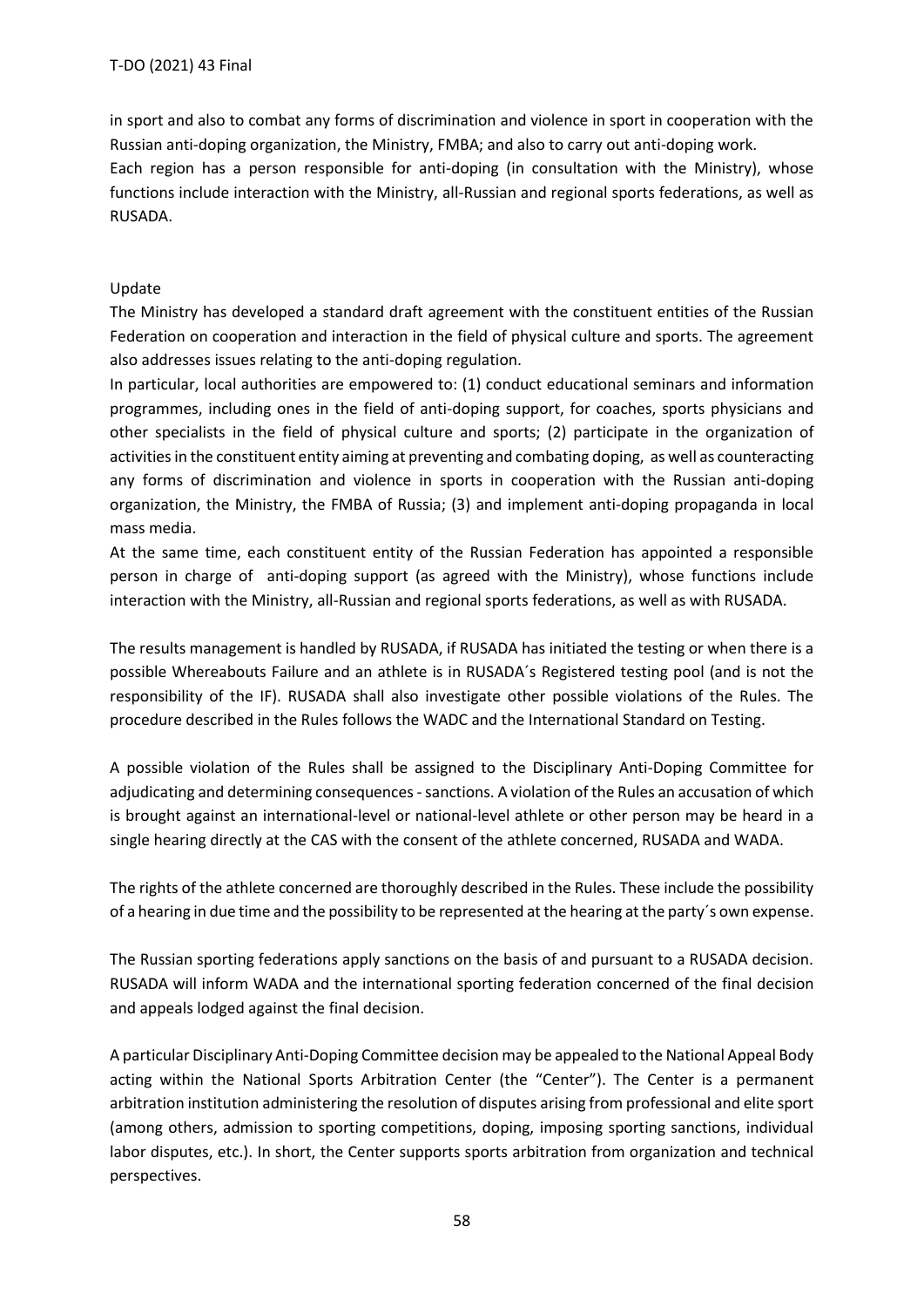T-DO (2021) 43 Final

Disciplinary Anti-Doping Committee and National Appeal Body: more information is needed, including their regulations.

Here we provide extracts from the National Sports Arbitration Center Regulations which contain more detailed information concerning its power and functions.

"…As part of the administration of disputes arbitration arising from professional and elite sports in accordance with the Center Regulations and the Rules of Arbitration for Sport, the Center performs the following functions: (1) organizational and technical support of sports arbitration; (2) ensuring due process for the formation of the arbitration panels; (3) ensuring a proper procedure for considering applications for the challenge and termination of the arbitrators' powers; (4) ensuring communication between the arbitration panel, parties to the arbitration, as well as third parties involved in the case; (5) organization of collection and distribution of arbitration fees and costs…"

The Center does not resolve sports disputes. On the contrary, duly appointed arbitration panels adjudicate sports disputes.

"… the arbitration panels adjudicate the following disputes: (1) admission to sporting competitions; (2) anti-doping rules violation; (3) imposing sporting sanctions; (4) membership issues in all-Russian sports federations, professional sports leagues; (5) athletes' status and change in the athletes' affiliation to professional sports clubs or sports organizations;(6) power and functions of the organizers of sporting competitions; (7) rights and obligations of the National Teams' members; (8) delegation of rights to hold sporting competitions; (9) disputes arising from the activities of sports agents; (10) individual labor disputes between athletes and coaches in professional and elite sports…"

The Center is a structural unit of the Autonomous Non-Commercial Organization "Sports Arbitration Chamber" (the "Chamber").

The Chamber in turn fulfills the functions of a permanent arbitration institution pursuant to Decree No. 520-р dated April 25, 2019 of the Russian Ministry of Justice on providing the right to exercise the functions of a permanent arbitration institution to the Chamber (the "Decree", "Ministry"). The Decree was adopted by the Ministry in strict accordance with the provisions of Federal Law No. 382-FZ dated December 29, 2015 "On arbitration (arbitration proceedings)" (the "Law"). The Chamber's sole founder is the ROC.

In pursuing their activities both the Center and Chamber fully comply with the Law's provisions paying special attention to impartiality and independence of hearing panels (i.e. arbitrators) dealing with particular sports disputes. Thus, both the Center and Chamber satisfy the requirements found in the definitions of "Operational and Institutional Independence" (Appendix 1 to the 2021 WADC).

The Center's arbitrators (forming particular hearing panels) include not only sports lawyers, but also (former) athletes, coaches and sports judges/referees. It allows the Center to benefit from a diverse range of knowledge and experience and in general makes the arbitration proceedings professional, efficient and impartial. No one from those arbitrators is connected with RUSADA and therefore does not represent RUSADA's views. Every arbitrator fulfills his/her role on his/her behalf independently and impartially. No one from RUSADA employees or RUSADA bodies members is connected (directly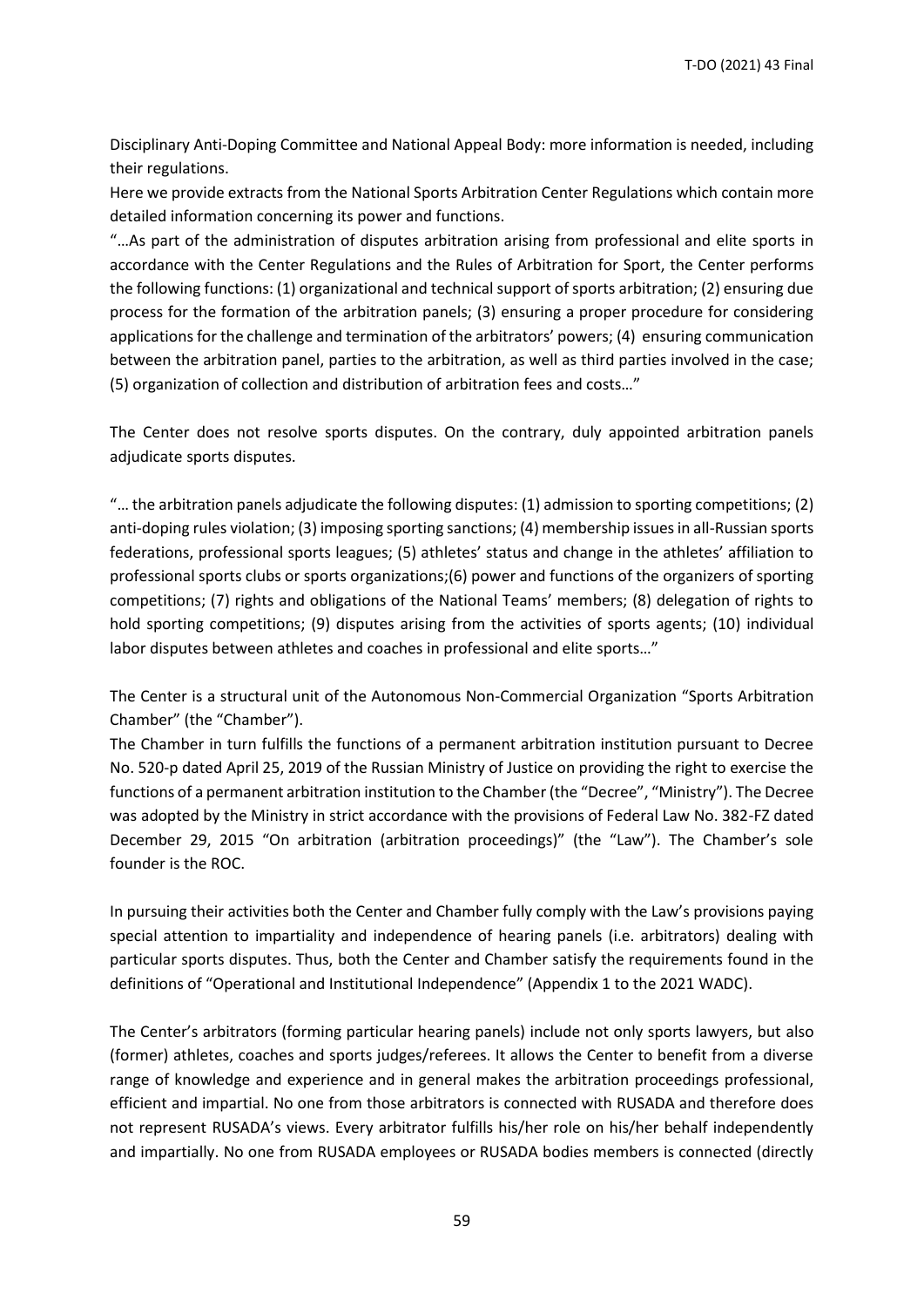or indirectly) with the Center and Chamber. No one from the Center's arbitrators is retained by RUSADA for the purposes of investigating any antidoping rules violations.

As already noted above, the Center's arbitrators (forming particular hearing panels) are independent and impartial. In adjudicating sports disputes they fulfill their role exclusively on their behalf and free of any influence/interference from any third party.

Thus, in administering sports disputes resolution the Center provides to the parties involved all the guarantees prescribed by the Law's provisions. The Center's disputes resolution standards comply with the best arbitration practices.

Disciplinary Anti-Doping Committee and National Appeal Body: more information is needed, including their regulations.

As for the National Appeal Body, please see pages 21-23 of the National Report where we provide detailed extracts from the original Russian texts as to how it operates.

Please let us know if you have any concrete question we could respond to.

Article 8 – International co-operation

(1) The Parties shall co-operate closely on the matters covered by this Convention and shall encourage similar co-operation amongst their sports organisations.

(2) The Parties undertake:

(A) to encourage their sports organisations to operate in a manner that promotes application of the provisions of this Convention within all the appropriate international sports organisations to which they are affiliated, including the refusal to ratify claims for world or regional records unless accompanied by an authenticated negative doping control report;

(B) to promote co-operation between the staffs of their doping control laboratories established or operating in pursuance of Article 5; and

(C) to initiate bilateral and multilateral co-operation between their appropriate agencies, authorities and organisations in order to achieve, at the international level as well, the purposes set out in Article 4.1.

(3) The Parties with laboratories established or operating in pursuance of Article 5 undertake to assist other Parties to enable them to acquire the experience, skills and techniques necessary to establish their own laboratories.

The Ministry and RUSADA actively participate in intergovernmental anti-doping projects. Thus, the Ministry's and RUSADA's and officials regularly participate in the working sessions of the Ad hoc European Committee for the World Anti-Doping Agency (CAHAMA) hosted by the Council of Europe.

RUSADA also takes part in strengthening the existing anti-doping regulations, for example, the WADC.

RUSADA duly fulfills its financial obligations making annual payments to the WADA and to the "UNESCO Fund for the elimination of doping in sport" that specializes on educational activities.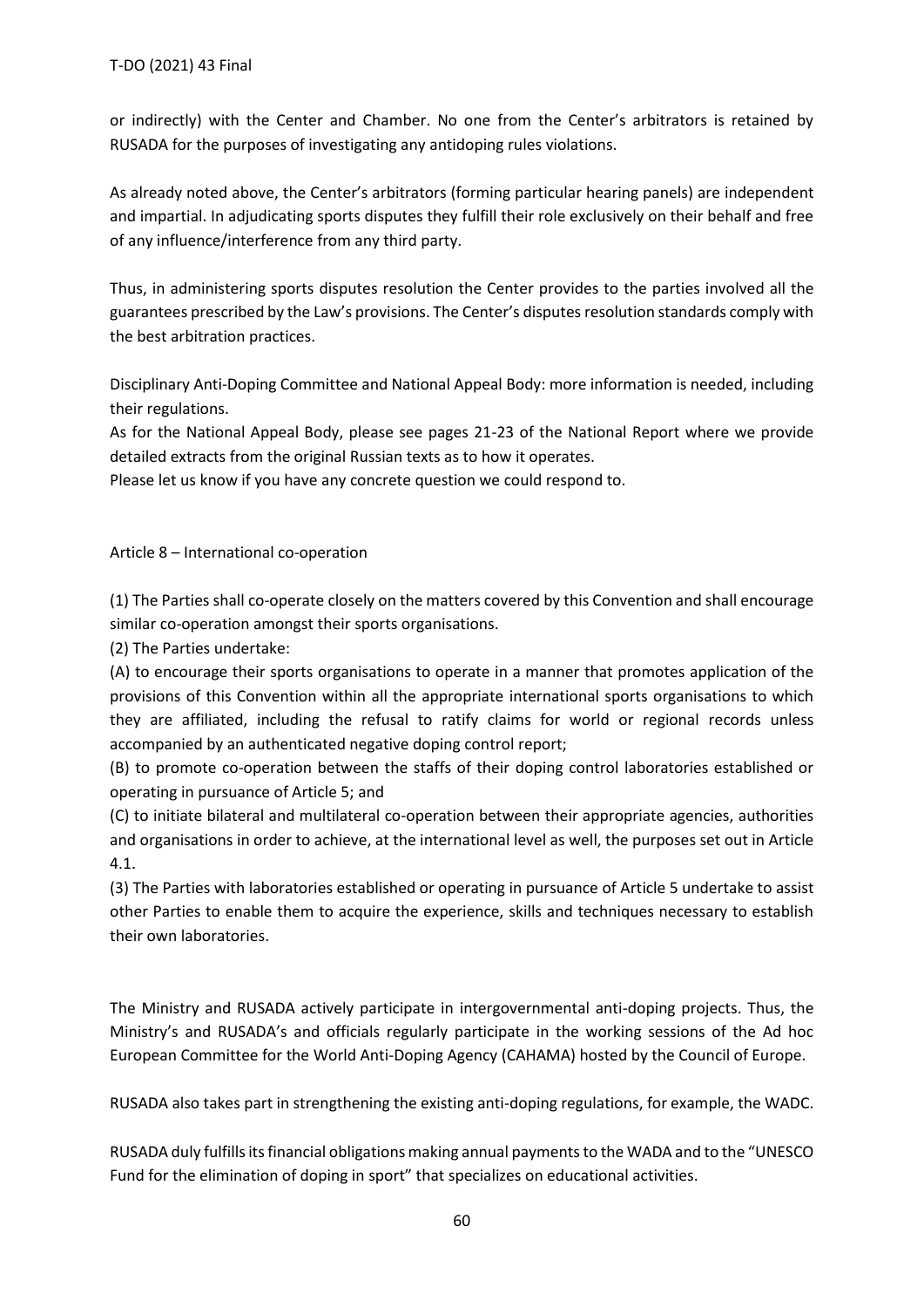The Approval Committee (2020-2021) of the Fund for the Elimination of Doping in Sport held its third formal meeting on 15 June 2021, hosted in Moscow by the Russian Federation – Vice-Chairperson of the Bureau of the seventh session of the Conference of Parties (COP7) and Committee member. For the first time since its creation, a private sector actor, Russian sportswear company Forward pledged a contribution to the Fund in support of sport values, ethics and integrity, as also expressed by athletes Tatyana Ivanova (Paralympian, volleyball) and Vladimir Mineev (kickboxing world champion).

In accordance with the RUSADA Letter RUSADA maintains and develops friendly and professional relations with the following foreign national anti-doping organisations:

- $\overline{2}$ Anti-Doping Agency of Kenya;
- $\overline{2}$ Spanish Agency for Health Protection in Sport;
- $\boxed{2}$ Azerbaijan National Anti-Doping Agency;
- $\overline{?}$ Sport Integrity Australia;
- $\overline{2}$ Nationale Anti-Doping Agentur Austria GmbH;
- $\boxed{2}$ Bulgarian Anti-Doping Centre;
- $\boxed{2}$ Canadian Centre for Ethics in Sport;
- $\boxed{2}$ Finnish Center for Integrity in Sports;
- $\overline{?}$ NADO Italia;
- $\overline{2}$ Slovak Anti-doping agency;
- $\overline{?}$ Turkish Anti-Doping Commission;
- $\overline{2}$ USADA;
- $\overline{2}$ UKAD;
- $\boxed{2}$ National Anti-Doping Agency of the Republic of Belarus;
- $\overline{2}$ Armenian Anti-Doping Agency; and
- $\overline{?}$ Kazakhstan Anti-Doping Agency.

RUSADA's cooperation with the above national anti-doping organisations includes (1) bilateral doping samples collection; (2) conducting educational events; and (3) developing the existing anti-doping programs.

According to the RUSADA Letter RUSADA is also a member of the Institute of National Anti-Doping Organisations (the "iNADO"). Being the iNADO member RUSADA participates in all events organized by the iNADO. Thus, in 2020-2021 RUSADA takes part in webinars relating to the anti-doping activities. RUSADA also participates in research projects, discussions and in sharing experiences between the iNADO members. If needed, the iNADO consults RUSADA on the anti-doping issues. Being the iNADO member RUSADA never bypasses new relevant information and always stays abreast of what is going on in the international anti-doping community.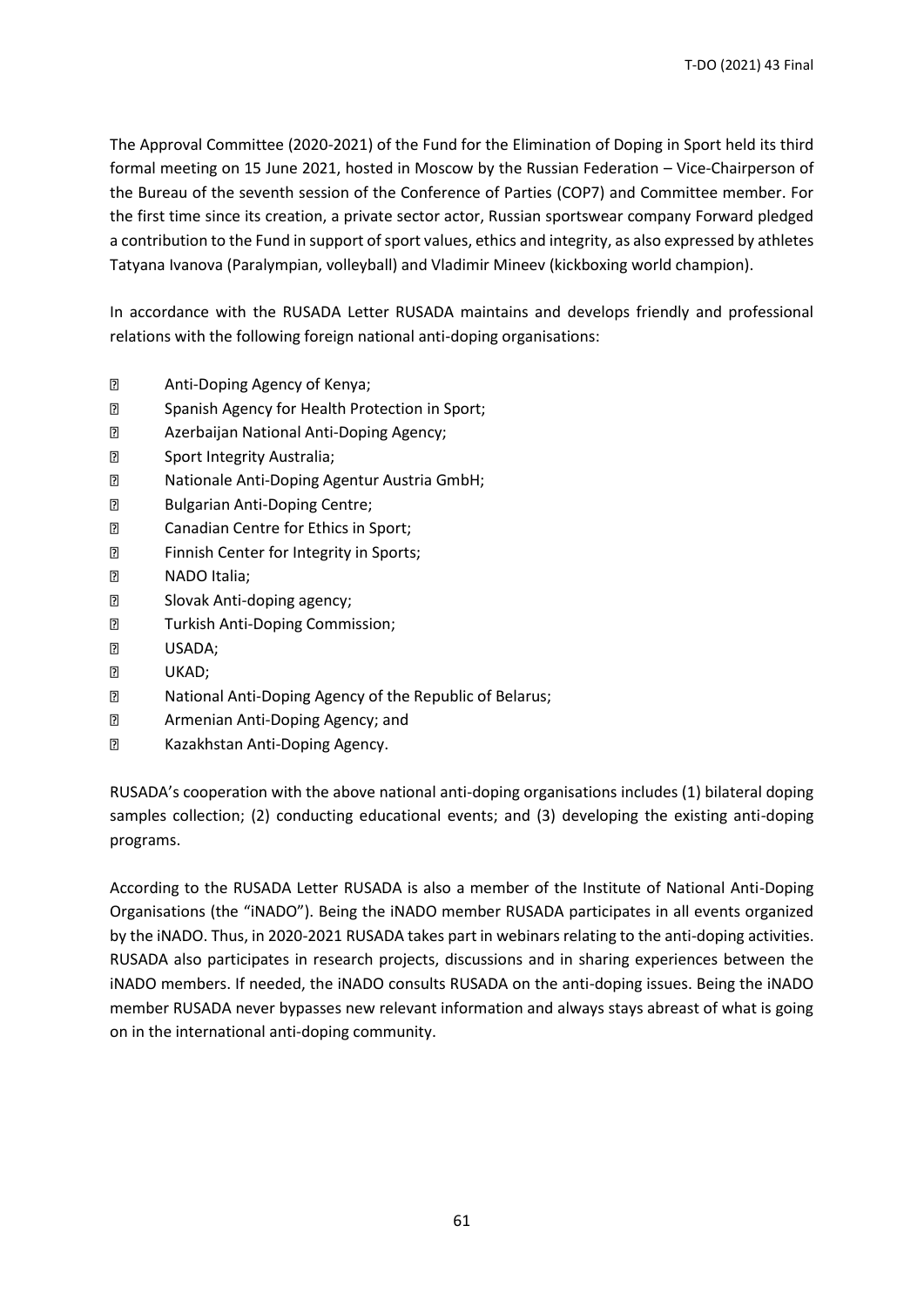# <span id="page-61-0"></span>ANNEX 2 – PROGRAMME AND LIST OF PARTICIPANTS

| <b>PROGRAMME (version 16 September)</b>                     |                                                               |  |
|-------------------------------------------------------------|---------------------------------------------------------------|--|
| September 20th (Monday)                                     |                                                               |  |
| until 18:00                                                 | Arrival, transfer to the hotel "Mercure Baumanskaya"          |  |
|                                                             | (Baumanskaya str., 54 bld.1)                                  |  |
| $18:00 - 21:00$                                             | Internal preparatory meeting of the T-DO evaluation           |  |
|                                                             | team members                                                  |  |
| September 21st (Tuesday)                                    |                                                               |  |
| Until 08:30                                                 | Breakfast at the hotel                                        |  |
| $08:45 - 9:00$                                              | Transfer to the Ministry of Sport of the Russian              |  |
|                                                             | Federation (Kazakova str., 18)                                |  |
| Meetings at the Ministry of Sport of the Russian Federation |                                                               |  |
| 09:30-12:00                                                 | Meeting with the Minister of Sport of the Russian             |  |
|                                                             | Federation Mr. Oleg Matytsin                                  |  |
|                                                             | Participants:                                                 |  |
|                                                             | Mr Odes Baysultanov, Deputy Minister of Sport,                |  |
|                                                             | Mr Aleksey Gorbunov, Director of Department,                  |  |
|                                                             | Education, Science & International Affairs,                   |  |
|                                                             | Ms Alina Biktimirova, Deputy Director of Department,          |  |
|                                                             | State Regulation in Sport (Anti-Doping Division),             |  |
|                                                             | Mr Kirill Kozhevnikov, Deputy Director of Department,         |  |
|                                                             | Education, Science & International Affairs.                   |  |
| $12:00 - 12:30$                                             | Meeting with Ms Tatyana Pushkina, Head of Sports              |  |
|                                                             | Medicine and Digitalization Department of the                 |  |
|                                                             | Federal medical and biological Agency (FMBA)                  |  |
| $12:30 - 13:00$                                             | Meeting with Mr Victor Blazheev, Chairperson of the           |  |
|                                                             | Bureau of the "National Centre for Sports Arbitration"        |  |
| $13:30 - 14:30$                                             | Lunch (Florentine Restaurant)                                 |  |
| Laboratory session (joint)                                  |                                                               |  |
| $14:30 - 16:30$                                             | Site visit                                                    |  |
|                                                             | Meeting with an interim Director-General of the               |  |
|                                                             | Moscow National anti-doping laboratory (NADL                  |  |
|                                                             | MSU) Ms Elena Mochalova;                                      |  |
| 17:00-17:30                                                 | Honorary President of the Russian Olympic                     |  |
|                                                             | Committee Mr Vitaliy Smirnov                                  |  |
| 19:30                                                       | Informal dinner for the T-DO evaluation team                  |  |
|                                                             | members with the Minister of Sport of the Russian             |  |
|                                                             | Federation                                                    |  |
| September 22nd (Wednesday)                                  |                                                               |  |
| until 08:15                                                 | Breakfast at the hotel                                        |  |
| 08:40                                                       | Transfer to the meeting with the founders of<br><b>RUSADA</b> |  |
|                                                             | and the Chairperson of the RUSADA Supervisory                 |  |
|                                                             | Board                                                         |  |
|                                                             | (24/7 Myasnitskaya str., bld. 1, pod. 8)                      |  |
| <b>RUSADA</b> session                                       |                                                               |  |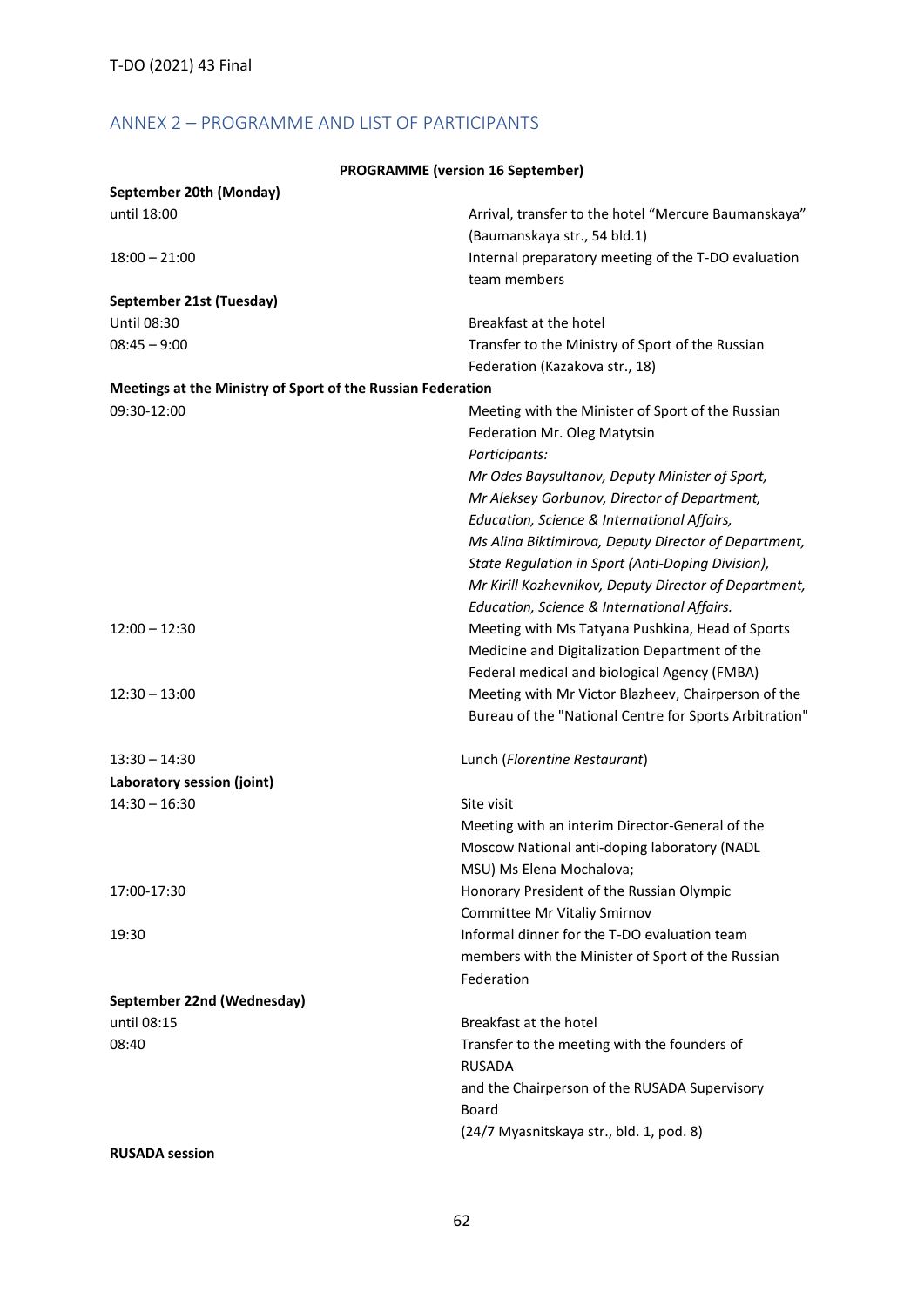| 09:45-10:30                                                                        | Meeting with representatives of RUSADA's founding<br>organisations (Association of Lawyers of Russia<br>and the International Centre for Health Protection) |
|------------------------------------------------------------------------------------|-------------------------------------------------------------------------------------------------------------------------------------------------------------|
| 10:30-11.00                                                                        | Meeting with Ms Tamara Shashihina, Chairperson of<br>the RUSADA Supervisory Board                                                                           |
| Transfer to RUSADA (Begovaya Str., 6a)                                             |                                                                                                                                                             |
| 11:30-12:30                                                                        | Meeting with Mr Michail Bukhanov, Acting Director<br><b>General of RUSADA</b><br>Participants:                                                              |
|                                                                                    | <b>RUSADA Staff</b>                                                                                                                                         |
| 12:30-13:00                                                                        | Head of RUSADA Disciplinary panel                                                                                                                           |
| $12:30 - 15:00$                                                                    | Lunch (Florentine Restaurant) and transfer to the                                                                                                           |
|                                                                                    | Ministry                                                                                                                                                    |
| At the Ministry of Sport of the Russian Federation                                 |                                                                                                                                                             |
| <b>Sport movement session</b>                                                      |                                                                                                                                                             |
| 15:00-15:30                                                                        | Meeting with Mr Stanislav Pozdnyakov, Russian<br>Olympic Committee President<br>Participants:                                                               |
|                                                                                    | Mr Victor Berezov, Deputy Head of the Legal<br>Department, ROC                                                                                              |
|                                                                                    | Ms Ekaterina Romashina, Sports Integrity Head of the                                                                                                        |
|                                                                                    | unit of, Legal Department, ROC                                                                                                                              |
| 15:30-16:00                                                                        | Meetings with the President of the Russian                                                                                                                  |
|                                                                                    | Paralympic Committee, Ms Pavel Rozhkov                                                                                                                      |
|                                                                                    | Participants:                                                                                                                                               |
|                                                                                    | Ms Guzel Idrisova, Head of Anti-Doping, Medical and                                                                                                         |
|                                                                                    | Scientific-Methodological Support Department of the                                                                                                         |
| 16:30-17:00                                                                        | Russian Paralympic Committee                                                                                                                                |
|                                                                                    | Meetings with representatives of national sports<br>federations:                                                                                            |
|                                                                                    | Participants:                                                                                                                                               |
|                                                                                    | Ms Irina Privalova, Acting President of the All-Russian                                                                                                     |
|                                                                                    | Athletics Federation,                                                                                                                                       |
|                                                                                    | Ms Margorita Pakhnotskaya, Independent expert of<br><b>World Athletics</b>                                                                                  |
|                                                                                    | Mr Victor Maigurov, President of the Russian Biathlon                                                                                                       |
|                                                                                    | Union, Ms Elena Barabanova, Anti-Doping                                                                                                                     |
|                                                                                    | Coordinator of the Russian Biathlon Union                                                                                                                   |
| 17:00-18:00                                                                        | Presentation of anti-doping education programms at                                                                                                          |
|                                                                                    | the Russian International Olympic University                                                                                                                |
|                                                                                    | Ms Veronika Loginova, Advisor to the RIOU Rector on                                                                                                         |
|                                                                                    | Development of Anti-Doping Programmes                                                                                                                       |
| September 23rd (Thursday)                                                          |                                                                                                                                                             |
| until 08:45                                                                        | Breakfast at the hotel                                                                                                                                      |
| 09:00-09:45                                                                        | Preparatory meeting for the Evaluation Team                                                                                                                 |
| $09:45 - 10:00$                                                                    | Transfer to the Ministry                                                                                                                                    |
| At the Ministry of Sport of the Russian Federation<br><b>Final session (joint)</b> |                                                                                                                                                             |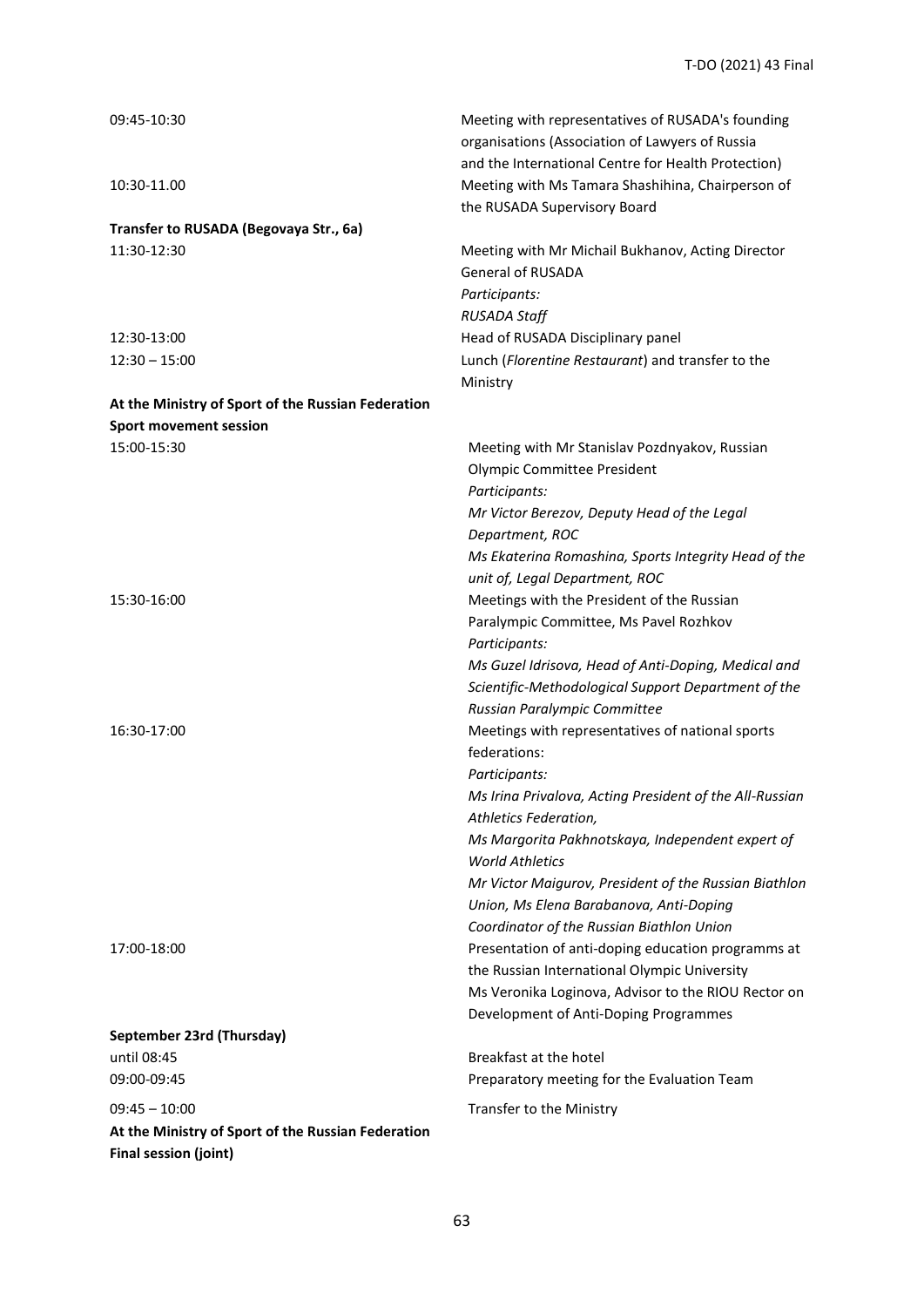## T-DO (2021) 43 Final

#### **September 24th (Friday)**

T-DO evaluation team members' departure (second part of the team)

10:00 – 12:00 Meeting with the Minister of Sport of the Russian Federation Mr. Oleg Matytsin and T-DO Evaluation team's presentation of the main conclusions and steps forward 12:00 – 12:30 Optional - press conference From 13:00 Lunch (optional), *Florentine Restaurant*  Drafting the report in the hotel Departures (first part of the team)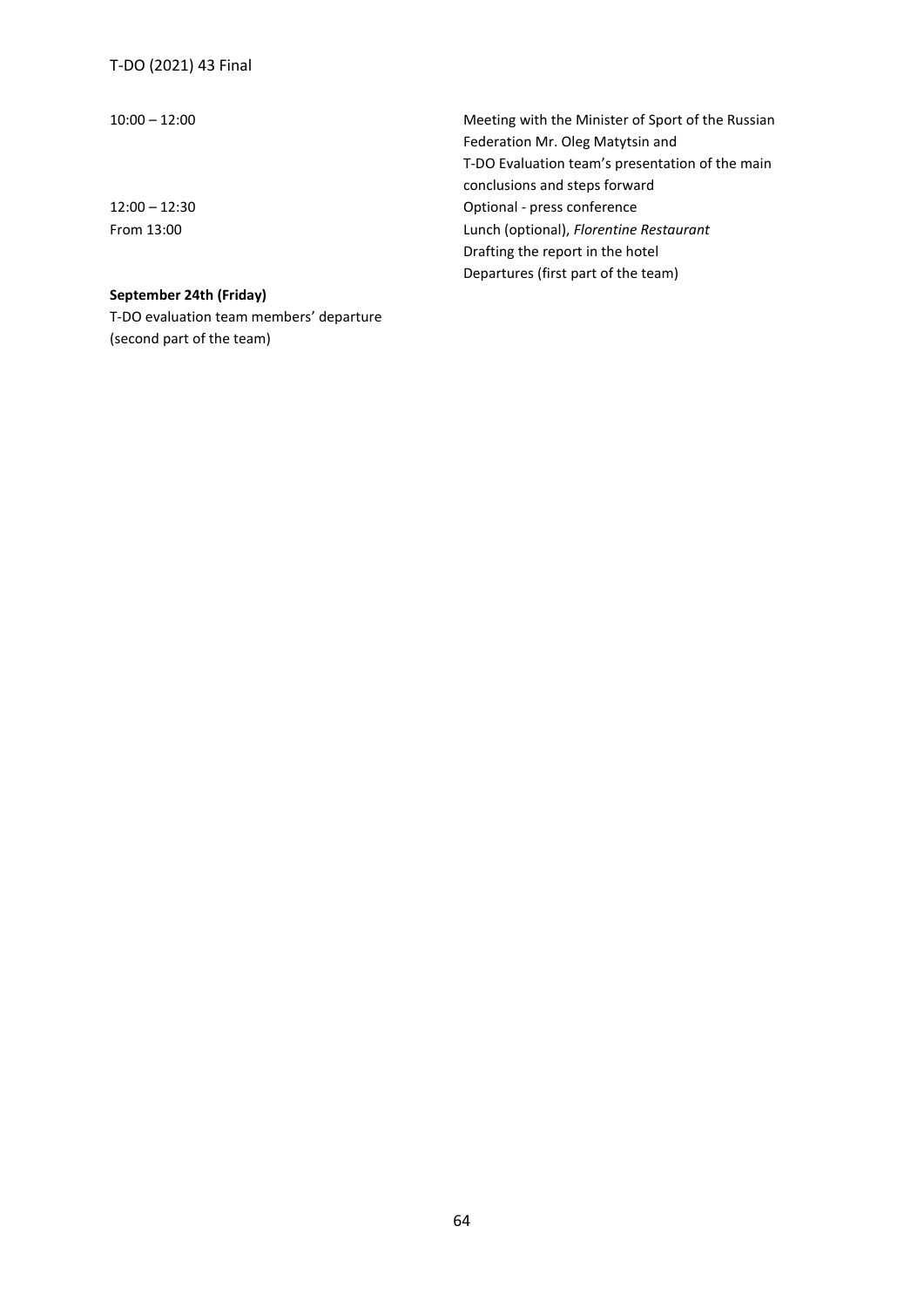| Mr Michael PETROU        | <b>Head of Delegation</b>                                        |
|--------------------------|------------------------------------------------------------------|
|                          | Chair of the Monitoring Group                                    |
|                          | President of the Cyprus Anti-Doping Authority                    |
| Mr Michal RYNKOWSKI      | Rapporteur                                                       |
|                          | Vice-Chair of the Monitoring Group                               |
|                          | Director of the Polish Anti-Doping Agency                        |
| Ms Pia HASCHKE           | Acting Chair of CAHAMA                                           |
|                          | Head of Unit, Departmental Legal Affairs, Sport Department,      |
|                          | Federal Ministry for Arts, Culture, the Civil Service and Sport, |
|                          | Republic of Austria                                              |
| Ms Satu HEIKKINEN        | Senior Ministerial Adviser, Division for Sport, Department for   |
|                          | Youth and Sport Policy, Ministry of Education and Culture,       |
|                          | Finland                                                          |
| Ms Ingunn HULLSTEIN      | Scientific Deputy Director/Nordic APMU Manager                   |
|                          | Norwegian Doping Control Laboratory                              |
| Council of Europe:       |                                                                  |
| Ms Sophie KWASNY         | <b>Head of Sport Conventions</b>                                 |
| Mr Julien ATTUIL -KAYSER | Head of Anti-Doping Unit                                         |
| Ms Liene KOZLOVSKA       | Senior Programme Manager, Anti-Doping Convention                 |

# <span id="page-64-0"></span>ANNEX 3 – COMPOSITION OF THE EVALUATION TEAM